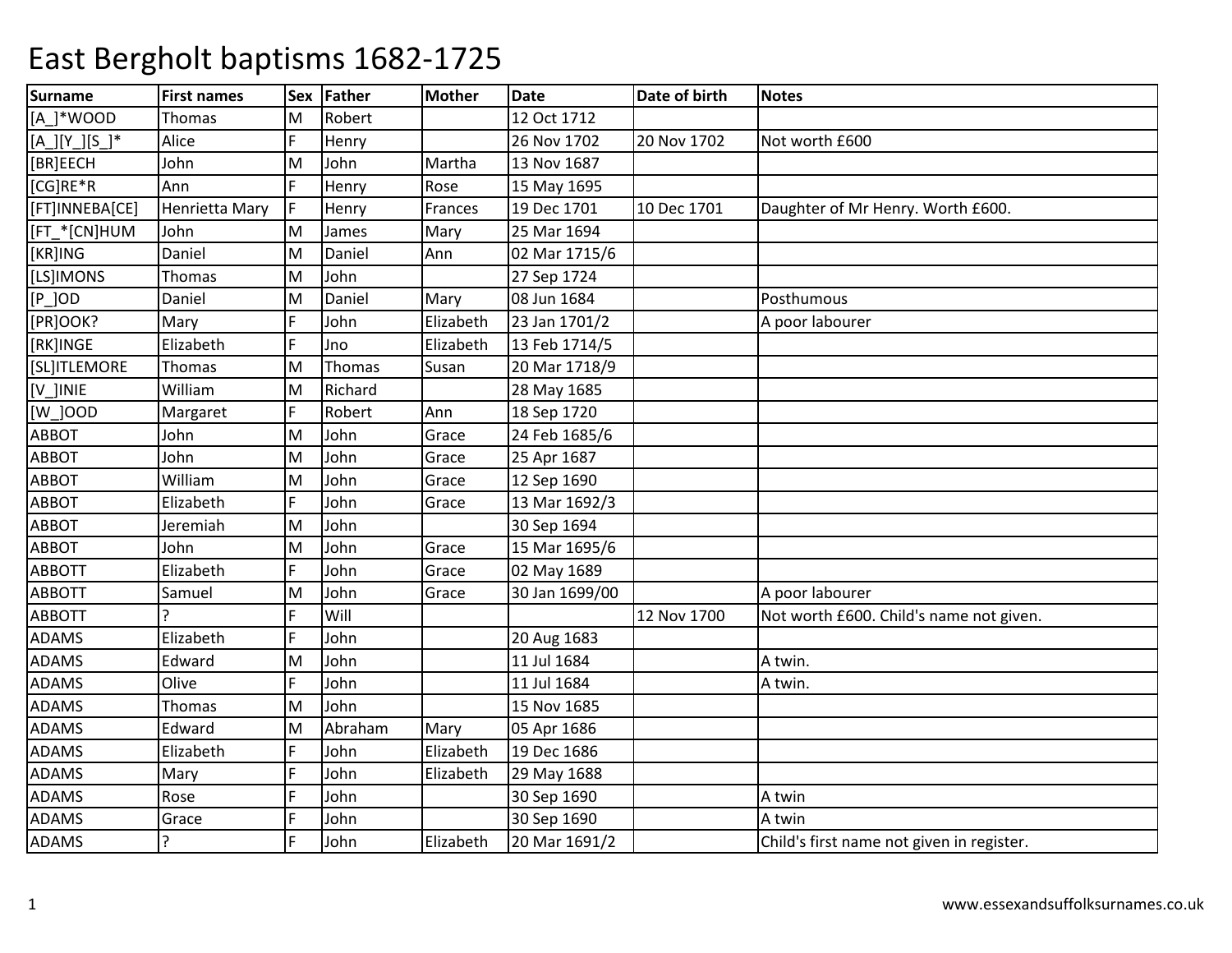| <b>Surname</b>  | <b>First names</b> |   | Sex Father | <b>Mother</b> | <b>Date</b>    | Date of birth  | <b>Notes</b>                        |
|-----------------|--------------------|---|------------|---------------|----------------|----------------|-------------------------------------|
| <b>ADAMS</b>    | Sarah              |   | John       | Elizabeth     | 13 Feb 1693/4  |                |                                     |
| <b>ALLEN</b>    | Joseph             | M | Richard    | Mary          | 02 Oct 1682    |                |                                     |
| <b>ALSTON</b>   | Nicholas           | M | Edward     | Frances       | 12 Oct 1682    |                |                                     |
| <b>ALSTON</b>   | Nicholas           | M | Edward     | Frances       | 20 Dec 1683    |                | Rect.                               |
| <b>ALSTON</b>   | Willliam           | M | Edward     | Frances       | 14 Jan 1685/6  |                | Son of Mr Edward Alston, Rector     |
| <b>ALSTON</b>   | Daniel             | M | Edward     | Frances       | 25 Jan 1686/7  |                | Rector. DoB: 14 Jan 1686/7          |
| <b>ALSTON</b>   | Edward             | M | Thomas     | Mary          | 25 Jan 1709/10 | 25 Jan 1709/10 | Eldest son of Mr Thomas Alston      |
| <b>ARNOLD</b>   | Joseph             | M | Joseph     |               | 26 Jul 1719    |                |                                     |
| <b>ARNOLD</b>   | Thomas             | M | Joseph     | Mary          | 04 Aug 1723    |                |                                     |
| <b>ASTON</b>    |                    | M | John       |               | 06 Dec 1703    |                | A poor man. Child's name not given. |
| <b>AUSTEN</b>   | John               | M | John       |               | 12 May 1700    | 04 May 1700    | A poor labourer                     |
| <b>BACON</b>    | Robert             | M | Robert     | Susan         | 06 May 1683    |                |                                     |
| <b>BAKER</b>    | Symon              | M | Symon      | Sarah         | 26 Aug 1689    |                |                                     |
| <b>BAKER</b>    | Symon              | M | Symon      | Sarah         | 14 Jun 1691    |                |                                     |
| <b>BAKER</b>    | Sarah              | F | Symon      | Sarah         | 17 Sep 1693    |                |                                     |
| <b>BAKER</b>    | Ruth               | F | Symon      | Sarah         | 24 Feb 1695/6  | 24 Feb 1695/6  |                                     |
| <b>BAKER</b>    | William            | M | Symon      | Sarah         | 08 May 1698    |                | Knacker                             |
| <b>BAKER</b>    | William            | M | George     |               | 18 Mar 1701/2  |                | Abode: Manitree. Collarmaker.       |
| <b>BAKER</b>    | Ann                |   | Symon      | Sarah         | 11 Jan 1702/3  | 10 Jan 1702/3  | A knacker                           |
| <b>BARKER</b>   | Sarah              |   | John       | Sarah         | 06 Apr 1683    |                |                                     |
| <b>BARKER</b>   | Sarah              |   | John       | Sarah         | 30 Oct 1685    |                |                                     |
| <b>BARKER</b>   | Mary               | F | John       | Sarah         | 05 Nov 1686    |                |                                     |
| <b>BARTLET</b>  | Susanna            | É | Jno        | Elizabeth     | 15 Mar 1718/9  |                |                                     |
| <b>BARTLETT</b> | John               | M | Richard    | Elizabeth     | 17 Dec 1717    |                |                                     |
| <b>BATTEL</b>   | Mary               |   | Edward     | Elizabeth     | 13 Jan 1708/9  |                |                                     |
| BATTEL?         | Ann                | F | Edward     | Ann           | 20 Feb 1702/3  |                | A poor butcher                      |
| BECCHE?         | John               |   | John       | Sarah         | 24 Mar 1688/9  |                | A twin                              |
| BECCHE?         | Sarah              |   | John       | Sarah         | 24 Mar 1688/9  |                | A twin                              |
| <b>BECCHE?</b>  | Mary               |   | John       | Sarah         | 30 Mar 1690    |                |                                     |
| <b>BECCHE?</b>  | John               | M | John       | Sarah         | 16 Sep 1691    |                |                                     |
| <b>BECKWITH</b> | John               | M | John       | Sarah         | 23 Jan 1686/7  |                |                                     |
| <b>BEDFORD</b>  | Thomas             | M | Thomas     | Susan         | 11 Sep 1683    |                |                                     |
| <b>BEDWELL</b>  | Elizabeth          | F |            | Abagail       | 29 Mar 1684    |                | Postu.                              |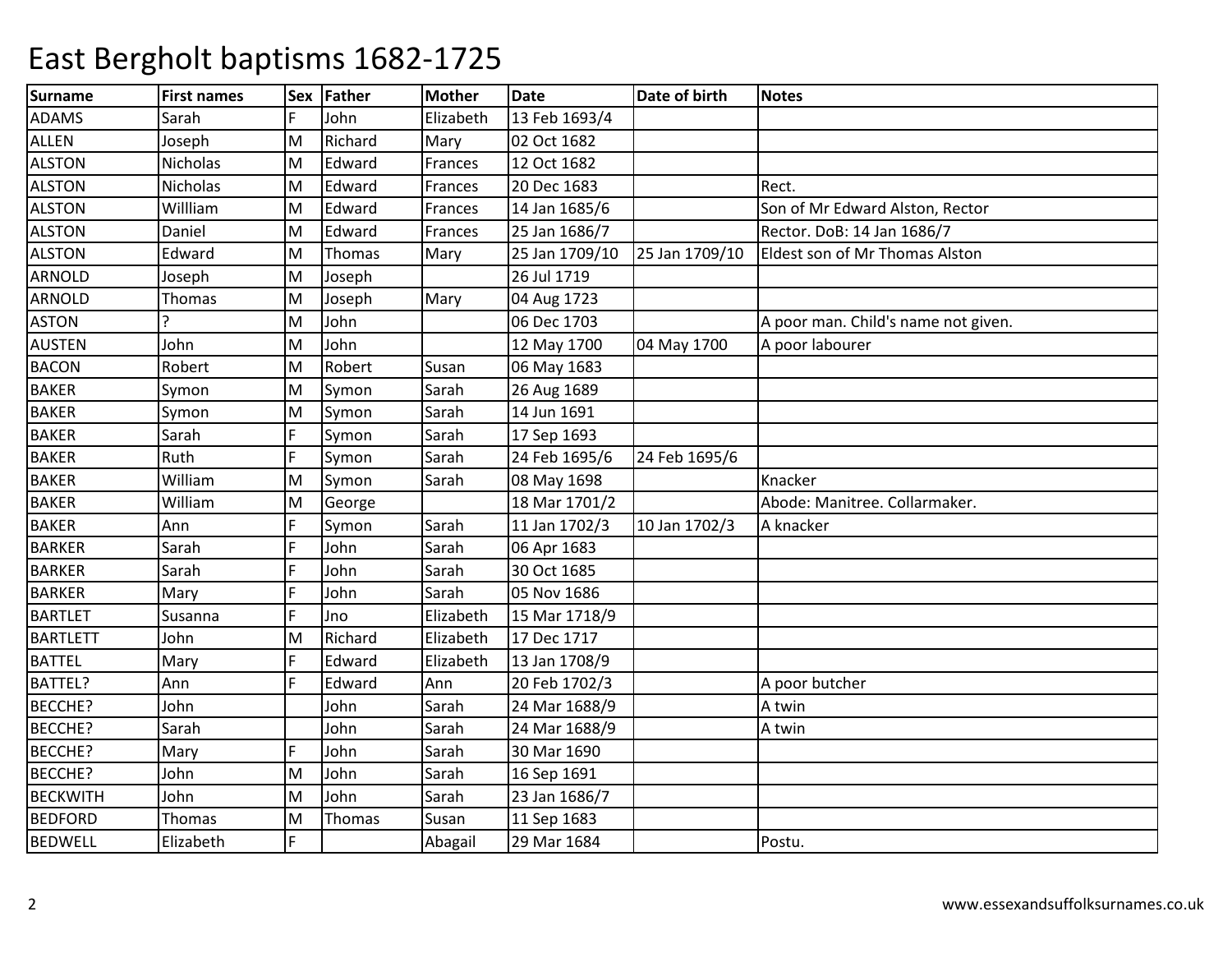| <b>Surname</b>   | <b>First names</b> | <b>Sex</b> | Father        | <b>Mother</b> | Date          | Date of birth | <b>Notes</b>               |
|------------------|--------------------|------------|---------------|---------------|---------------|---------------|----------------------------|
| <b>BERRY</b>     | Mary               |            | Joseph        | Rose          | 24 Jul 1709   |               |                            |
| <b>BERRY</b>     | Rose               | F          | Joseph        | Rose          | 01 Jun 1712   |               |                            |
| <b>BERRY</b>     | Joseph             | M          | Joseph        | Rose          | 20 Nov 1715   |               |                            |
| <b>BERRY</b>     | Martha             |            | Josep         | Rose          | 15 Jan 1718/9 |               |                            |
| <b>BERRY</b>     | Martha             |            | Joseph        | Rose          | 03 Dec 1721   |               |                            |
| <b>BERRY</b>     | John               | M          | Joseph        | Rose          | 12 Aug 1725   |               |                            |
| BIRD?            | Sarah              | E          | Samuel        | Catherine     | * Sep 1723    |               | A twin                     |
| BIRD?            | Ann                | F          | Samuel        | Catherine     | * Sep 1723    |               | A twin                     |
| <b>BLAKE</b>     | William Jacob      | M          |               | ς             | 15 Feb 1724/5 |               | Base son of ye Widow Blake |
| <b>BLANE</b>     | Sarah              |            | John          | Sarah         | 03 Sep 1693   |               |                            |
| <b>BLANE</b>     | John               | M          | John          | Sarah         | 19 Feb 1694/5 |               |                            |
| <b>BLANE</b>     | John               | M          | John          | Sarah         |               | 12 Aug 1696   | Birth, not a baptism.      |
| BLANE?           | Ann                | F          | John          | Sarah         | 18 Jul 1690   |               |                            |
| <b>BOLDERO</b>   | Martha             | E          | John          | Mary          | 15 Jan 1692/3 |               |                            |
| <b>BOLDORO</b>   | Francis            | M          | Francis       | Marable       | 26 Sep 1688   |               |                            |
| <b>BOLE</b>      | Martha             | F          | James         | Martha        | 30 Jan 1724/5 |               |                            |
| <b>BRA[SL]ON</b> | Susanna            | E          | John          | Sarah         | 10 Mar 1688/9 |               |                            |
| <b>BRABE</b>     | Hannah             | F          | John          | Sarah         | 21 Feb 1684/5 |               |                            |
| <b>BRABEE</b>    | John               | M          | John          | Sarah         | 04 Feb 1686/7 |               |                            |
| <b>BRABEE</b>    | Philip             | M          | John          | Sarah         | 08 Mar 1690/1 |               |                            |
| <b>BRABEE</b>    | George             | M          | John          | Sarah         | 10 Feb 1695/6 | 10 Feb 1695/6 |                            |
| <b>BRABER</b>    | Martha             | Ē          | John          | Sarah         | 04 Feb 1682/3 |               |                            |
| <b>BRABY</b>     | Elizabeth          | F          | Jno           | Elizabeth     | 05 Nov 1715   |               |                            |
| <b>BRANSON</b>   | Samuel             | M          | Samuel        | Sarah         | 14 Sep 1707   |               |                            |
| <b>BRANSON</b>   | Sarah              |            | Samuel        | Sarah         | 06 Jul 1712   |               |                            |
| <b>BRANSON</b>   | James              | M          | Samuel        | Sarah         | 25 Jun 1718   |               |                            |
| <b>BRET</b>      | Elizabeth          | F          | Nathanael     |               | 23 Sep 1688   |               |                            |
| <b>BROOK</b>     | Daniel             | M          | William       | Margaret      | 21 Sep 1683   |               |                            |
| <b>BROWNRIG</b>  | Robert             | M          | <b>Tobias</b> | Mary          | 27 Jul 1684   |               |                            |
| <b>BROWNRIGG</b> | Sarah              | F          | Robert        | Susan         | 17 Dec 1721   |               |                            |
| <b>BUGG</b>      | George             | M          | George        |               | 24 Mar 1705/6 |               | Taylor                     |
| <b>BUMSTEAD</b>  | Mary               | F          | Samuel        |               | 20 Dec 1685   |               |                            |
| <b>BUMSTEAD</b>  | John               | M          | Samuel        | Elizabeth     | 06 Nov 1698   | 23 Oct 1698   | Labourer                   |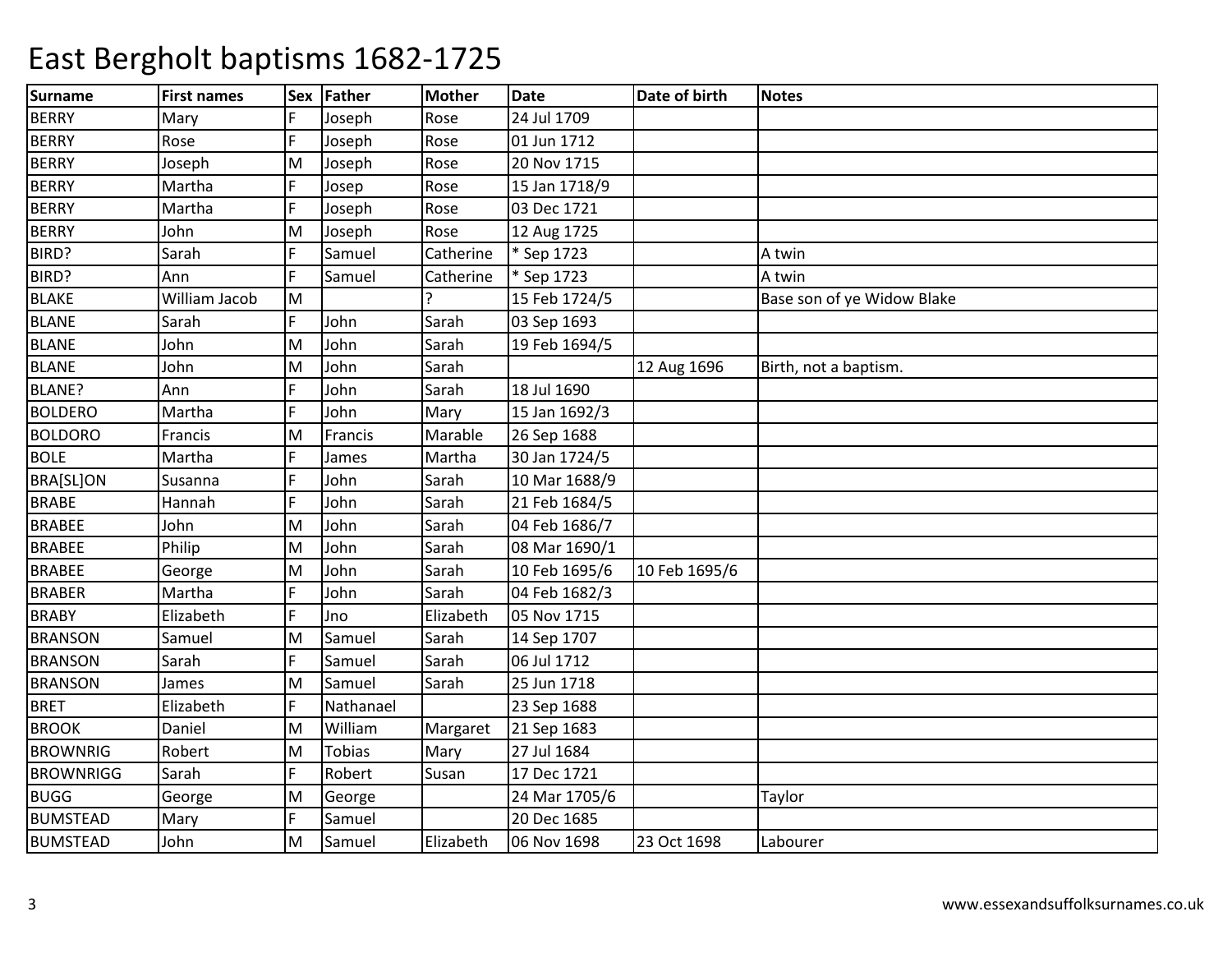| <b>Surname</b>   | <b>First names</b> | Sex | Father  | <b>Mother</b> | <b>Date</b>    | Date of birth  | <b>Notes</b>                               |
|------------------|--------------------|-----|---------|---------------|----------------|----------------|--------------------------------------------|
| <b>BUMSTED</b>   | Samuel             | м   | Samuel  | Susan         | 30 Dec 1683    |                |                                            |
| <b>BURGIS</b>    | Robert             | M   | Thomas  | Judith        | 07 Apr 1700    | 07 Apr 1700    | A poor carpenter. Not worth £600.          |
| <b>BURRAGE</b>   | Nathanael          | M   | James   |               | 29 Sep 1687    |                |                                            |
| <b>BURRAGE</b>   | William            | M   | James   | Mary          | 24 Mar 1688/9  |                |                                            |
| <b>BURRAGE</b>   | Mary               |     | James   |               | 08 Jun 1692    |                |                                            |
| <b>BURRAGE</b>   | John               | M   | James   |               | 27 Aug 1693    |                |                                            |
| <b>BURROUGHS</b> | Rachel             | Ē   | John    |               | 16 Apr 1685    |                |                                            |
| <b>BUTCHER</b>   | Mary               | Ē   | John    | Rebeccha      | 26 Jul 1685    |                |                                            |
| <b>BUTCHER</b>   | William            | M   | William | Francis       | 10 Sep 1693    |                | Clerk                                      |
| <b>BUTCHER</b>   | Susanna            | F   | William | Francis       | 31 Mar 1695    |                |                                            |
| <b>BUTCHER</b>   | James              | M   | William | Frances       | 25 Apr 1697    | 18 Apr 1697    | Cler.                                      |
| <b>BUTCHER</b>   | Mary               | E   | William |               | 13 Oct 1701    | 06 Oct 1701    | Cler.                                      |
| <b>BYAT</b>      | Dorothy            | Ē   | William | Dorothy       | 07 Aug 1707    |                | Daughter of Mr William Byat, cler.         |
| $C[R_][F_]$ ON   | William            | M   | John    | Ann           | 20 Feb 1696/7  | 12 Feb 1696/7  |                                            |
| CA[L_][A_]N      | Elizabeth          | F   | Edward  |               | 18 May 1684    |                |                                            |
| CAGE             | Elizabeth          |     | Edward  | Alice         | 08 Mar 1682/3  |                |                                            |
| CAGE             | Richard            | M   | Edward  | Alice         | 13 Apr 1685    |                |                                            |
| CAGE             | Mary               | Ē   | Edward  | Alice         | 24 Feb 1686/7  |                |                                            |
| CAGE             | Robert             | M   | Edward  | Alice         | 06 Dec 1688    |                |                                            |
| CAGE             | John               | M   | Edward  | Alice         | 13 Jan 1690/1  |                |                                            |
| CAGE             | Elizabeth          | F   | William | Sarah         | 31 Jan 1691/2  |                |                                            |
| CAGE             | Sarah              | F   | Edward  |               | 10 Nov 1692    |                |                                            |
| CAGE             | Susannah           | F   | William |               | 17 Dec 1693    |                |                                            |
| <b>CAGE</b>      | Elizabeth          |     | William | Sarah         | 12 May 1695    |                |                                            |
| CAGE             | Elizabeth          |     | Robert  |               | 07 Nov 1712    |                |                                            |
| CAGE             | Mary               |     | Robert  | Elizabeth     | 31 May 1714    |                |                                            |
| <b>CANNAM</b>    | Ellen              | È   | John    |               | 12 Feb 1699/00 | 11 Feb 1699/00 | Not worth in reall & personall Estate 600. |
| <b>CANNAM</b>    | William            | M   | John    |               |                | 15 Nov 1701    | Not worth £50 per ann nor 600.             |
| <b>CANNAM</b>    | John               | M   | John    |               | 19 Jul 1704    |                | A poor man                                 |
| <b>CARTER</b>    | Elizabeth          |     | George  | Elizabeth     | 03 Jun 1716    |                |                                            |
| <b>CARTER</b>    | George             | M   | George  | Elizabeth     | 28 Jul 1717    |                |                                            |
| <b>CARVER</b>    | Margaret           | F   | Henry   | Susan         | 02 Aug 1685    |                |                                            |
| <b>CARVER</b>    | John               | M   | Henry   | Susan         | 01 Jan 1689/90 |                |                                            |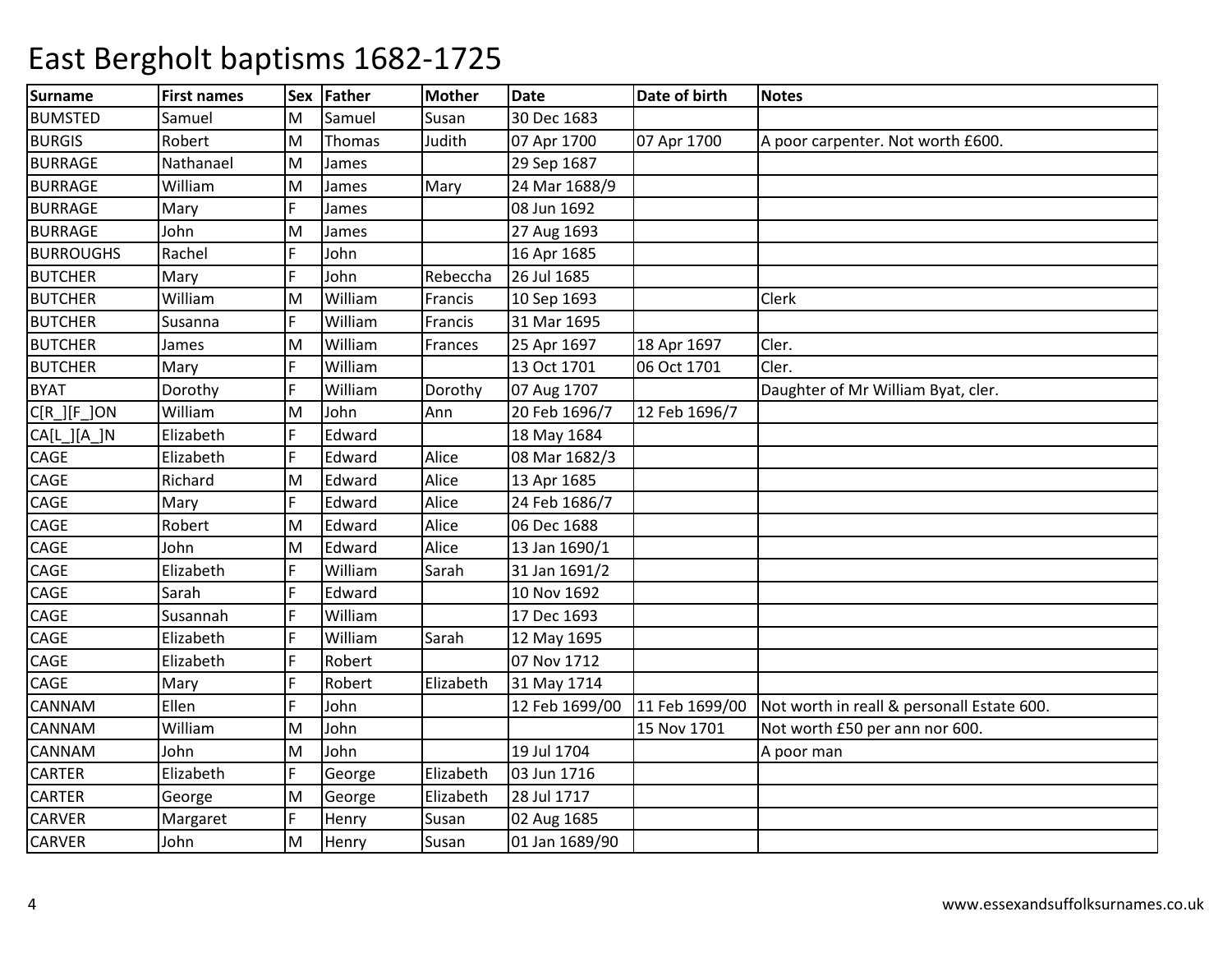| <b>Surname</b>  | <b>First names</b> | Sex | Father    | <b>Mother</b> | <b>Date</b>    | Date of birth  | <b>Notes</b>                                        |
|-----------------|--------------------|-----|-----------|---------------|----------------|----------------|-----------------------------------------------------|
| <b>CARVER</b>   | Mary               |     | Jonathan  |               | 13 Jul 1701    |                | A poor Gardiner                                     |
| <b>CARY</b>     | Jno                | M   | James     | Alice?        | 13 Jul 1720    |                |                                                     |
| <b>CATLIN</b>   | Mary               | Ē   | Edward    |               | 02 Aug 1685    |                |                                                     |
| <b>CATLIN</b>   | Henry              | M   | Edward    |               | 20 Aug 1688    |                |                                                     |
| <b>CAVILL</b>   | Sarah              | F   | Nathanael | Sarah         | 29 Jan 1699/00 | 26 Jan 1699/00 | Not worth in reall & personall Estate 600.          |
| <b>CHAPLIN</b>  | Willm              | M   | Willm     |               | 30 Jun 1700    |                | A poor labourer                                     |
| <b>CHAPMAN</b>  | Mary               | F   | William   | Mary          | 13 Apr 1684    |                |                                                     |
| <b>CHAPMAN</b>  | William            | M   |           |               | 05 Mar 1696/7  | 27 Feb 1696/7  | No first names given for parents.                   |
| <b>CHAPMAN</b>  | William            | M   |           | Marrable      | 08 Mar 1701/2  | 06 Mar 1701/2  | A poor widow.                                       |
| <b>CHAPMANS</b> |                    |     |           |               |                | 31 Aug 1695    | Birth, not a baptism. "A daughter of Chapmans."     |
| <b>CHEESE</b>   | Joseph             | M   | Joseph    | Elizabeth     | 08 Apr 1683    |                |                                                     |
| <b>CHEESE</b>   | Sarah              | Ē   | Joseph    | Elizabeth     | 04 Apr 1685    |                |                                                     |
| <b>CHEESE</b>   | Edward             |     | Joseph    | Elizabeth     | 22 Jul 1689    |                | A twin                                              |
| <b>CHEESE</b>   | Elizabeth          |     | Joseph    | Elizabeth     | 22 Jul 1689    |                | A twin                                              |
| <b>CHEESE</b>   | William            | M   | Joseph    | Elizabeth     | 13 Mar 1691/2  |                |                                                     |
| <b>CHEESE</b>   | Dinah              | F   | Joseph    | Elizabeth     | 09 Jun 1695    | 08 Jun 1695    |                                                     |
| <b>CHEESE</b>   | Benjamin           | M   | Joseph    |               | 26 Jun 1698    |                | An alms man.                                        |
| <b>CHINERY</b>  | James              | M   | Jonathan  | Sarah         | 20 Jul 1699    | 16 Oct 1698    | Glasier. Not worth in reall & personall Estate 600. |
| <b>CHISNAL</b>  | Martha             | Ē   |           | Martha        | 29 Jan 1721/2  |                | A bastard                                           |
| <b>CHISNALL</b> | Henry              | M   | Willm     | Anna          | 25 Dec 1723    |                |                                                     |
| <b>CHISNUL</b>  | Richard            | M   | Henry     |               | 24 Mar 1705/6  |                | Farmer                                              |
| <b>CHISNUL</b>  | Mary               | Ē   | Henry     | Mary          | 09 May 1708    |                |                                                     |
| <b>CHISNULL</b> | Susan              | Ē   | Henry     |               | 20 Oct 1695    |                |                                                     |
| <b>CHISNULL</b> | Henry              | M   | Henry     | Susan         | 29 Nov 1696    | 26 Nov 1696    |                                                     |
| <b>CHISNULL</b> | William            | M   | Henry     | Susan         | 27 Mar 1698    |                |                                                     |
| <b>CHISNULL</b> | Richard            | M   | Henry     | Susan         | 19 Mar 1698/9  | 11 Mar 1698/9  | Yeoman. Not worth in reall & personall Estate 600.  |
| <b>CHISNULL</b> | Alice              | Ē   | Henry     | Susan         | 19 May 1700    | 12 May 1700    | Not worth £600.                                     |
| <b>CHISNULL</b> | Elizabeth          | Ē   | Henry     | Susan         | 03 Aug 1701    | 25 Jul 1701    | Not worth £50 per ann nor 600.                      |
| <b>CLARK</b>    | Ruth               | Ē   | John      | Martha        | 22 Oct 1682    |                |                                                     |
| <b>CLARK</b>    | Joseph             | Μ   | Joseph    | Elizabeth     | 27 Aug 1704    |                | Labourer                                            |
| <b>CLARK</b>    | John               | M   | Joseph    | Elizabeth     | 25 May 1712    |                |                                                     |
| CLEE[RV]E       | Ann                | F   | Thomas    | Ann           | 20 Nov 1684    |                |                                                     |
| <b>CLERE</b>    | Mary               | F   | Thomas    | Ann           | 02 Jun 1682    |                |                                                     |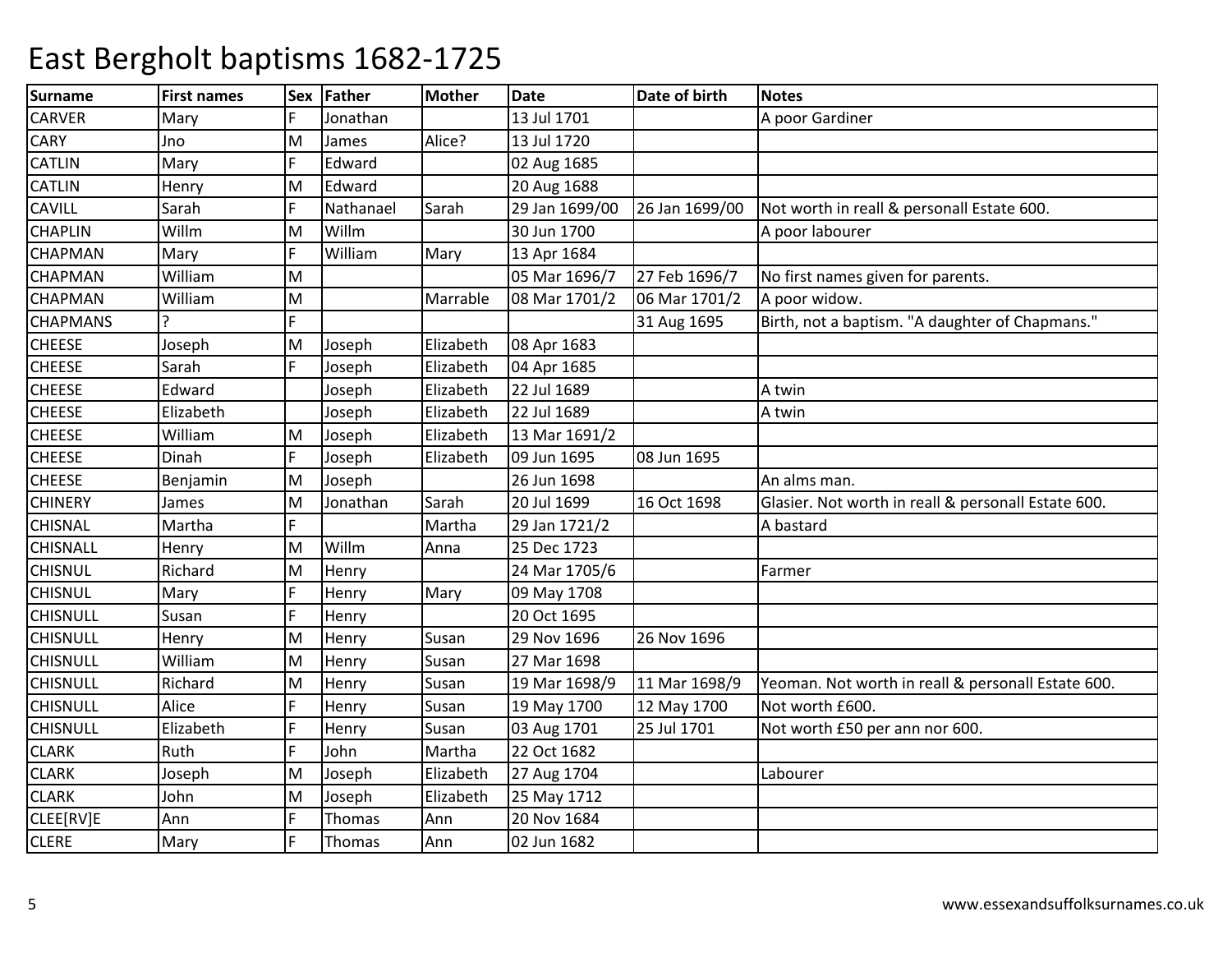| <b>Surname</b>     | <b>First names</b> |              | Sex Father      | Mother    | <b>Date</b>   | Date of birth | Notes                               |
|--------------------|--------------------|--------------|-----------------|-----------|---------------|---------------|-------------------------------------|
| <b>CLERK</b>       |                    |              | Stephen         |           | 09 Jul 1682   |               | Child's first name not in register. |
| <b>CLERK</b>       | Stephen            | M            | Stephen         |           | 27 Apr 1684   |               |                                     |
| <b>CLERK</b>       | Susan              | F            | Stephen         |           | 09 May 1686   |               |                                     |
| <b>CLERK</b>       | Susanna            | F            | Stephen         |           | 28 Aug 1687   |               |                                     |
| <b>CLERK</b>       | Sarah              | F            | Joseph          | Sarah     | 18 Mar 1688/9 |               |                                     |
| <b>CLERK</b>       | John               | M            | Joseph          |           | 01 Jun 1707   |               |                                     |
| <b>CLERK</b>       | Mary               | F            | Joseph          | Elizabeth | 12 Jun 1715   |               |                                     |
| <b>CLERK</b>       | Jno                | M            | Joseph          | Elizabeth | 15 Mar 1718/9 |               |                                     |
| <b>CLUTTERBUCK</b> | Joseph             | M            | Joseph          | Elizabeth | 22 May 1683   |               |                                     |
| <b>CLUTTERBUCK</b> | Elizabeth          |              | Joseph          |           | 13 Jan 1684/5 |               |                                     |
| COLE               | John               | M            | John            | Rebeccha  | 14 Feb 1696/7 |               |                                     |
| <b>COLE</b>        | Elizabeth          | F.           | John            | Rebeccha  | 05 May 1700   |               | A poor labourer                     |
| <b>COLE</b>        | John               | M            | Matthew         | Judith    | 03 Apr 1703   |               | A poor blacksmith                   |
| COLMAN             | Ann                | F            | John            | Elizabeth | 07 Jan 1688/9 |               |                                     |
| COLMAN             | Robert             | M            | John            | Elizabeth | 21 Apr 1690   |               |                                     |
| COLMAN             | John               | M            | John            | Sarah     | 16 Nov 1690   |               |                                     |
| COLMAN             | ς                  |              | John            | Elizabeth | 13 Sep 1693   |               | Name and sex of child not given.    |
| COLMAN             | Samuel             | M            | John            | Elizabeth | 02 Mar 1693/4 |               |                                     |
| COOK               | Nicholas           | lм           | <b>Nicholas</b> |           | 27 Dec 1694   |               |                                     |
| COOK               | Elizabeth          | F            | Nicholas        | Elizabeth | 06 Sep 1696   | 02 Sep 1696   |                                     |
| COOK               | Dorothy            |              | Nicholas        | Elizabeth | 05 Jan 1700/1 |               | A poor labourer                     |
| COOK               | William            | M            | Nicholas        |           | 28 Jun 1702   |               | A poor labourer                     |
| COOK               | Thomas             | lм           | Nicholas        |           | 14 Apr 1706   |               |                                     |
| COOK               | Thomas             |              | Nicholas        |           | 11 Feb 1710/1 |               | A twin                              |
| COOK               | Dorothy            |              | Nicholas        |           | 11 Feb 1710/1 |               | A twin                              |
| COOK               | Abbe               | M            | Nicholas        |           | 03 May 1713   |               |                                     |
| COOK               | Edmond             | M            | William         | Susanna   | 29 Oct 1721   |               |                                     |
| COOK               | Susanna            | F            | Wm              | Susanna   | 13 Jan 1722/3 |               |                                     |
| COOK               | Robert             | M            | Willm           | Ward      | 04 Jul 1725   |               |                                     |
| COOK               | John               | $\mathsf{N}$ | Nicholas        | Elizabeth | 31 Jul 1698   |               | Labourer                            |
| COOKE              | Philip             | lм           | Philip          | Elizabeth | $* * 1702$    |               | A poor labourer. Date not given.    |
| <b>COOKE</b>       | Mary               | F            | Nicholas        |           | 25 Jan 1707/8 |               |                                     |
| <b>COOPER</b>      | William            | lм           | Willm           | Mary      | 26 Oct 1696   | 17 Oct 1696   |                                     |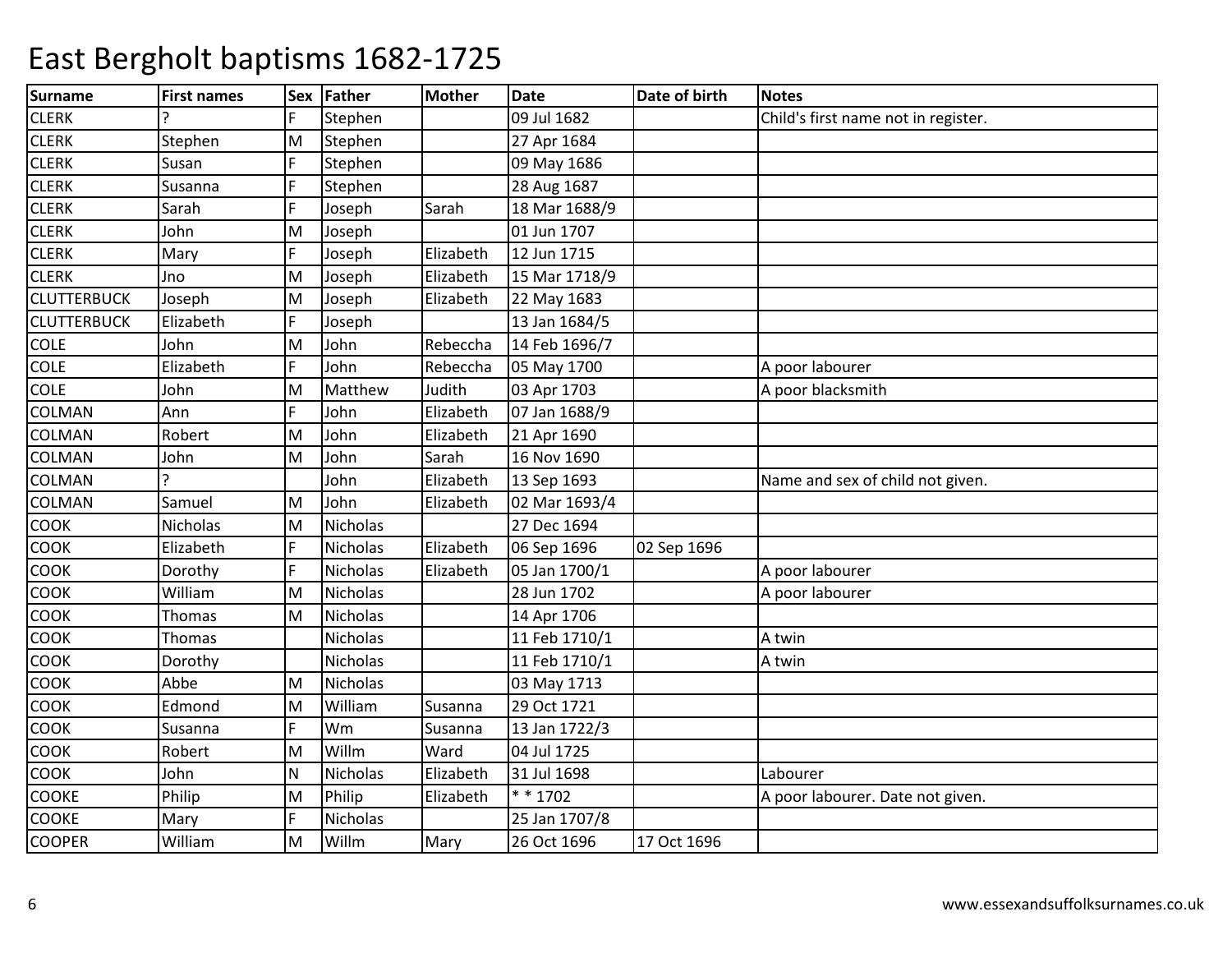| <b>Surname</b> | <b>First names</b> | <b>Sex</b> | Father  | <b>Mother</b> | <b>Date</b>   | Date of birth | Notes                                               |
|----------------|--------------------|------------|---------|---------------|---------------|---------------|-----------------------------------------------------|
| <b>COOPER</b>  | John               | M          | William | Elizabeth     | 11 Aug 1699   | 09 Jul 1699   | Not worth in reall & personall Estate 600.          |
| <b>COOPER</b>  | Samuel             | lм         | Samuel  | Martha        | 01 Oct 1702   |               |                                                     |
| <b>COOPER</b>  | Martha             | F.         | Samuel  | Martha        | 22 Jul 1704   | 22 Jul 1704   |                                                     |
| <b>COOPER</b>  | William            | M          | Samuel  | Martha        | 14 Sep 1706   | 07 Sep 1706   |                                                     |
| <b>COOPER</b>  | Sarah              |            | Samuel  | Sarah         | 25 Feb 1720/1 |               |                                                     |
| <b>COOPER</b>  | Abraham            | M          | Sam.    | Sarah         | 30 Sep 1722   |               |                                                     |
| <b>COTTEN</b>  | Thomas             | M          | John    | Ann           | 25 Sep 1698   |               | Labourer                                            |
| <b>COTTEN</b>  | Elizabeth          | F.         |         | Susan         | 17 Apr 1715   |               | A bastard                                           |
| <b>COTTON</b>  | Sarah              | F          | John    | Ann           | 04 May 1696   |               |                                                     |
| <b>CROPLY</b>  | Thomas             | M          |         | Elizabeth     | 07 Jan 1718/9 |               | A bastard                                           |
| <b>CROSS</b>   | Mary               | F          | Thomas  | Elizabeth     | 07 Nov 1723   |               | Being a year old as her mother says.                |
| <b>CURTIS</b>  | John               | M          | John    |               | 10 Mar 1705/6 |               | A poor labourer                                     |
| <b>CUTBERT</b> | ς                  | M          | James   |               |               | 01 Jul 1697   | A male child". Name not given.                      |
| <b>DANSON</b>  | Daniel             | M          | John    | Dorothy       | 10 Apr 1685   |               |                                                     |
| <b>DAVY</b>    | John               | M          | John    | Susan         | 14 Nov 1687   |               |                                                     |
| <b>DAVY</b>    | William            | M          | John    | Susan         | 19 Mar 1688/9 |               |                                                     |
| <b>DAVY</b>    | Susan              | F          | John    | Susan         | 11 Mar 1690/1 |               |                                                     |
| <b>DAVY</b>    | Elizabeth          | F          | John    | Susan         | 25 Apr 1693   |               |                                                     |
| <b>DAVY</b>    | Thomas             | M          | John    | Susan         | 01 Jul 1695   | 27 Jun 1695   |                                                     |
| <b>DAVY</b>    | Martha             | F          | John    | Susan         | 05 Aug 1696   | 26 Jul 1696   |                                                     |
| <b>DAVY</b>    | Mary               | F          | John    | Susan         | 05 Apr 1699   | 22 Mar 1698/9 | Butcher. Not worth in reall & personall Estate 600. |
| <b>DAVY</b>    | Henry              | M          | John    | Susan         | 11 Jun 1701   | 31 May 1701   | Not worth £600                                      |
| <b>DAVY</b>    | Jno                | M          | Jno     | Deborah       | 15 Jun 1714   |               |                                                     |
| <b>DAVY</b>    | Henry              | M          | Jno     | Deborah       | 01 Jan 1715/6 |               |                                                     |
| <b>DAVY</b>    | Ann                |            | Jno     | Thomasin      | 01 Sep 1717   |               |                                                     |
| <b>DAVY</b>    | Susan              |            | Jno     | Deborah       | 17 Aug 1718   |               |                                                     |
| <b>DAVY</b>    | Thomas             | M          | Jno     | Deborah       | 13 Nov 1720   |               |                                                     |
| <b>DAVY</b>    | Daniel             | M          | John    | Deborah       | 16 Sep 1722   |               |                                                     |
| <b>DAVY</b>    | Edward             | M          | John    | Deborah       | 09 Mar 1723/4 |               |                                                     |
| <b>DEACON</b>  | Elizabeth          |            | Samuel  | Rebeccha      | 13 Mar 1686/7 |               |                                                     |
| <b>DEERSLY</b> | Ann                |            | John    | Ann           | 19 Apr 1696   |               |                                                     |
| DEERSLY        | John               | M          | John    | Elizabeth     | 26 Jun 1706   |               |                                                     |
| <b>DEERSLY</b> | William            | lм         | John    | Elizabeth     | 19 Jan 1707/8 |               |                                                     |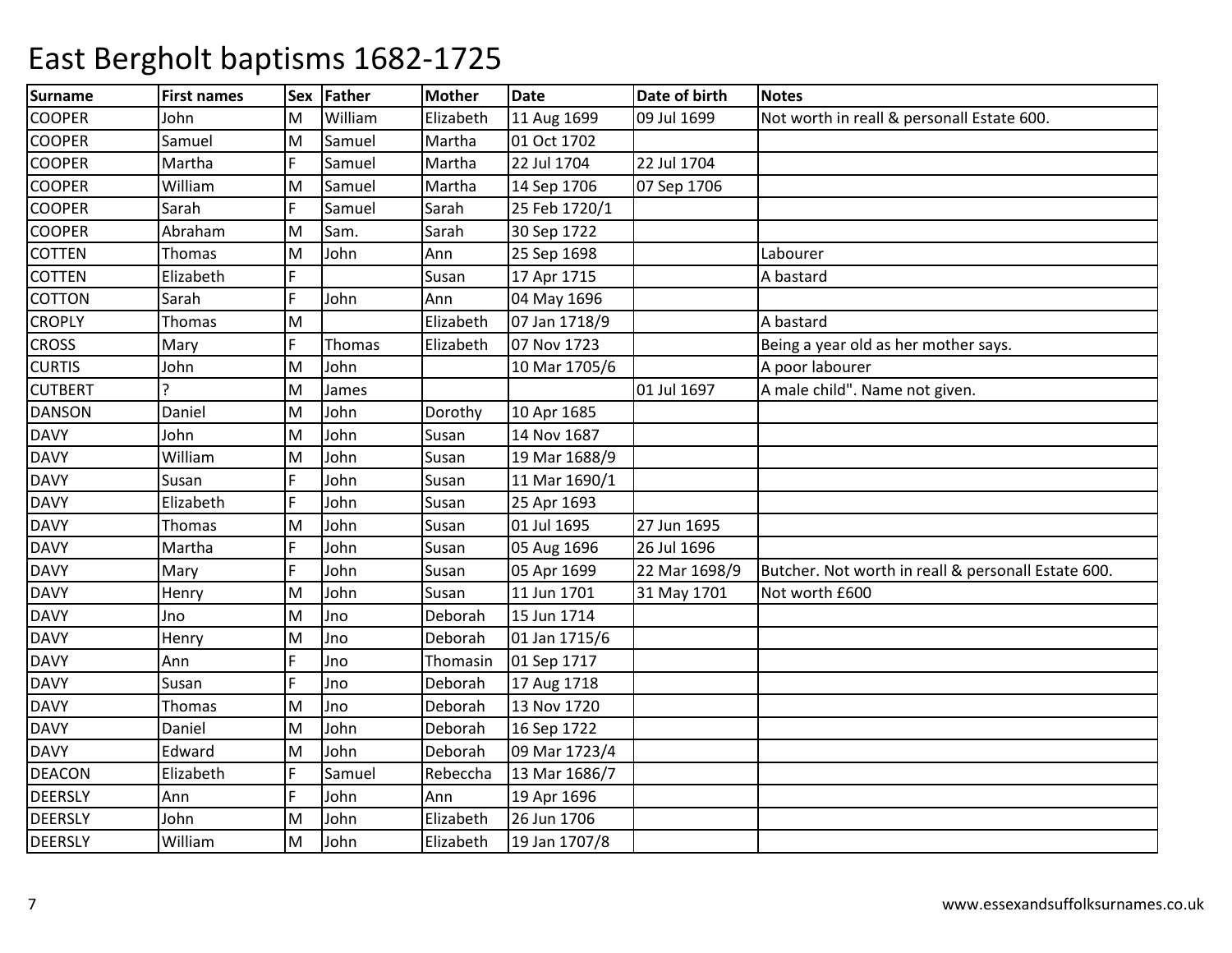| <b>Surname</b> | <b>First names</b> | <b>Sex</b> | Father   | <b>Mother</b> | <b>Date</b>    | Date of birth | <b>Notes</b>      |
|----------------|--------------------|------------|----------|---------------|----------------|---------------|-------------------|
| <b>DEERSLY</b> | Thomas             | м          | John     | Elizabeth     | 13 Nov 1709    |               |                   |
| <b>DEERSLY</b> | Mary               | F          | John     | Elizabeth     | 13 Jan 1711/2  |               |                   |
| <b>DEERSLY</b> | Elizabeth          | F          | Jno      | Elizabeth     | 16 May 1714    |               |                   |
| <b>DEEVS</b>   | Martha             |            | Jno      | Martha        | 18 Mar 1715/6  |               |                   |
| <b>DEEVS</b>   | William            | M          | Jno      | Martha        | 16 Feb 1717/8  |               |                   |
| <b>DEEVS</b>   | William            | M          | John     |               | 25 Dec 1720    |               | A twin            |
| <b>DEEVS</b>   | Sarah              | Ē          | John     |               | 25 Dec 1720    |               | A twin            |
| <b>DOWNING</b> | Samuel             | м          | Samuel   | Hannah        | 20 Aug 1712    |               |                   |
| <b>DOWNING</b> | Benjamin           | M          | Jonathan | Margaret      | 31 Oct 1714    |               |                   |
| <b>DOWNING</b> | Thomas             | M          | Jonathan | Margaret      | 09 Apr 1722    |               |                   |
| DRAY?          | Lydia              | F          | John     | Lydia         | 12 Dec 1722    |               |                   |
| <b>DRIVER</b>  | Susanna            |            | Francis  | Sarah         | 30 Nov 1695    | 30 Nov 1695   |                   |
| <b>DRIVER</b>  | Mary               |            | Francis  | Susan         | 04 Apr 1698    |               | Taylor            |
| <b>DRIVER</b>  | Sarah              |            | Francis  |               | 21 May 1700    | 21 May 1700   | A poor Tayler     |
| <b>DRIVER</b>  | Sarah              |            | Francis  | Susan         | 18 Dec 1706    |               |                   |
| DU[N ][C ]ON   | John               | м          | John     | Dorothy       | 22 Apr 1683    |               |                   |
| <b>DUNCON</b>  | Susan              |            | John     | Dorothy       | 17 Jan 1687/8  |               |                   |
| <b>DUNCON</b>  | Elizabeth          | Ē          | John     | Dorothy       | 27 May 1692    |               |                   |
| <b>DUNCON</b>  | Dorothy            |            | John     | Dorothy       | 24 Sep 1693    |               |                   |
| <b>DUNCON</b>  | Alice              |            | John     | Dorothy       | 05 Feb 1697/8  | 29 Jan 1697/8 |                   |
| <b>DUNCON</b>  | Stephen            | M          | John     |               | 16 Jul 1699    | 18 Jun 1699   | A poor blacksmith |
| <b>DUNCON</b>  | Frances            | E          | John     |               | * Jan 1701/2   | 03 Jan 1701/2 | A poor smith      |
| <b>DURRANT</b> | Stephen            | M          | Stephen  | Margaret      | 28 Feb 1702/3  |               | Not worth £600    |
| <b>DURRANT</b> | Tamasin            | F          | Stephen  | Margaret      | 13 May 1705    |               | A poor farmer     |
| <b>DURRANT</b> | Margaret           |            | Stephen  | Margaret      | 05 Nov 1707    |               |                   |
| <b>DURRANT</b> | Thomas?            | M          | Steven   | Margaret      | 12 Mar 1709/10 |               |                   |
| <b>DURRANT</b> | John               | M          | Stephen  | Margaret      | 10 Aug 1712    |               |                   |
| <b>DURRANT</b> | Thomasin           | F          | Stephen  | Margaret      | 28 Aug 1715    |               |                   |
| <b>DURRANT</b> | Edward             | M          | Stephen  | Margaret      | 26 Jan 1717/8  |               |                   |
| <b>EAMON</b>   | William            | M          | Tho      |               | 23 Jul 1704    |               | A poor man        |
| EARL           | Thomas             | M          | Thomas   | Mary          | 03 Sep 1704    |               | Cooper            |
| EARL           | John               | M          | Thomas   | Mary          | 20 Feb 1705/6  |               | Cooper            |
| EARL           | Stephen            | M          | Thomas   |               | 28 Jan 1708/9  |               |                   |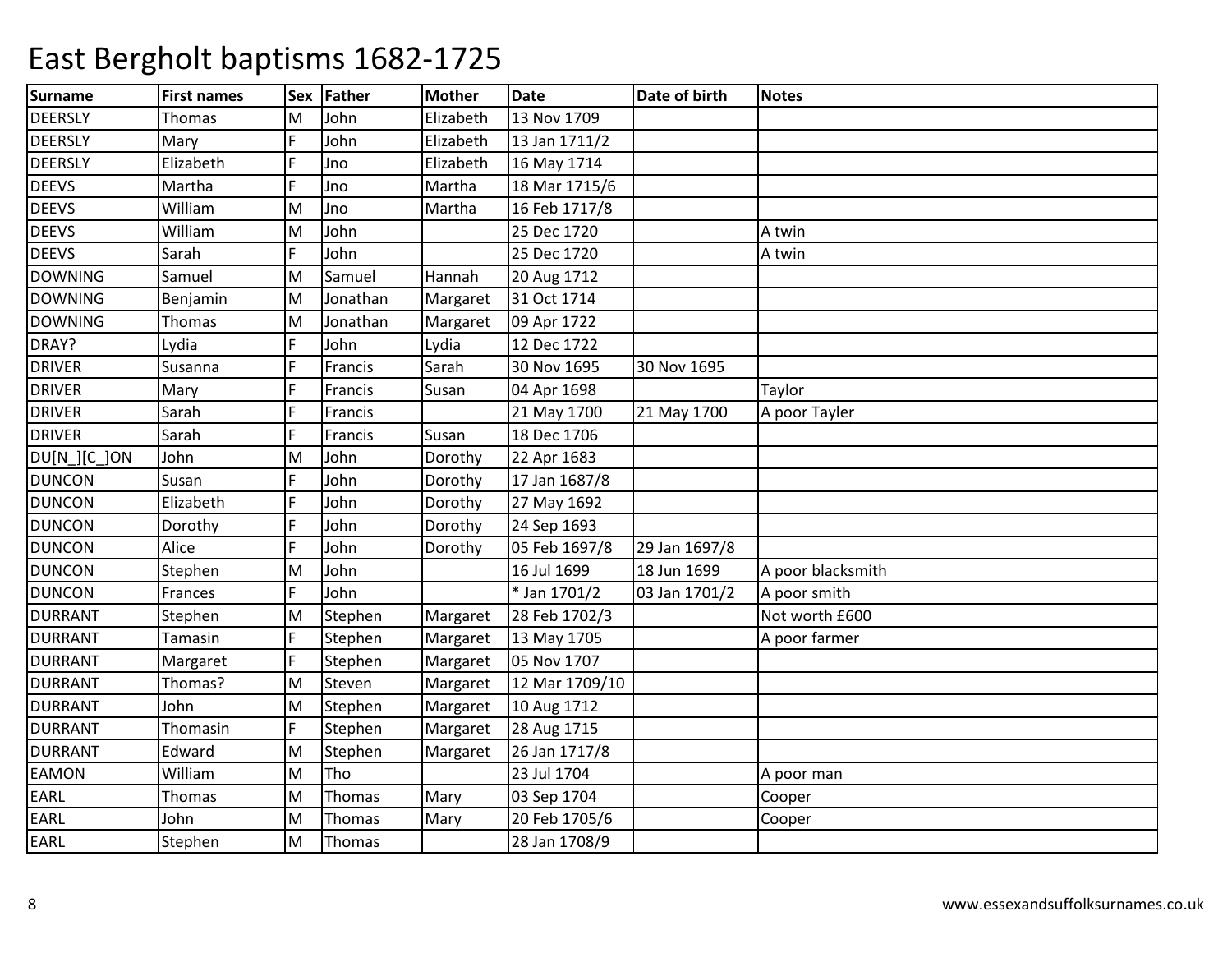| <b>Surname</b>     | <b>First names</b> | <b>Sex</b> | Father  | <b>Mother</b> | <b>Date</b>   | Date of birth | <b>Notes</b>                               |
|--------------------|--------------------|------------|---------|---------------|---------------|---------------|--------------------------------------------|
| EARL               | Thomas             | M          | Thomas  |               | 17 Apr 1715   |               |                                            |
| EARL               | Stephen            | lм         | Thomas  | Mary          | 21 Apr 1717   |               |                                            |
| <b>EASTERSON</b>   | Susan              | F          | Willm   | Sarah         | 29 Sep 1684   |               |                                            |
| <b>EASTERSON</b>   | Sarah              |            | Willm   | Sarah         | 28 Oct 1688   |               |                                            |
| <b>EDMONDS</b>     | Thomas             | M          | Thomas  | Mary          | 13 Apr 1690   |               |                                            |
| <b>EDMONDS</b>     | Frances            | F          | Thomas  | Mary          | 28 Apr 1695   |               |                                            |
| <b>EDMONDS</b>     | Elizabeth          | F          | Thomas  |               | 07 Feb 1697/8 | 26 Jan 1697/8 |                                            |
| <b>EDMONDS</b>     | John               | lм         | Thomas  |               | 15 Sep 1700   | 09 Sep 1700   | Not worth £600                             |
| <b>EDMONDS</b>     | Susan              | F          | Thomas  |               | 02 May 1703   | 26 Apr 1703   |                                            |
| <b>EDMONDS</b>     | Sarah              |            | Thomas  |               | 27 Oct 1706   |               |                                            |
| <b>ELISON</b>      | Anna               | F          | Edward  | Ann           | 05 Feb 1718/9 |               |                                            |
| <b>ELLIS</b>       | Sarah              | F          | William | Sarah         | 31 May 1684   |               |                                            |
| <b>ELLIS</b>       | John               | M          | John    |               | 27 Dec 1692   |               |                                            |
| <b>ELLIS</b>       | Grace              |            | John    | Grace         | 31 May 1696   | 29 Apr 1696   |                                            |
| <b>ELLIS</b>       | Ann                |            | John    |               | 19 Feb 1698/9 |               | A poor labourer                            |
| <b>ELLIS</b>       | Mary               | F          | John    |               | 13 Oct 1700   | 09 Oct 1700   | A poor labourer                            |
| <b>ELLISON</b>     | George             | M          | Edward  | Ann           | 16 Nov 1717   |               |                                            |
| <b>ELLISON</b>     | Elizabeth          | F          | Edward  | Ann           | 09 Mar 1720/1 |               |                                            |
| <b>ELLISTON</b>    | Joseph             | M          | Edwd    | Ann           | 03 Sep 1722   |               |                                            |
| <b>EWELL</b>       | Thomas             | M          | John    | Elizabeth     | 17 Nov 1695   | 14 Nov 1695   |                                            |
| <b>EWELL</b>       | <b>Nicholas</b>    | M          | John    | Elizabeth     | 10 Sep 1699   | 25 Aug 1699   | A poor labourer                            |
| <b>FAIRBROTHER</b> | Ann                | F          | John    | Ann           | 06 Feb 1706/7 |               |                                            |
| <b>FEN</b>         | Hannah             | F          | John    | Hannah        | 30 Apr 1682   |               |                                            |
| <b>FEN</b>         | Sarah              | F          | Robert  | Sarah         | 12 Aug 1682   |               |                                            |
| <b>FEN</b>         | Elizabeth          | F          | Robert  | Sarah         | 11 Aug 1684   |               |                                            |
| <b>FINCH</b>       | Stephen            | lм         | Stephen | Ann           | 07 Dec 1693   |               |                                            |
| <b>FISH</b>        | Mary               | F          | Gabriel |               | 17 Sep 1682   |               |                                            |
| <b>FISH</b>        | Mary               | F          | John    | Mary          | 09 Jan 1698/9 | 29 Dec 1698   | A poor carpenter                           |
| <b>FLINT</b>       | Edward             | M          | Edward  | Mary          | 27 Sep 1694   |               |                                            |
| FOL[K_]S           | Martin             | M          | William |               | 01 Aug 1697   | 14 Jul 1697   |                                            |
| <b>FOLKARD</b>     | Francis            | lм         | Francis | Rachell       | 10 Feb 1688/9 |               |                                            |
| <b>FOLKES</b>      | Mary               | F          | William |               | 24 Dec 1699   | 17 Dec 1699   | Not worth in reall & personall Estate 600. |
| <b>FOLKES</b>      | Thomas             | lм         | Thomas  | Hannah        | 23 Apr 1722   |               |                                            |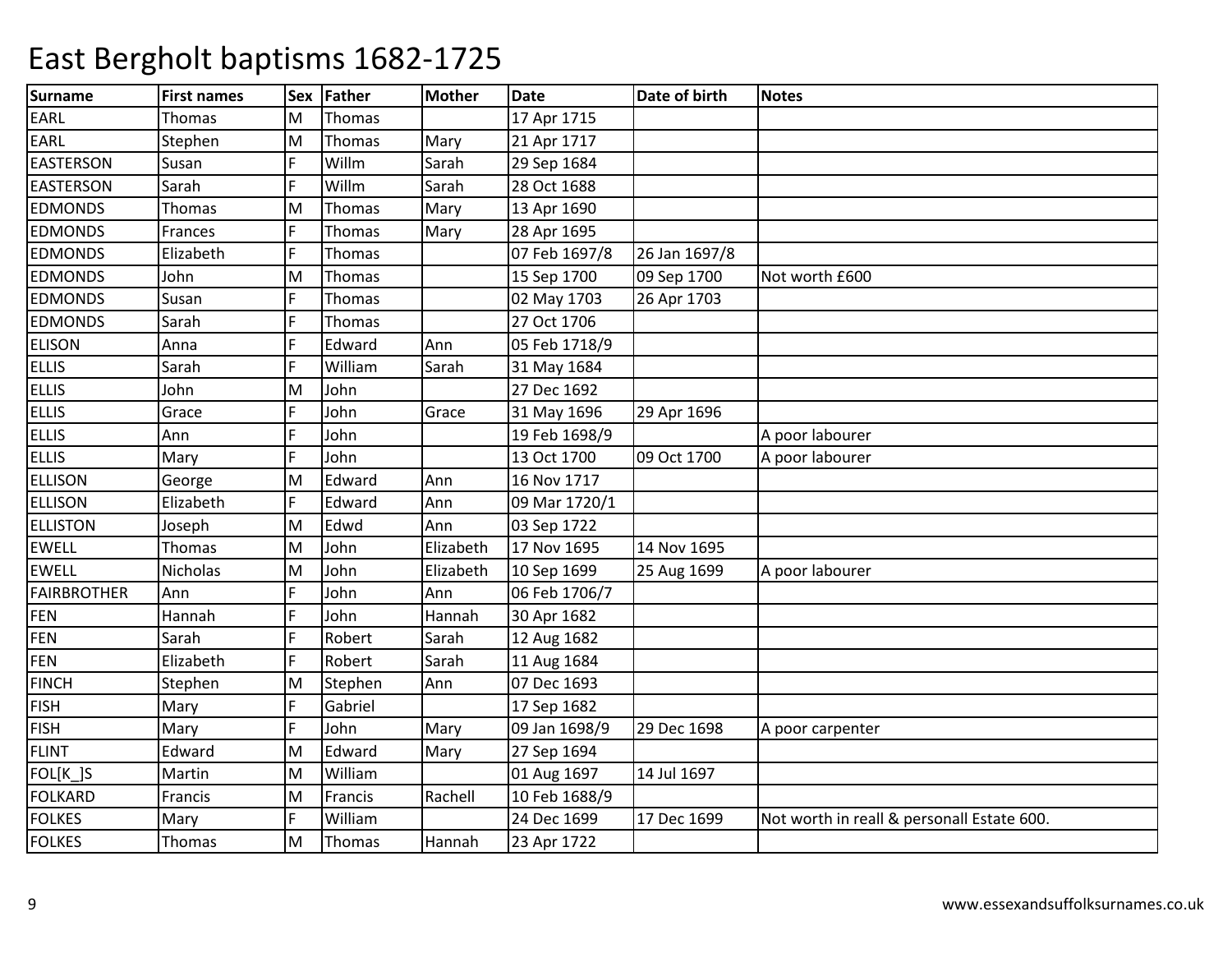| <b>Surname</b>      | <b>First names</b> | Sex | Father  | <b>Mother</b> | <b>Date</b>   | Date of birth | <b>Notes</b>                      |
|---------------------|--------------------|-----|---------|---------------|---------------|---------------|-----------------------------------|
| <b>FOLKS</b>        | Symon              | м   | William |               |               | 11 Dec 1701   | A poor man                        |
| <b>FOLKS</b>        | Elizabeth          | F   | William |               | 19 Mar 1703/4 |               |                                   |
| GAR[RW]OOD          | Richard            | M   | Richard |               | 21 Dec 1684   |               | Son Richard junr.                 |
| <b>GARNAM</b>       | Richard            | M   | Robert  |               | 06 Sep 1691   |               |                                   |
| <b>GARNAM</b>       | Robert             | M   | Robert  |               | 05 Oct 1693   |               |                                   |
| <b>GARNAM</b>       | Thomas             | M   | Robert  | Sarah         | 25 Nov 1695   | 25 Nov 1695   |                                   |
| <b>GARNAM</b>       | Samuel             | M   | John    | Elizabeth     | 23 Aug 1709   |               |                                   |
| <b>GARNHAM</b>      | John               | M   | Robert  |               | 30 Apr 1686   |               |                                   |
| <b>GARNHAM</b>      | William            | M   | Robert  |               | 18 Aug 1689   |               |                                   |
| <b>GARWOOD</b>      | Ann                |     | Richard | Ann           | 24 Mar 1688/9 |               | Daughter of Richard Garwood junr. |
| <b>GARWOOD</b>      | Richard            | M   | Richard | Elizabeth     | 02 Jul 1710   |               | Son of Richard Garwood junr.      |
| <b>GARWOOD</b>      | Jno                | M   | Richard | Elizabeth     | 19 Apr 1713   |               |                                   |
| <b>GARWOOD</b>      | Thomas             | M   | Richard | Elizabeth     | 25 Apr 1714   |               |                                   |
| <b>GARWOOD</b>      | Mary               |     | Richard | Elizabeth     | 24 Mar 1716/7 |               |                                   |
| <b>GERVASE</b>      | John               | M   | John    | Ann           | 07 Sep 1704   |               |                                   |
| <b>GILDERSLEEVE</b> | Thomas             | M   | John    | Susan         | 29 Nov 1696   | 22 Nov 1696   |                                   |
| <b>GILDERSLEVE</b>  | Thomas             | M   | John    | Susan         | 10 Feb 1697/8 |               | A twin.                           |
| <b>GILDERSLEVE</b>  | Robert             | M   | John    | Susan         | 10 Feb 1697/8 |               | A twin.                           |
| <b>GLADDEN</b>      | Mary               |     | John    | Mary          | 28 Nov 1703   |               | A poor labourer                   |
| <b>GLADDEN</b>      | Isaac              | M   | Jno     | Elizabeth     | 10 Aug 1718   |               |                                   |
| <b>GLADDIN</b>      | Elizabeth          | F   | Thomas  | Mary          | 05 May 1682   |               |                                   |
| <b>GLANDFIELD</b>   | Elizabeth          | F   | Francis | Mary          | 04 Apr 1725   |               |                                   |
| <b>GLANDFIL</b>     | William            | M   | Francis | Mary          | 12 Feb 1720/1 |               |                                   |
| <b>GLANDVIL</b>     | James              | M   | Francis | Mary          | 03 Mar 1718/9 |               |                                   |
| <b>GLANVILL</b>     | Sarah              |     | Francis | Mary          | 26 Dec 1722   |               |                                   |
| <b>GOBY</b>         | John               | M   | Abraham |               | 08 Jun 1684   |               |                                   |
| <b>GOBY</b>         | Isaac              | M   | Abraham |               | 13 Mar 1686/7 |               |                                   |
| <b>GOBY</b>         | Dinah              | Ē   | Isaac   |               | 20 May 1694   |               |                                   |
| <b>GOBY</b>         | Esther             | F   | Isaac   | Ann           | 19 Apr 1696   |               |                                   |
| <b>GODFERY</b>      | Hannah             |     | Henry   |               | 30 Nov 1703   |               |                                   |
| <b>GODFREY</b>      | Henry              | M   | Henry   | Mary          | 12 Mar 1698/9 |               | A poor carpenter                  |
| <b>GODFREY</b>      | John               | M   | Henry   | Mary          |               | 16 Sep 1702   | A poor comptr.                    |
| <b>GODFREY</b>      | Ann                | F   | Henry   |               | 15 Apr 1705   |               | A poor compter                    |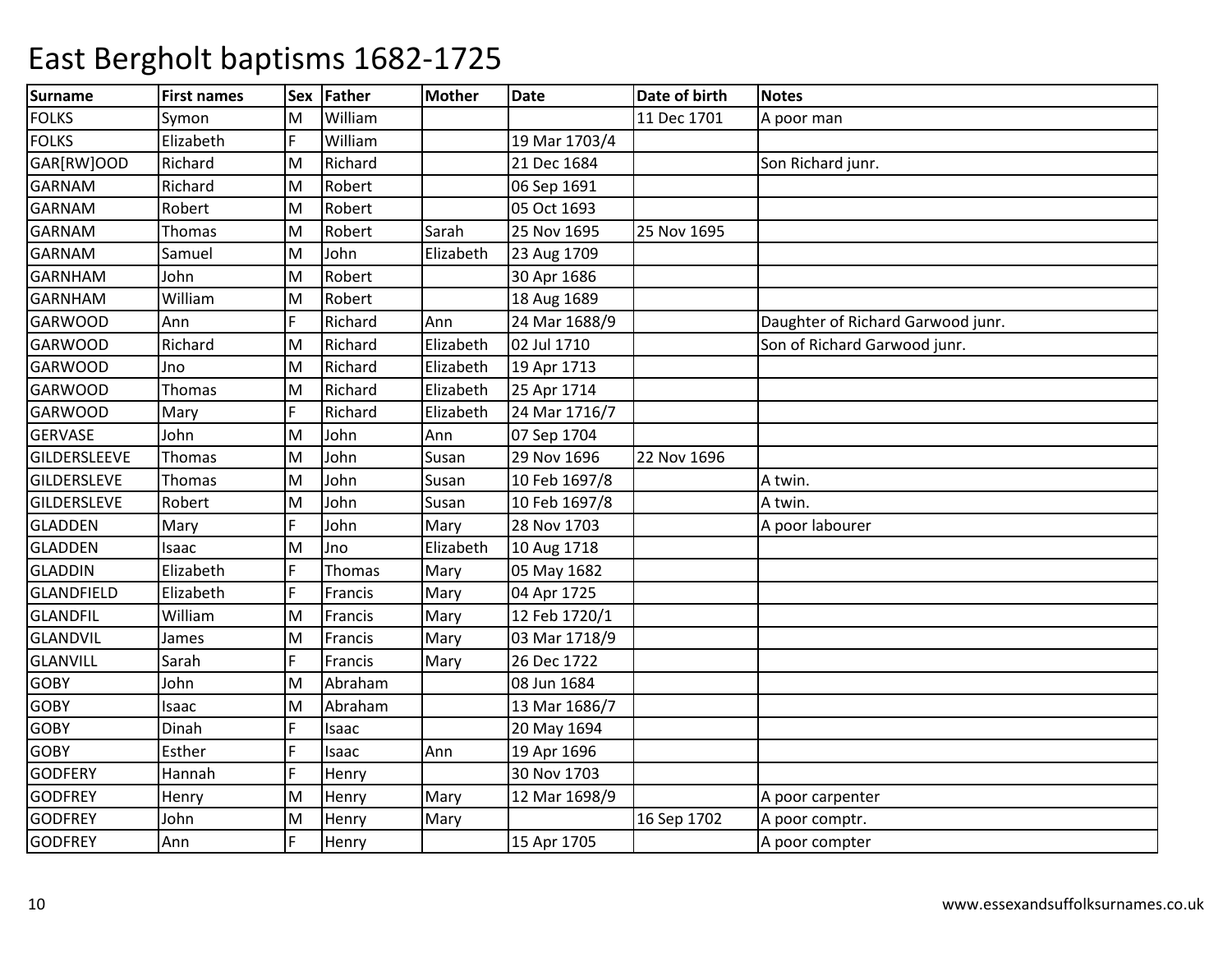| <b>Surname</b> | <b>First names</b> | <b>Sex</b> | Father  | <b>Mother</b> | <b>Date</b>   | Date of birth | <b>Notes</b>                                            |
|----------------|--------------------|------------|---------|---------------|---------------|---------------|---------------------------------------------------------|
| <b>GODFRY</b>  | Mary               | E          | Henry   |               | 08 Jul 1694   |               |                                                         |
| <b>GODFRY</b>  | Mary               | F          | Henry   | Mary          |               | 30 May 1700   | A poor compter                                          |
| <b>GODFRY</b>  | Henry              | M          | Henry   | Mary          | 13 Sep 1701   | 07 Sep 1701   | A poor compt.                                           |
| <b>GODFRY</b>  | Rebeccha           |            | Henry   | Mary          | 03 Oct 1706   |               |                                                         |
| <b>GODFRY</b>  | Hannah             | F          | Henry   | Mary          | 14 Jan 1707/8 |               |                                                         |
| <b>GODFRY</b>  | Henry              | M          | Henry   |               | 30 Jan 1708/9 |               |                                                         |
| <b>GODFRY</b>  | Henry              | M          | Henry   | Mary          | 26 Jul 1713   |               |                                                         |
| <b>GOFF</b>    | Martha             | F          | Jon.    |               | 11 Mar 1710/1 |               |                                                         |
| <b>GREEN</b>   | Susanna            | F          | Arthur  | Abigail       | 16 Jul 1682   |               |                                                         |
| <b>GREEN</b>   | Elizabeth          | F          | James   | Martha        | 22 Oct 1682   |               |                                                         |
| <b>GREEN</b>   | Mary               | F          | John    | Mary          | 06 Nov 1682   |               |                                                         |
| <b>GREEN</b>   | William            | M          | Willm   | Elizabeth     | 13 Nov 1684   |               |                                                         |
| <b>GREEN</b>   | Ann                | F          | William | Ann           | 28 May 1692   |               |                                                         |
|                |                    |            |         |               |               |               | Son of Martha Powel, widdow, a Bastard by               |
| <b>GREEN</b>   | John               | M          | Arthur  |               | 01 May 1698   | 22 Apr 1698   | Arthur Green, a married man.                            |
| <b>GREEN</b>   | John               | M          | Thomas  | Mary          | 24 Dec 1700   |               | Not worth £600 etc.                                     |
| <b>GREEN</b>   | Mary               | F          | Thos    |               |               | * Nov 1702    | Not worth £600                                          |
| <b>GREEN</b>   | C                  | F          | Tho.    |               |               | 08 Jan 1704/5 | Child's name not given.                                 |
| <b>GREEN</b>   | William            | M          | Thomas  |               | 16 Oct 1706   |               |                                                         |
| <b>GRIGSON</b> | John               | M          | John    | Rebeccha      | 07 Jul 1706   |               |                                                         |
| <b>GRIGSON</b> | Mary               | F          | John    |               | 29 Feb 1707/8 |               |                                                         |
| <b>GRIGSON</b> | Elizabeth          | F          | John    | Rebecca?      | 29 May 1709   |               |                                                         |
| <b>GRIGSON</b> | Jon.               | M          | Jon.    | Rebeccha      | 11 Mar 1710/1 |               |                                                         |
| <b>GRIGSON</b> | Sarah              | Ē          | Jon     | Rebeccha      | 28 Sep 1712   |               |                                                         |
| <b>GRIGSON</b> | Rebeccha           | F          | Jno     | Rebeccha      | 08 Apr 1716   |               |                                                         |
| <b>GRIGSON</b> | Richard            | M          | Jno     | Rebeccha      | 14 Jul 1717   |               |                                                         |
| <b>GRIGSON</b> | Isaack?            | M          | John    | Rebecca       | 18 Mar 1721/2 |               |                                                         |
| <b>GRIMES</b>  | Susan              | F          | William | Susan         | 17 Sep 1682   |               |                                                         |
| <b>GRIMES</b>  | Katharine          | Ē          | William |               | 25 Mar 1690   |               |                                                         |
|                |                    |            |         |               |               |               |                                                         |
|                |                    |            |         |               |               |               | 12 Feb 1704/5 entered as date - not clear if this is    |
| <b>GRIMES</b>  |                    |            | William |               |               | $* * 1704/5$  | baptism or date of birth. Child's first name not given. |
| <b>GRIMES</b>  | Robert             | lм         | William | Frances       | 27 Jun 1708   |               |                                                         |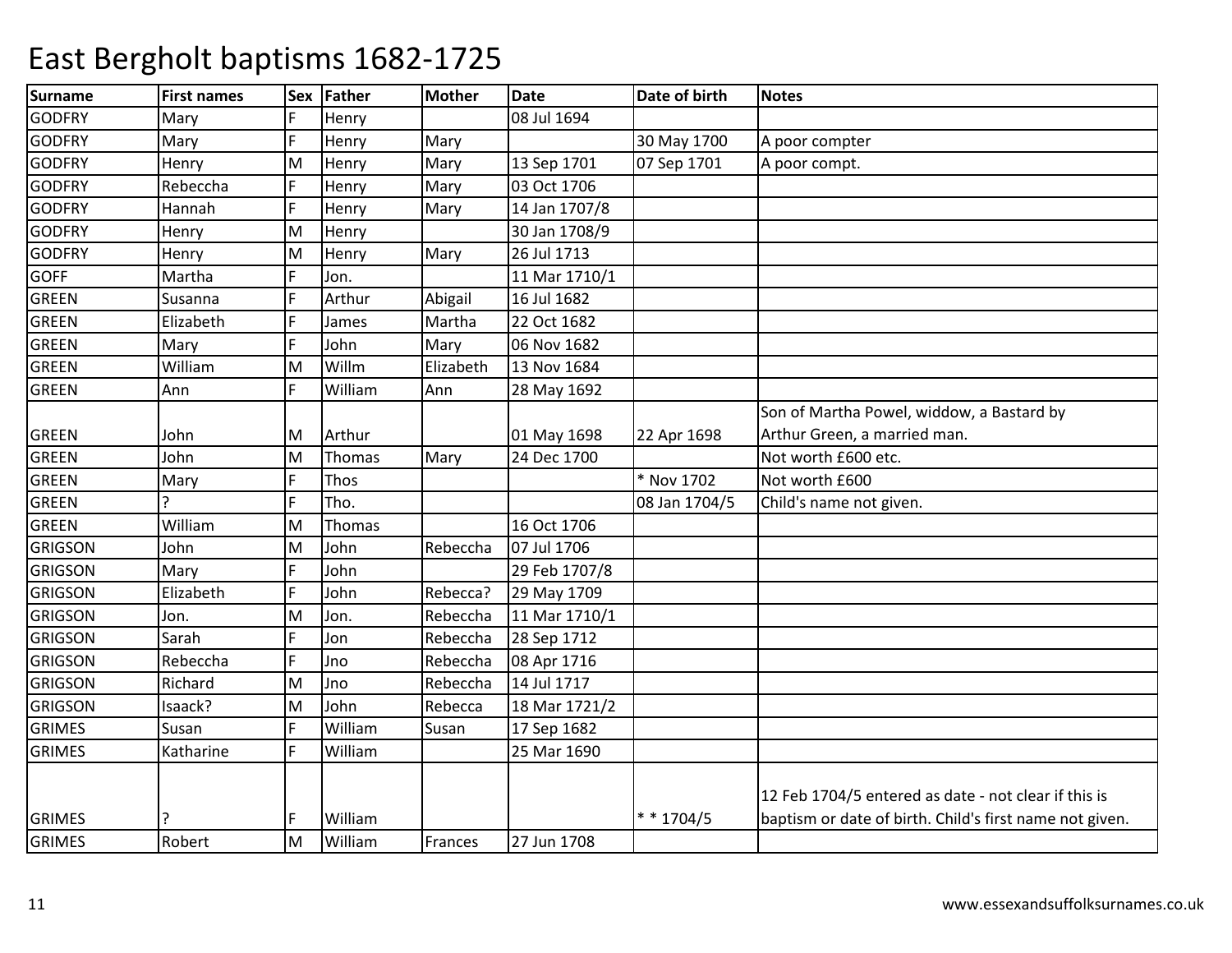| <b>Surname</b>  | <b>First names</b> | <b>Sex</b> | Father  | <b>Mother</b> | <b>Date</b>    | Date of birth | <b>Notes</b>                     |
|-----------------|--------------------|------------|---------|---------------|----------------|---------------|----------------------------------|
| <b>GRIMES</b>   | William            | м          | Wiliam  | Frances       | 23 Mar 1711/2  |               |                                  |
| <b>GRIMES</b>   | Sarah              | E          |         | Katharine     | 14 Mar 1713/4  |               | Bastard                          |
| <b>GRIMES</b>   | Sarah              | F          | Willm   | Frances       | 06 Jul 1718    |               |                                  |
| <b>GRIMES</b>   | Mary               |            |         | Katharine     | 08 Apr 1719    |               | A bastard                        |
| <b>GRIMES</b>   | John               | M          |         | Katharine     | 17 Feb 1721/2  |               | A bastard                        |
| GRIMEY?         | John               | M          | William |               | 19 Oct 1701    | 17 Oct 1701   | An alms man.                     |
| <b>GRIMSEY</b>  | John               | M          | Samuel  | Mary          | 02 Jul 1682    |               |                                  |
| <b>GRIMSEY</b>  | Elizabeth          | Ē          | Samuel  |               | 02 Jul 1682    |               |                                  |
| <b>GRIMSEY</b>  | Joseph             | M          | Samuel  | Mary          | 02 Jul 1682    |               |                                  |
| <b>GRIMSEY</b>  | Sarah              | F          | Samuel  | Mary          | 27 Apr 1684    |               |                                  |
| <b>GRIMSEY</b>  | Ann                |            | Thomas  | Grace         | 23 Oct 1698    | 23 Oct 1698   |                                  |
| <b>GRIMSEY</b>  | Abraham            | M          | Robert  | Elizabeth     | 01 Nov 1721    |               |                                  |
| <b>GRIMSEY</b>  | Mary               | Ē          | John    | Hannah        | 04 Mar 1721/2  |               |                                  |
| <b>GRIMSEY</b>  | Joseph             | M          | Robt    | Elizabeth     | 21 Aug 1723    |               |                                  |
| <b>GRIMSY</b>   | Thomas             | M          | Thomas  | Elizabeth     | 05 Aug 1694    |               |                                  |
| <b>GRIMSY</b>   | John               | M          | John    | Ann           | 27 Apr 1712    |               |                                  |
| <b>GRIMSY</b>   | Thomas             | M          | Jno     | Ann           | 02 Dec 1713    |               |                                  |
| <b>GROOM</b>    | Edward             | M          | William | Elizabeth     | 15 Jul 1683    |               |                                  |
| <b>GROOM</b>    | Mary               | F          | William | Mary          | 13 Feb 1687/8  |               |                                  |
| <b>GROOM</b>    | William            | M          | William |               | 16 Mar 1689/90 |               |                                  |
| <b>GROOM</b>    | Thomas             | M          | Willm   | Elizabeth     | 07 Oct 1694    |               |                                  |
| <b>GROOM</b>    | Ann                | E          | Willm   | Elizabeth     | 21 Mar 1696/7  | 17 Mar 1696/7 |                                  |
| <b>GULLIFER</b> | Walter             | M          | Joseph  | Mary          | 26 Dec 1688    |               |                                  |
| <b>GULLIFER</b> | Mary               |            | Walter  | Sarah         | 16 Feb 1714/5  |               |                                  |
| <b>GULLIFER</b> | Sarah              |            | Walter  | Sarah         | 11 Jun 1718    |               |                                  |
| <b>GULLIFER</b> | Philippa           |            | Walter  | Sarah         | 03 Jan 1719/20 |               | Daughter of Mr Walter Gullifer   |
| <b>GULLIFER</b> | Walt[se]           | M          | Walter  | Sarah         | 18 Jun 1721    |               | Son of Mr Walter Gullifer        |
| HA[U_]NARD      | Susan              | F          | Thomas  | Susan         | 18 Aug 1693    |               |                                  |
| HAM             |                    | M          |         | Mary          |                | 07 Feb 1701/2 | Bastard. Child's name not given. |
| HAM             | Johnathan          | M          |         | Mary          | 14 Mar 1701/2  | 07 * 1701/2   | A bastard.                       |
| <b>HAMMOND</b>  | John               | M          | Robert  | Rebeccha      | 09 May 1684    |               |                                  |
| <b>HAMMOND</b>  | William            | M          | Robert  | Rebecca       | 09 Feb 1686/7  |               |                                  |
| <b>HAMMOND</b>  | Martha             |            | Robert  | Rebecch       | 08 Jul 1689    |               | A twin                           |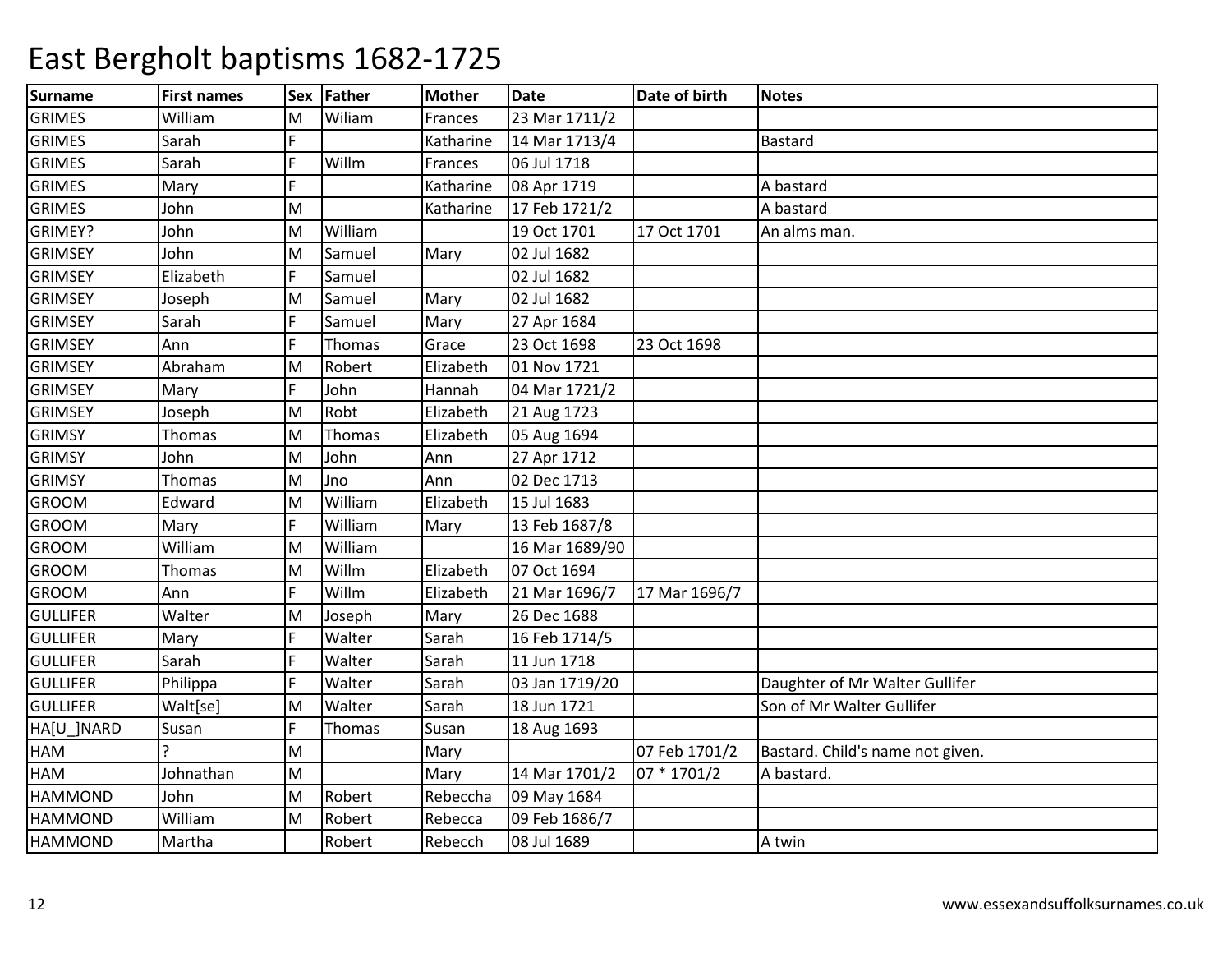| <b>Surname</b> | <b>First names</b> |   | Sex Father      | Mother    | <b>Date</b>    | Date of birth | <b>Notes</b>                                        |
|----------------|--------------------|---|-----------------|-----------|----------------|---------------|-----------------------------------------------------|
| <b>HAMMOND</b> | Sarah              |   | Robert          | Rebecch   | 08 Jul 1689    |               | A twin                                              |
| <b>HARDY</b>   | Robert             | M | Thomas          | Rose      | 26 Dec 1696    | 06 Dec 1696   |                                                     |
| <b>HARDY</b>   | Thomas             | M | Thomas          | Rose      | 02 May 1699    | 22 Apr 1699   | Malster. Not worth in reall & personall Estate 600. |
| <b>HARDY</b>   | Mary               |   | Thomas          | Rose      | 22 Aug 1700    | 23 Jul 1700   | Not worth £600                                      |
| <b>HARDY</b>   | Thomas             | M | Thomas          | Rose      | * Nov 1702     | 22 Oct 1702   | Not worth £50 p an nor £600                         |
| <b>HARDY</b>   | John               | M | Thomas          | Rose      | 19 Nov 1704    |               |                                                     |
| <b>HARDY</b>   | Frances            | F | Thomas          | Rose      | 12 Oct 1706    | 12 Aug 1706   |                                                     |
| <b>HARLO</b>   | James              | M | James           |           | 11 Mar 1705/6  |               | Shoomaker                                           |
| <b>HARMAN</b>  | William            | M | Willm           | Elizabeth | 01 Dec 1682    |               |                                                     |
| <b>HARMAN</b>  | Katherine          | F | Willm           | Elizab    | 11 May 1685    |               |                                                     |
| <b>HARMAN</b>  | Ann                |   | William         |           | 03 Apr 1687    |               |                                                     |
| <b>HARR</b>    | Barzillai          | M | James           | Martha    | 08 Apr 1719    |               |                                                     |
| <b>HART</b>    | Jno                | M | James           | Martha    | 25 Mar 1714    |               |                                                     |
| <b>HART</b>    | Martha             |   | James           | Martha    | 28 Jun 1711    |               |                                                     |
| <b>HART</b>    | Jacobus            | M | James           | Martha    | 12 Oct 1712    |               |                                                     |
| <b>HART</b>    | Thornton           | M | James           | Martha    | 04 Sep 1715    |               |                                                     |
| <b>HART</b>    | George             | M | James           | Martha    | 28 Apr 1717    |               |                                                     |
| <b>HART</b>    | Sarah              | F | James           | Martha    | 29 Jul 1719    |               |                                                     |
| <b>HART</b>    | Robert             | M | James           | Martha    | 09 Jul 1721    |               |                                                     |
| <b>HART</b>    | William            | M | James           | Martha    | * Oct 1723     |               |                                                     |
| <b>HART</b>    | William            | M |                 |           | 04 Oct 1724    |               | Son of ye Widow Hart.                               |
| <b>HASLOP</b>  | Elizabeth          | F | William         | Sarah     | 29 Nov 1724    |               |                                                     |
| <b>HAWARD</b>  | William            | M | <b>Nicholas</b> |           | 05 Oct 1690    |               |                                                     |
| <b>HAWARD</b>  | Thomas             | M | Thomas          | Hannah    | 23 Oct 1718    |               |                                                     |
| <b>HAWARD</b>  | Hannah             |   | Thomas          | Hannah    | 04 Jan 1722/3  |               |                                                     |
| <b>HAWS</b>    | James              | M | James           |           | 13 Jan 1703/4  |               | Carpenter                                           |
| <b>HAWS</b>    | John               | M | James           |           | 20 Jan 1705/6  |               | Carpenter                                           |
| <b>HAWS</b>    | Thomas             | M | James           | Grace     | 30 Jan 1706/7  |               |                                                     |
| HAZZARD        | Margaret           | F | George          | Elizabeth | 09 Feb 1709/10 |               |                                                     |
| HAZZARD        | Mary               |   | George          | Elizabeth | 02 Jan 1710/1  |               |                                                     |
| <b>HAZZARD</b> | Jno                | M | George          | Elizabeth | 18 Jun 1713    |               |                                                     |
| HAZZARD        | Thomas             | M | Thomas          | Margaret  | 30 Mar 1714    |               |                                                     |
| HAZZARD        | Margaret           | F | George          | Elizabeth | 18 Jul 1716    |               |                                                     |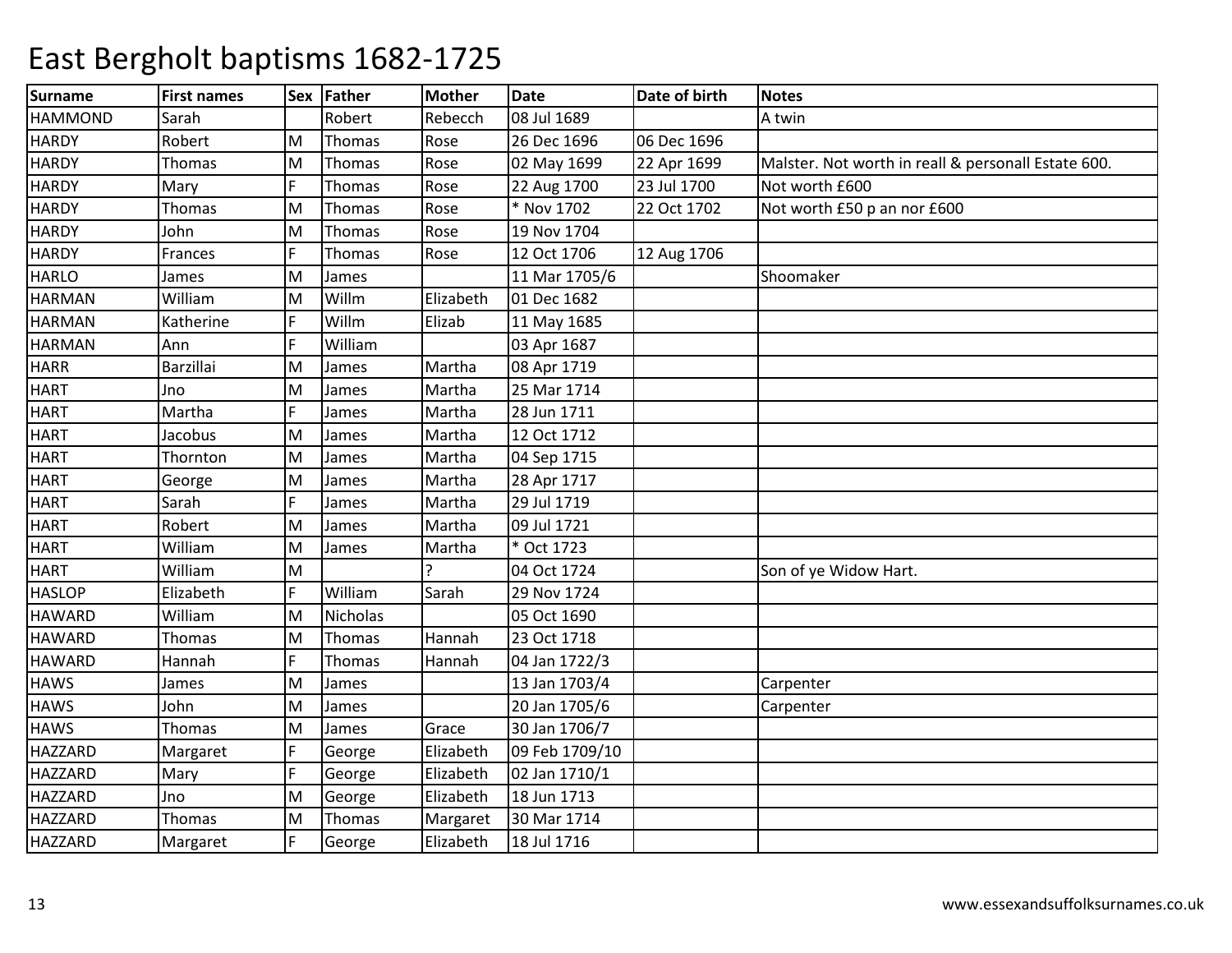| <b>Surname</b>   | <b>First names</b> | Sex | Father | <b>Mother</b>  | <b>Date</b>    | Date of birth | <b>Notes</b>                                       |
|------------------|--------------------|-----|--------|----------------|----------------|---------------|----------------------------------------------------|
| <b>HAZZARD</b>   | Robert             | м   | Thomas | Margaret       | 15 Sep 1717    |               |                                                    |
| <b>HAZZARD</b>   | Mary               | F   | George | Elizabeth      | 09 Mar 1718/9  |               |                                                    |
| <b>HAZZARD</b>   | George             | M   | Thomas | Margaret       | 28 Mar 1722    |               |                                                    |
|                  |                    |     |        |                |                |               | The entry only gives the name - no parents' names  |
| HEARSID?         | Margaret           |     |        |                | 12 Jun 1687    |               | or other details.                                  |
| <b>HEARSUM</b>   | John               | M   | John   | Margaret       | 19 Apr 1685    |               |                                                    |
| <b>HEARSUM</b>   | Joseph             | M   | John   |                | 14 Apr 1689    |               |                                                    |
| <b>HEARSUM</b>   | Margaret           |     | John   |                | 27 Dec 1692    |               |                                                    |
| <b>HEARSUM</b>   | Nicholas           | M   | John   | Margaret       | 02 Jun 1695    |               |                                                    |
| <b>HEARSUM</b>   | Sarah              |     | John   |                | 22 Feb 1701/2  |               | A poor labourer                                    |
| <b>HEMPSTEAD</b> | Rebekka            |     | Isaac  | Clemens        | 07 Feb 1713/4  |               |                                                    |
| <b>HEMPSTEAD</b> | Mary               | F   | Isaac  | Clemence       | 17 Apr 1717    |               |                                                    |
| <b>HERSUM</b>    | Sarah              |     | John   | Margaret       | 21 Feb 1696/7  | 21 Feb 1696/7 |                                                    |
| <b>HERSUM</b>    | <b>Frances</b>     |     | John   |                | 12 Nov 1704    |               |                                                    |
| <b>HEYWOOD</b>   | Edmond             | M   | Edmond | Ann            | 10 Jan 1711/2  |               |                                                    |
| <b>HILLS</b>     | Phebe              | Ē   |        | Mary           | 12 Mar 1689/90 |               | A bastard. Of John Wyth & Mary Hills.              |
| <b>HILLS</b>     | John               | M   | Thomas | Jane           | 26 Apr 1719    |               |                                                    |
| <b>HILLS</b>     | William            | Μ   | Thomas | Jane           | 24 Feb 1720/1  |               |                                                    |
| <b>HOLDEN</b>    | <b>Thomas</b>      | M   | Jno    | Easter         | 08 Sep 1717    |               |                                                    |
| HOW              | Susanna            | F   | Henry  |                | 25 Jun 1682    |               |                                                    |
| <b>HOW</b>       | Thomas             | M   | Tho    | Mary           | 22 Feb 1721/2  |               |                                                    |
| <b>HOWSEGO</b>   | Tamasin            | F   | John   | <b>Tamasin</b> | 01 Apr 1689    |               |                                                    |
| <b>HOWSEGO</b>   | Robert             | M   | John   | <b>Tamasin</b> | 20 May 1694    |               |                                                    |
| <b>HOWSEGO</b>   | Elizabeth          |     | John   | Elizabeth      | 22 Apr 1699    | 17 Apr 1699   | Yeoman. Not worth in reall & personall Estate 600. |
| <b>HOWSEGOE</b>  | Sarah              |     | John   | Tamasin        | 07 Dec 1690    |               |                                                    |
| <b>HOWSEGOE</b>  | Thomas             | M   | John   | Elizabeth      | 04 Mar 1695/6  | 29 Feb 1695/6 | Son of John Howsegoe junr.                         |
| <b>HUNIBAL</b>   | Ann                | F   | James  | Dorothy        | 30 May 1714    |               |                                                    |
| <b>HUNNIBAL</b>  | Ann                | Ē   | James  | Dorothy        | 29 Oct 1704    |               |                                                    |
| <b>HUNNIBAL</b>  | James              | м   | James  |                | 05 Apr 1707    |               |                                                    |
| <b>HUNNIBAL</b>  | Mary               | F   | James  |                | 07 Nov 1710    |               |                                                    |
| <b>HUNNIBAL</b>  | Rebeccha           | E   | James  | Dorothy        | 28 Dec 1721    |               |                                                    |
| <b>HUNNIBAL</b>  | John               | M   | James  | Rose           | 06 Sep 1724    |               |                                                    |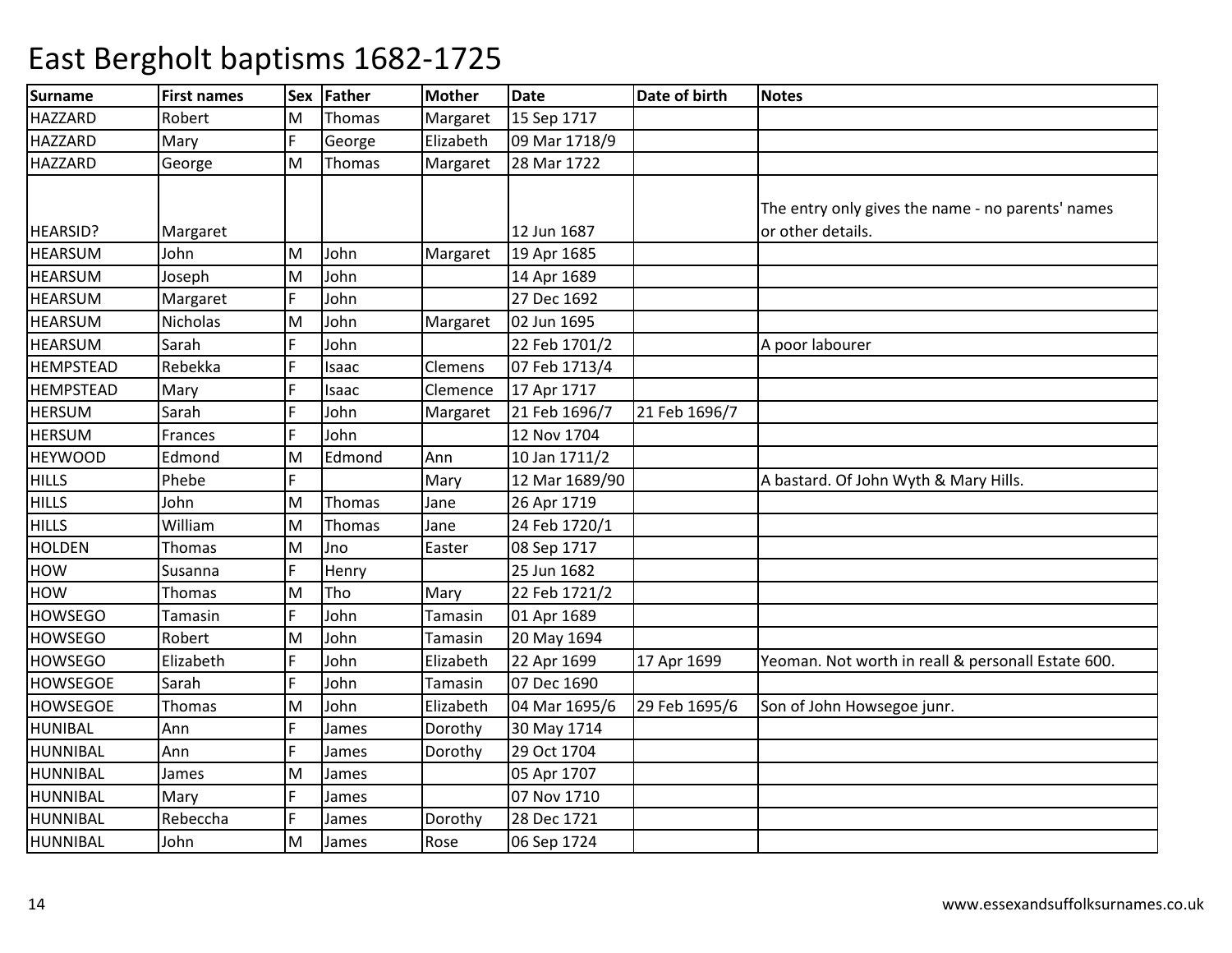| <b>Surname</b>   | <b>First names</b> | <b>Sex</b> | Father    | Mother    | <b>Date</b>    | Date of birth | Notes                                             |
|------------------|--------------------|------------|-----------|-----------|----------------|---------------|---------------------------------------------------|
| HUNNIBALL        | William            | M          | James     |           | 04 Oct 1702    |               | A poor labourer                                   |
| <b>HUNT</b>      | Susanna            | F.         | John      | Frances   | 06 Jan 1683/4  |               |                                                   |
| <b>HUNT</b>      | John               | M          | John      | Frances   | 12 Jul 1685    |               |                                                   |
| <b>HUNT</b>      | Richard            | M          | Richard   | Mary      | 07 Apr 1695    |               |                                                   |
| <b>HUNTIBAL</b>  | Jno                | M          | James     | Dorothy   | 30 Jan 1716/7  |               | A twin                                            |
| <b>HUNTIBAL</b>  | Grace              | F          | James     | Dorothy   | 30 Jan 1716/7  |               | A twin                                            |
| JA[C_]KS         | Mary               | F          | Edward    | Mary      | 04 Feb 1720/1  |               |                                                   |
| <b>JACOBS</b>    | Isaac              | M          | George    | Susan     | 18 Nov 1705    |               | Labourer                                          |
| <b>JACOBS</b>    | Elizabeth          | F          | George    | Ann       | 15 Dec 1705    |               | Labourer                                          |
| <b>JEFFERIES</b> | William            | M          | Benjamin  | Ann       | 23 Jun 1717    |               |                                                   |
| <b>JEFFERIES</b> | William            | M          | Benjamin  | Ann       | 08 Oct 1718    |               |                                                   |
| <b>JORDEN</b>    | Susanna            | F.         | William   |           | 06 Jul 1701    |               | A poor labourer                                   |
| <b>JORDEN</b>    | John               | M          | Willm     | Susan     | 18 Jan 1712/3  |               |                                                   |
| <b>JURDEN</b>    | Mary               | F          | William   | Susan     | 24 Jul 1715    |               |                                                   |
| KEEBLE           | Mary               |            | Jo[n]     | Elizabeth | 05 Feb 1709/10 |               |                                                   |
|                  |                    |            |           |           |                |               | Parents' name not given, so unclear if surname is |
| <b>KEEBLE</b>    | Charles            | M          | <u> }</u> |           | 27 Apr 1712    |               | that of father or mother.                         |
| <b>KIMMINS</b>   | Mary               | F          | Godfry    | Sarah     | 11 Jun 1695    | 22 May 1695   |                                                   |
| <b>KIMMINS</b>   | Ann                | F.         | Jeffery   | Mary      | 11 Feb 1697/8  |               |                                                   |
| <b>KIMMINS</b>   | Susan              | F          | Geffery   | Mary      | 15 Dec 1700    | 08 Dec 1700   | A poor labourer                                   |
| <b>KIMMINS</b>   | Susan              |            | Jeffry    | Mary      | 09 Feb 1706/7  |               |                                                   |
| <b>KIMMINS</b>   | Elizabeth          |            | Jeffery   | Clement   | 11 Apr 1708    |               |                                                   |
| <b>KING</b>      | John               | M          | Daniel    |           |                | 10 * 1705/6   | A poor farmer. Month of birth is Jan or Feb.      |
| <b>KING</b>      | Elizabeth          | F          | Daniel    | Ann       | 27 Jun 1709    |               |                                                   |
| KING             | Ann                |            | Daniel    | Ann       | 26 Feb 1713/4  |               |                                                   |
| <b>KING</b>      | William            | M          | Jno       | Elizabeth | 23 May 1714    |               |                                                   |
| <b>KING</b>      | Elizabeth          | F          | John      | Elizabeth | 02 Apr 1716    |               |                                                   |
| <b>KINGE</b>     | Elizabeth          | F          | John      | Elizabeth | 08 Jan 1693/4  |               |                                                   |
| <b>KINGE</b>     | Gabriel            | M          | John      | Elizabeth | 29 Aug 1697    |               |                                                   |
| <b>KINGE</b>     | Thomas             | M          | John      |           | 28 Jun 1702    |               | A poor shoemaker                                  |
| KINN*AL          | Willm              | M          | Timothy   | Sarah     | 10 Dec 1722    |               |                                                   |
| <b>KNAP</b>      | Frances            | F          | Edmond    |           | 03 May 1700    | 24 Apr 1700   | Daughter of Mr Edmond Knap.                       |
| <b>KNAP</b>      | Margaret           | F          | Edmond    | Mary      | 13 Jul 1701    |               | Daughter of Mr Edmond Knap. Worth £50 per ann.    |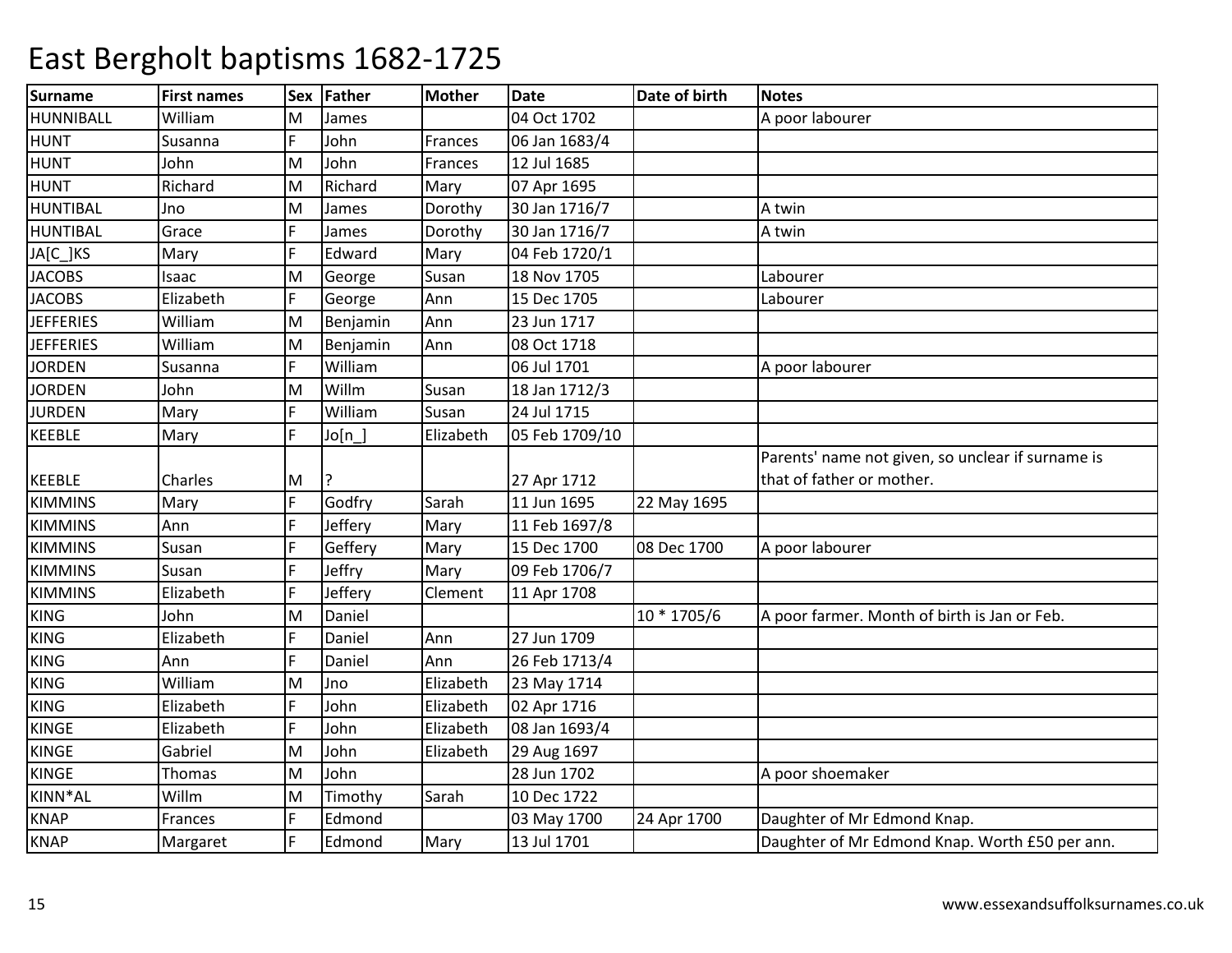| <b>Surname</b> | <b>First names</b> | <b>Sex</b> | Father   | Mother    | <b>Date</b>   | Date of birth | Notes                                      |
|----------------|--------------------|------------|----------|-----------|---------------|---------------|--------------------------------------------|
| <b>KNAPP</b>   | Edmond             | M          | Edmond   |           | 03 Oct 1702   | 28 Sep 1702   | Son of Mr Edmond Knap                      |
| <b>KNAPP</b>   | Charls             | lм         | Edmond   |           | 10 Oct 1704   |               | Son of Mr Edmond Knapp                     |
| <b>KNAPP</b>   | Charls             |            | Edmond   |           | 26 Nov 1705   |               | Charls & Margaret, twins of Mr Edmond Knap |
| <b>KNAPP</b>   | Margaret           |            | Edmond   |           | 26 Nov 1705   |               | Charls & Margaret, twins of Mr Edmond Knap |
| <b>KNAPP</b>   | Thomas             | M          | Thomas   | Susan     | 01 Feb 1707/8 |               |                                            |
| <b>KNAPP</b>   | John               | M          | Edmond   |           | 12 Sep 1708   |               | Son of Mr Edmond Knapp                     |
| LAMB           | Sarah              | F.         | Samuel   | Sarah     | 25 Jul 1716   |               |                                            |
| LAMB           | Susanna            | F.         | Samuel   | Mary      | 19 Apr 1720   |               |                                            |
| LARRIT         | Elizabeth          | F          | Jonas    | Elizabeth | 23 Apr 1721   |               |                                            |
| LATCH          | Francis            | M          | Francis  | Ann       | 27 Oct 1723   |               |                                            |
| LE[OV]IS       | Thomas             | M          | Humphry  | Mary      | 29 Jul 1683   |               |                                            |
| <b>LEMMON</b>  | Elizabeth          | F          | Tho      | Mary      | 06 May 1722   |               |                                            |
| LEMON          | Thomas             | M          | Thomas   | Mary      | 15 Oct 1710   |               |                                            |
| LEMON          | John               | M          | Thomas   | Mary      | 25 Dec 1712   |               |                                            |
| LEMON          | Mary               | F          | Thomas   | Mary      | 21 Mar 1713/4 |               |                                            |
| LEMON          | Henry              | M          | Thomas   | Mary      | 12 Aug 1716   |               |                                            |
| <b>LEMON</b>   | Edward             | M          | Thomas   | Mary      | 29 Sep 1717   |               |                                            |
| LEMON          | Joseph             | lм         | Thomas   | Mary      | 03 May 1719   |               |                                            |
| <b>LETCH</b>   | Mary               | F          | Francis  | Ann       | 08 Aug 1725   |               |                                            |
| LEVERET        | Henry              | lм         | Thomas   | Elizabeth | 01 Jan 1718/9 |               |                                            |
| <b>LEVIS</b>   | Ann                | F          | Humphry  | Susan     | 14 Jul 1689   |               |                                            |
| <b>LEVIS</b>   | James              | M          | Humphry  | Susan     | 16 Apr 1690   |               |                                            |
| LEVIS          | Mary               | F          | Humfry   | Mary      | 28 Jun 1695   | 24 Jun 1695   |                                            |
| LEVIS          | Henry              | M          | Humfry   | Mary      | 12 Mar 1698/9 | 04 Mar 1698/9 | Labourer. Poor.                            |
| LEVY           | Mary               | F          | John     | Rose      | 20 Dec 1700   | 15 Dec 1700   | A certificate man                          |
| LEWE           | John               | M          | Lancelot | Mary      | 01 Apr 1711   |               |                                            |
| LEWE           | Jno                | M          | Jno      | Ann       | 12 May 1717   |               |                                            |
| LEWES          | Timothy            | M          | Stephen  | Elizabeth | 03 Sep 1682   |               |                                            |
| LEWES          | Grace              | F          | Samuel   | Rebeccah  | 23 Apr 1683   |               |                                            |
| LEWES          | William            | M          | William  | Ann       | 02 Aug 1686   |               |                                            |
| LEWES          | Ann                | F          | William  | Ann       | 02 Aug 1686   |               |                                            |
| LEWES          | Daniel             | M          | Samuel   | Rebeccha  | 04 Dec 1687   |               |                                            |
| LEWES          | Mary               | F          | William  |           | 13 Apr 1688   |               |                                            |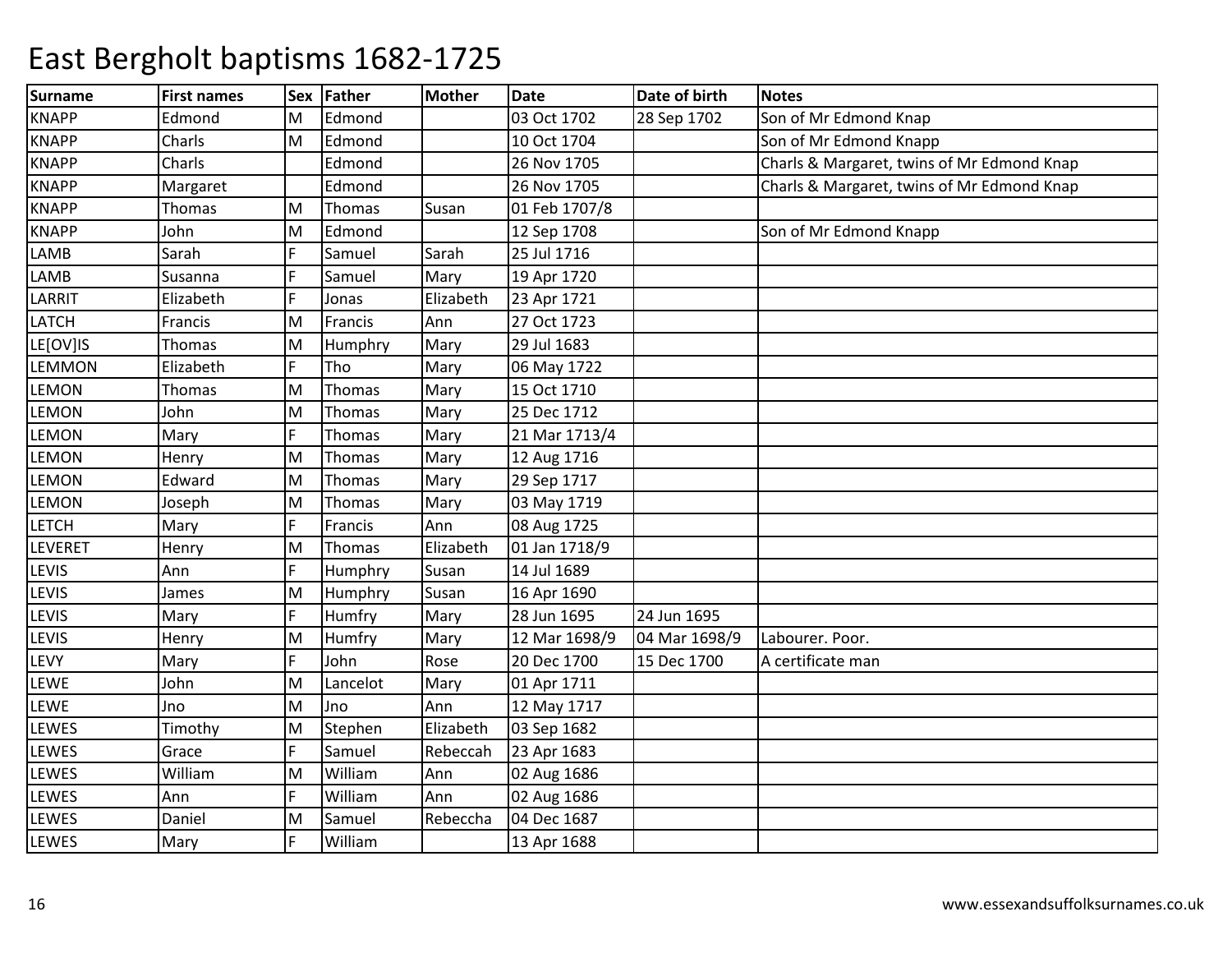| Surname      | <b>First names</b> |   | Sex Father | <b>Mother</b> | Date           | Date of birth  | <b>Notes</b>                                |
|--------------|--------------------|---|------------|---------------|----------------|----------------|---------------------------------------------|
| <b>LEWES</b> | Stephen            | M | Stephen    |               | 14 Apr 1689    |                |                                             |
| LEWES        | Thomas             | M | Samuel     |               | 20 Apr 1690    |                |                                             |
| <b>LEWES</b> | Lydia              | Ē | John       | Lydia         | 22 Nov 1691    |                |                                             |
| LEWES        | Joseph             | M | Joseph     | Susan         | 29 Nov 1691    |                |                                             |
| LEWES        | Joseph             | M | Samuel     |               | 11 Sep 1692    |                |                                             |
| LEWES        | Elizabeth          | F | John       |               | 14 Oct 1694    |                |                                             |
| LEWES        | Rebeccha           |   | Saml       | Rebeccha      | 11 Jun 1695    | 13 May 1695    |                                             |
| LEWES        | Martha             | E | John       |               | 11 Oct 1696    | 07 Oct 1696    |                                             |
| <b>LEWES</b> | Robert             | M | John       | Mary          | 29 Mar 1697    | 20 Mar 1696/7  |                                             |
| LEWES        | John               | M | John       |               | 20 Dec 1698    | 11 Dec 1698    | A poor labourer                             |
| LEWES        | Samuel             | M | John       | Lydia         | 07 Apr 1701    | 07 Apr 1701    | A poor labourer                             |
| <b>LEWES</b> | Edward             | M | Edward     | Bridgey       | 05 Apr 1702    |                | A poor labourer                             |
| LEWES        | Mary               | Ē | Edward     | Bridget       | 09 May 1703    |                | A poor labourer                             |
| LEWES        | William            | M | John       |               | 04 May 1705    |                | Labourer                                    |
| LEWES        | Samuel             | M | Lancelot   |               | 10 Feb 1705/6  |                | Mason                                       |
| LEWES        | Anthony            | M | John       |               | 15 Sep 1706    |                |                                             |
| LEWES        | Mary               | F | Lancelot   | Mary          | 11 Jan 1706/7  |                |                                             |
| LEWES        | John               | M | John       |               | 11 Apr 1708    |                |                                             |
| <b>LEWES</b> | Martha             |   | Lancelot   |               | 15 May 1709    |                |                                             |
| LEWES        | James              | M | Jon.       | Mary          | 16 Apr 1710    |                |                                             |
| LEWES        | George             | M | Willm      | Elizabeth     | 07 Jan 1712/3  |                |                                             |
| LEWES        | Elizabeth          | E | Jno        | Mary          | 21 Jun 1713    |                |                                             |
| LEWES        | Elizabeth          | E | Jno        | Ann           | 28 Jun 1713    |                |                                             |
| LEWES?       | John               | M | John       |               | 05 Jan 1700/1  |                | A poor labourer                             |
| <b>LINCH</b> | Susanna            |   | William    | Susanna       | 06 Dec 1688    |                |                                             |
| <b>LINCH</b> | John               | M | William    | Susan         | 04 Dec 1689    |                |                                             |
| <b>LINCH</b> | William            | M | William    | Susan         | 05 Oct 1693    |                |                                             |
| <b>LINCH</b> | Robert             | M | Robert     | Sarah         | 19 Nov 1695    | 19 Nov 1695    |                                             |
| <b>LINCH</b> | Elizabeth          | F | William    | Susan         | 15 Feb 1695/6  | 12 Feb 1695/6  | Daughter of William Linch junr.             |
| <b>LINCH</b> | Samuel             | M | Robert     | Sarah         | 08 Oct 1699    | 08 Oct 1699    | A poor mason.                               |
| <b>LINCH</b> | Sarah              | F | William    | Susan         | 11 Feb 1699/00 | 10 Feb 1699/00 | A poor mason.                               |
| <b>LINCH</b> | Richard            | M | William    |               | 28 Jun 1702    |                | Son of William Linch junr. A poor labourer. |
| <b>LINCH</b> | John               | M | John       | Elizabeth     | 22 May 1708    |                |                                             |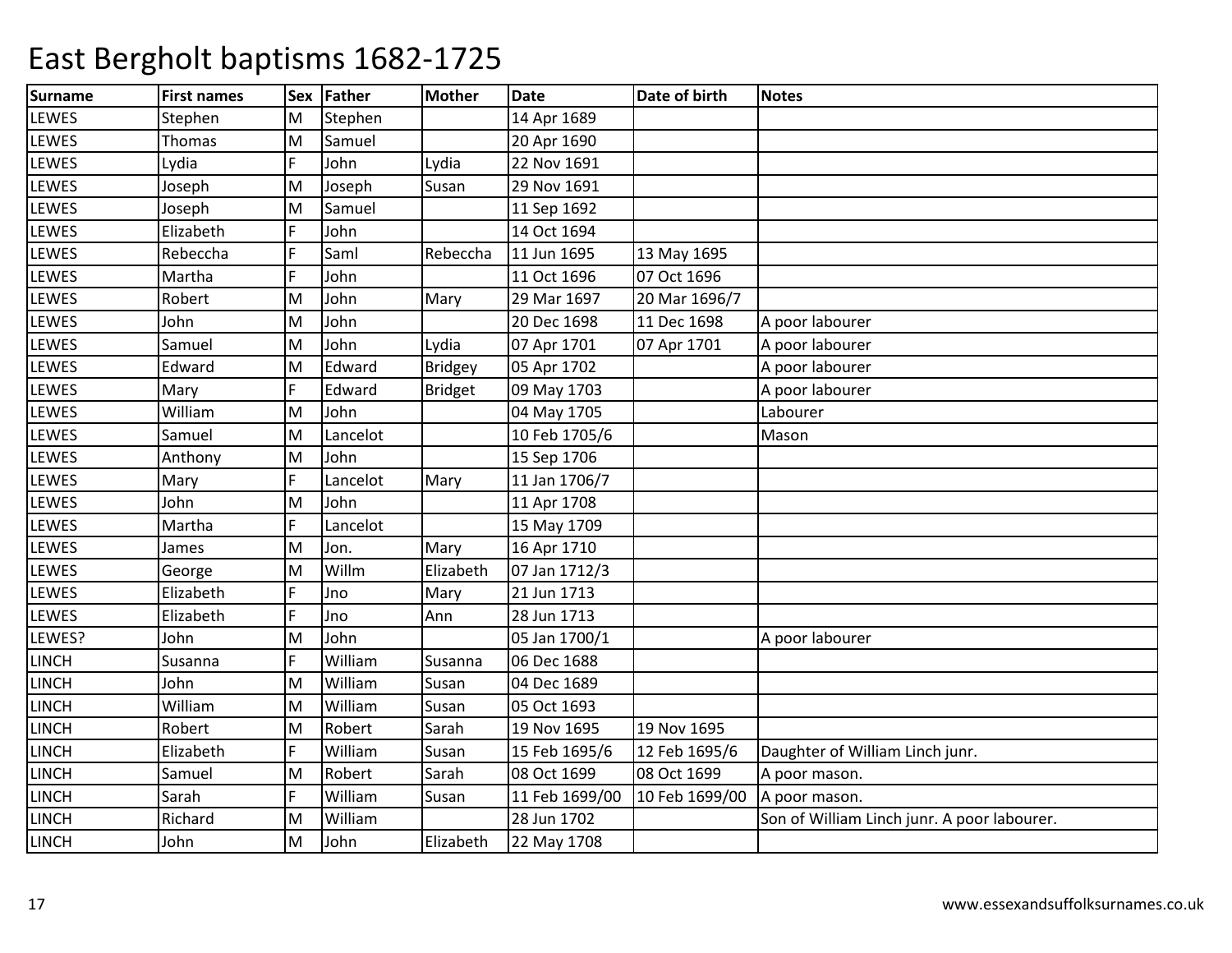| <b>Surname</b> | <b>First names</b> | Sex | Father    | <b>Mother</b>  | <b>Date</b>   | Date of birth | <b>Notes</b>                                       |
|----------------|--------------------|-----|-----------|----------------|---------------|---------------|----------------------------------------------------|
| <b>LINCH</b>   | Elizabeth          |     | John      | Elizabeth      | 08 Jul 1712   |               |                                                    |
| <b>LINCH</b>   | Sarah              | E   | Robert    | Sarah          | 03 Oct 1714   |               |                                                    |
| <b>LINGAM</b>  | William            | M   | Daniel    | Mary           | 11 Apr 1685   |               |                                                    |
| <b>LINGO</b>   | Mary               |     |           | Amy            | 15 Jan 1692/3 |               | Bast. Of Jo. Tracy & Amy Lingo                     |
| <b>LINSH</b>   | Richard            | M   | William   | Margaret       | 31 Aug 1682   |               |                                                    |
| <b>LOCKLEY</b> | John               | M   | John      | Mary           | 03 Dec 1682   |               |                                                    |
| <b>LOCKLEY</b> | John               | M   | John      | Mary           | 09 Oct 1685   |               |                                                    |
| LOT            | Jno                | M   | English   |                | 16 Jan 1714/5 |               |                                                    |
| LOT            | Hannah             | Ē   | English   | Mary           | 08 Mar 1721/2 |               |                                                    |
| LOTT           | Joseph             | M   | Joseph    | Ann            | 17 Dec 1725   |               |                                                    |
| <b>LUCAS</b>   | John               | M   | Robert    | Mary           | 26 May 1699   | 26 May 1699   | Farmer. Not worth in reall & personall Estate 600. |
| <b>LUCAS</b>   | Robert             | M   | Robert    | Mary           | 05 May 1700   | 03 May 1700   | Farmer. Not worth £600.                            |
| <b>LUCAS</b>   | Ann                | F   | Robert    | Mary           | 11 May 1701   |               | Not worth £600                                     |
| <b>LUCAS</b>   | Elizabeth          |     | Charls    | Elizabeth      | 27 Apr 1702   |               | A poor farmer                                      |
| <b>LUCAS</b>   | John               | M   | Robert    | Sarah          | 27 Nov 1702   |               | Not worth £600                                     |
| <b>LUCAS</b>   | Elizabeth          | F   | Charls    | Elizabeth      | 02 May 1703   |               |                                                    |
| <b>LUCAS</b>   | John               | M   | Robert    | Sarah          | 03 Sep 1703   |               | Not worth £50 p an nor £600                        |
| <b>LUCAS</b>   | Robert             | M   | Robert    |                | 28 Oct 1705   |               | Not worth £50 p an nor £600.                       |
| <b>LUCAS</b>   | Sarah              |     | Robert    | Sarah          | 20 Aug 1706   |               |                                                    |
| <b>LUCAS</b>   | Sarah              |     | Charls    | Mary           | 24 Nov 1706   |               |                                                    |
| <b>LUCAS</b>   | Margaret           | F   | Robert    | Sarah          | 16 Feb 1707/8 |               |                                                    |
| <b>LUCAS</b>   | Mary               |     | Charls    | Mary           | 05 Nov 1708   |               |                                                    |
| <b>LUES</b>    | Sarah              |     | Edward    | <b>Bridget</b> | 23 Feb 1706/7 |               |                                                    |
| <b>LUFF</b>    | John               | M   | John      | Mary           | 27 Jul 1701   | 24 Jul 1701   | A poor labourer                                    |
| <b>LUFF</b>    | Henry              | M   | John      |                | 21 Jan 1702/3 | 30 Nov 1702   | A poor labourer                                    |
| <b>LUFT</b>    | Mary               | F   | John      |                | 03 Feb 1705/6 |               |                                                    |
| MAIWOOD?       | Jno                | M   | Nathaniel | Frances        | 14 Jun 1713   |               |                                                    |
| <b>MALT</b>    | William            | M   | William   | Amy?           | 20 Jan 1683/4 |               |                                                    |
| <b>MARLOW</b>  | Thomas             | M   | Thomas    | Joan           | 28 Sep 1684   |               |                                                    |
| <b>MARLOW</b>  | Elizabeth          | F   | Thomas    | Joan           | 16 Dec 1688   |               |                                                    |
|                |                    |     |           |                |               |               | Not clear if the parent's name is John or Joan (so |
| <b>MARLOW</b>  | Mercy              |     | Jo n      |                | 24 Feb 1690/1 |               | also unclear if this is the mother or father).     |
| <b>MARLOW</b>  | Susanna            | F   | Richard   | Susanna        | 14 Apr 1709   |               |                                                    |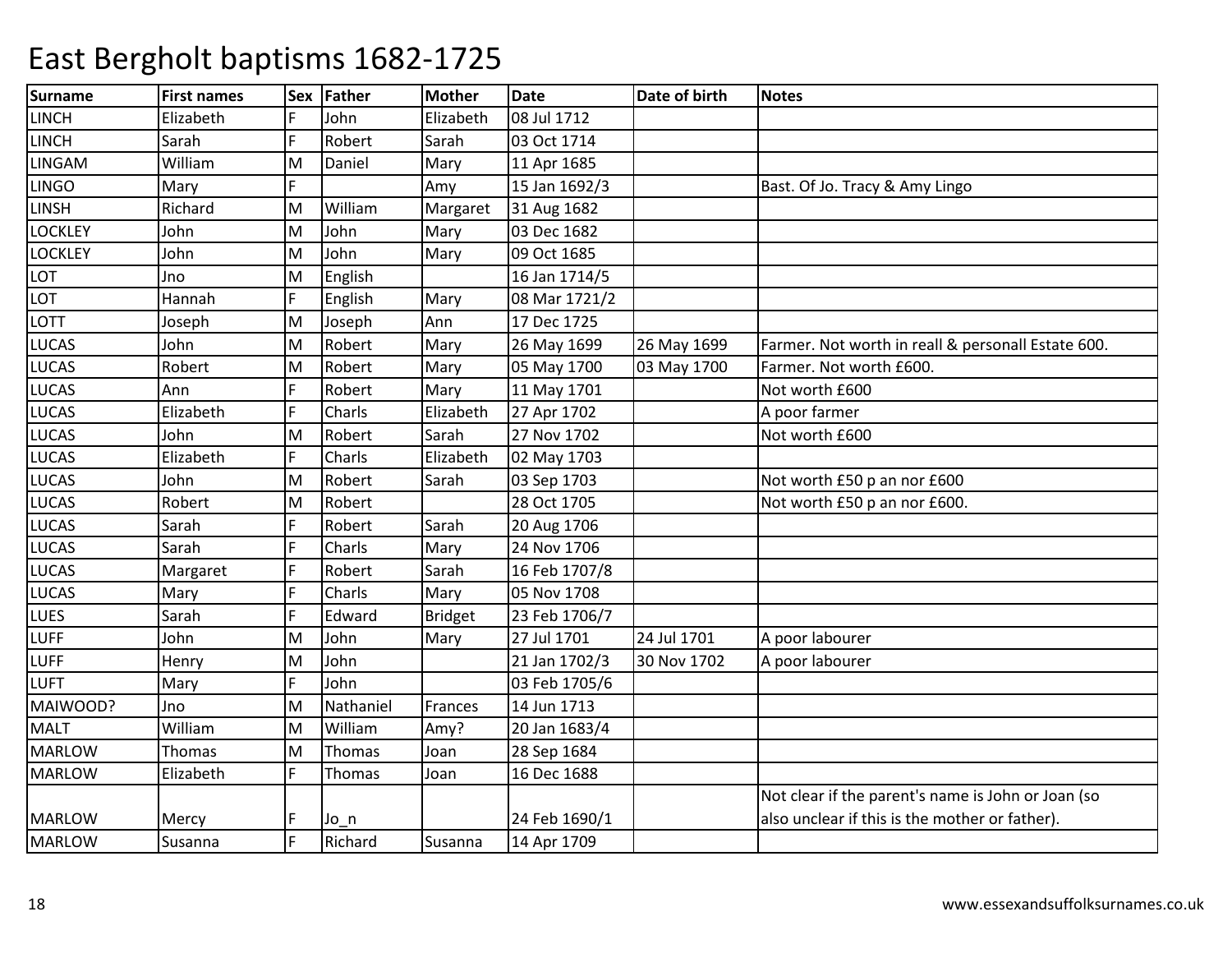| <b>Surname</b>  | <b>First names</b> |   | Sex Father | <b>Mother</b>  | <b>Date</b>   | Date of birth | <b>Notes</b>                  |
|-----------------|--------------------|---|------------|----------------|---------------|---------------|-------------------------------|
| <b>MARLOW</b>   | Elizabeth          |   | Richard    | Susanna        | 04 May 1711   |               | Daughter of Mr Richard Marlow |
| <b>MARLOW</b>   | Mary               |   | Thomas     | Mary           | 07 Jul 1713   |               |                               |
| <b>MARLOW</b>   | Thomas             | M | Thomas     | Mary           | 23 Jan 1714/5 |               |                               |
| <b>MARLOW</b>   | Richard            | M | Richard    | Susan          | 05 Apr 1715   |               | Son of Mr Richard Marlow      |
| <b>MARLOW</b>   | Hannah             |   | Thomas     | Mary           | 25 Aug 1717   |               |                               |
| <b>MARTIN</b>   | Robert             | M | Robert     | Mary           | 21 May 1683   |               |                               |
| <b>MARTIN</b>   | Elizabeth          | F | Willm      | Mary           | 22 Aug 1684   |               |                               |
| <b>MARTIN</b>   | William            | M | Robert     | Mary           | 19 Oct 1684   |               |                               |
| <b>MARTIN</b>   | Mary               |   | Robert     |                | 06 Dec 1685   |               |                               |
| <b>MARTIN</b>   | Dorcas             |   | John       |                | 10 Oct 1686   |               |                               |
| <b>MARTIN</b>   | Katharine          |   | Thomas     | Elizabeth      | 23 Nov 1686   |               |                               |
| <b>MARTIN</b>   | Elizabeth          |   | Thomas     | Elizabeth      | 06 Oct 1687   |               |                               |
| <b>MARTIN</b>   | John               | M | Robert     | Mary           | 04 Dec 1687   |               |                               |
| <b>MARTIN</b>   | Judith             |   | John       | Mary           | 28 Sep 1688   |               |                               |
| <b>MARTIN</b>   | John Tabor         | M | Thomas     | Elizabeth      | 12 Dec 1688   |               |                               |
| <b>MARTIN</b>   | Benjamin           | M | Robert     | Mary           | 27 Dec 1689   |               |                               |
| <b>MARTIN</b>   | Robert             | M | John       | Mary           | 30 Sep 1690   |               |                               |
| <b>MARTIN</b>   | Judith             | Ē | Robert     |                | 26 Dec 1691   |               |                               |
| <b>MARTIN</b>   | Thomas             | M | John       |                | 07 Sep 1692   |               |                               |
| <b>MARTIN</b>   | Jonathan           | M | John       |                | 13 Feb 1697/8 | 09 Feb 1697/8 |                               |
| <b>MARTIN</b>   | Elizabeth          |   | Jonas      |                | 26 Aug 1705   |               | A poor man                    |
| <b>MARTIN</b>   | George             | M | Jonas      |                | 20 Jul 1707   |               |                               |
| <b>MARTIN</b>   | Mary               | Ē | Jonas      | Elizabeth      | 22 Aug 1708   |               |                               |
| <b>MARTIN</b>   | William            | M | Benjamin?  | Margaret       | 05 Aug 1711   |               |                               |
| <b>MARTIN</b>   | Thomas             | M | James?     |                | 17 Aug 1711   |               |                               |
| <b>MARTIN</b>   | Thomas             | M | Jonas      | Elizabeth      | 02 Nov 1712   |               |                               |
| <b>MARTIN</b>   | Elizabeth          |   | Benjamin   | Marg.          | 26 Feb 1713/4 |               |                               |
| <b>MARTIN</b>   | William            | M | Jonas      | Elizabeth      | 19 Mar 1714/5 |               |                               |
| <b>MARTIN</b>   | Mary               | F | Benjamin   | Margart.       | 06 Oct 1717   |               |                               |
| <b>MARTIN</b>   | Robert             | M | Benjamin   | Margaret       | 27 Aug 1721   |               |                               |
| <b>MARTIN</b>   | <b>Bridget</b>     | F | Jonathan   | <b>Bridget</b> | 02 Feb 1725/6 |               |                               |
| <b>MASCALL</b>  | Stephen            | M | Stephen    | Susanna        | 10 Dec 1682   |               |                               |
| <b>MATTHEWS</b> | Mary               | Ë | John       | Alice          | 19 Oct 1684   |               |                               |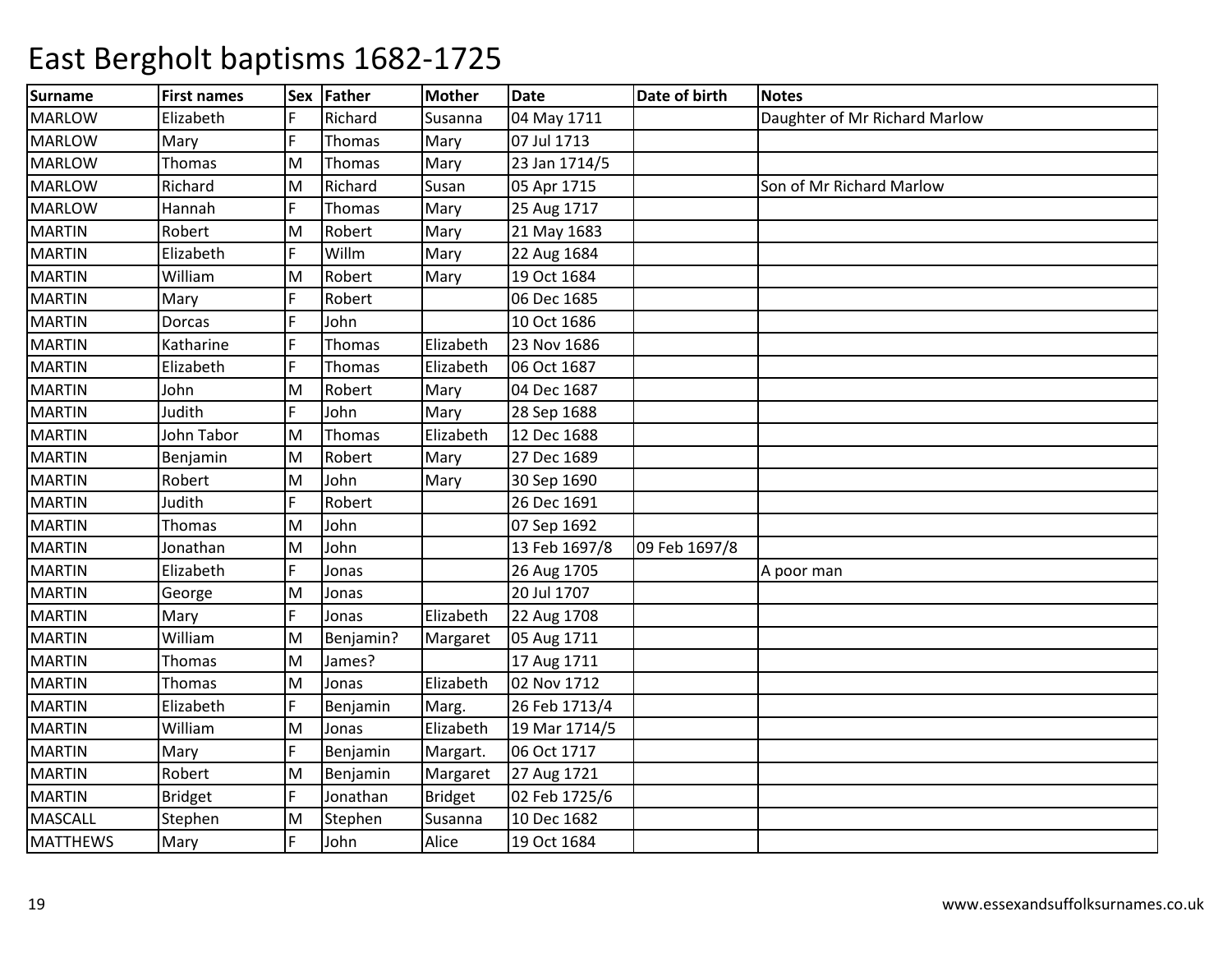| <b>Surname</b>  | <b>First names</b> | Sex | Father  | <b>Mother</b> | <b>Date</b>   | Date of birth | <b>Notes</b>                                   |
|-----------------|--------------------|-----|---------|---------------|---------------|---------------|------------------------------------------------|
| <b>MATTHEWS</b> | John               | м   | John    | Alice         | 07 Jan 1686/7 |               |                                                |
| <b>MATTHEWS</b> | Mary               | F   | John    |               | 12 Jul 1690   |               |                                                |
| <b>MATTHEWS</b> | Mary               | F   | John    | Mary          | 06 Sep 1691   |               |                                                |
| <b>MATTHEWS</b> | Nathanael          | M   | John    | Sarah         | 16 Feb 1695/6 | 12 Feb 1695/6 |                                                |
| <b>MATTHEWS</b> | <b>Thomas</b>      | Μ   | John    | Sarah         | 02 Jun 1700   | 01 Jun 1700   | A poor Tayler                                  |
| <b>MATTHEWS</b> | Ann                |     |         | Mary          | 31 Jul 1720   |               | A bastard                                      |
| MESSEN          | Ester              | F   | John    | Ester         | 29 Jul 1683   |               |                                                |
|                 |                    |     |         |               |               |               | Daughter of Mr James Michel. Not worth £600 as |
| <b>MICHEL</b>   | Deborah            |     | James   | Deborah       | 10 May 1700   | 28 Apr 1700   | he saith.                                      |
| <b>MICHEL</b>   | William            | M   | James   | Deborah       | 16 Feb 1703/4 |               |                                                |
| <b>MILLER</b>   | Hannah             | F   | William | Mary          | 20 Jan 1683/4 |               |                                                |
| <b>MILLER</b>   | Mary               |     | William |               | 10 Oct 1686   |               |                                                |
| <b>MILLS</b>    | Sarah              | F   | John    | Sarah         | 10 Jan 1724/5 |               |                                                |
| MILLS?          | Robert             | M   | Robert  | Sarah         | 22 Nov 1691   |               |                                                |
| <b>MIMS</b>     | Robert             | M   | Robert  | Ann           | 07 Jan 1693/4 |               |                                                |
| <b>MITCHELL</b> | Elizabeth          | F   | James   | Deborah       | 06 Jun 1701   | 24 May 1701   | Not worth £600                                 |
| <b>MITCHELL</b> | James              | M   | James   | Deborah       | 23 Dec 1702   | 14 Dec 1702   |                                                |
| <b>MOOR</b>     | Daniel             | M   | Daniel  |               | 03 Nov 1724   |               |                                                |
| <b>MOORE</b>    | Daniel             | Μ   | Daniel  | Mary          | 01 Mar 1718/9 |               |                                                |
| <b>MOORE</b>    | Daniel             | M   | Daniel  | Mary          | 25 Dec 1720   |               |                                                |
| <b>MORE</b>     | Amy                | F   |         | Amy           | 17 Jul 1698   |               | A bastard.                                     |
| <b>MORE</b>     | Jno                | M   | Jno     | Hannah        | 09 Aug 1718   |               |                                                |
| <b>MORGAN</b>   | Elizabeth          | F   | George  |               | 20 Jan 1687/8 |               |                                                |
| <b>MORRIS</b>   | Amy                | E   | John    | Amy           | 07 Apr 1722   |               | Traveller                                      |
| <b>MOW</b>      | William            | M   | Daniel  | Mary          | 30 May 1723   |               |                                                |
| $NEE[V_$ ]      | Margaret           |     | Solomon | Margaret      | 22 Aug 1682   |               |                                                |
| NEE[V_]E        | Susan              |     | Solomon | Margaret      | 10 May 1689   |               |                                                |
| <b>NEEVE</b>    | Elizabeth          |     |         |               | 05 Jul 1685   |               | Daughter of Widdow Neeve                       |
| <b>NEEVE</b>    | Solomon            | M   | Solomon | Margaret      | 02 May 1686   |               |                                                |
| <b>NEEVE</b>    | Sarah              |     | Solomon |               | 05 Nov 1687   |               |                                                |
| <b>NEGUS</b>    |                    |     | Robert  | Frances       | 21 Sep 1682   |               | Child's first name not in register.            |
| <b>NEWMAN</b>   | Willm              | M   | John    | Susan         | 08 Jan 1693/4 |               |                                                |
| <b>NEWMAN</b>   | Susanna            | Ē   | John    |               | 19 Jul 1696   | 07 Jul 1696   |                                                |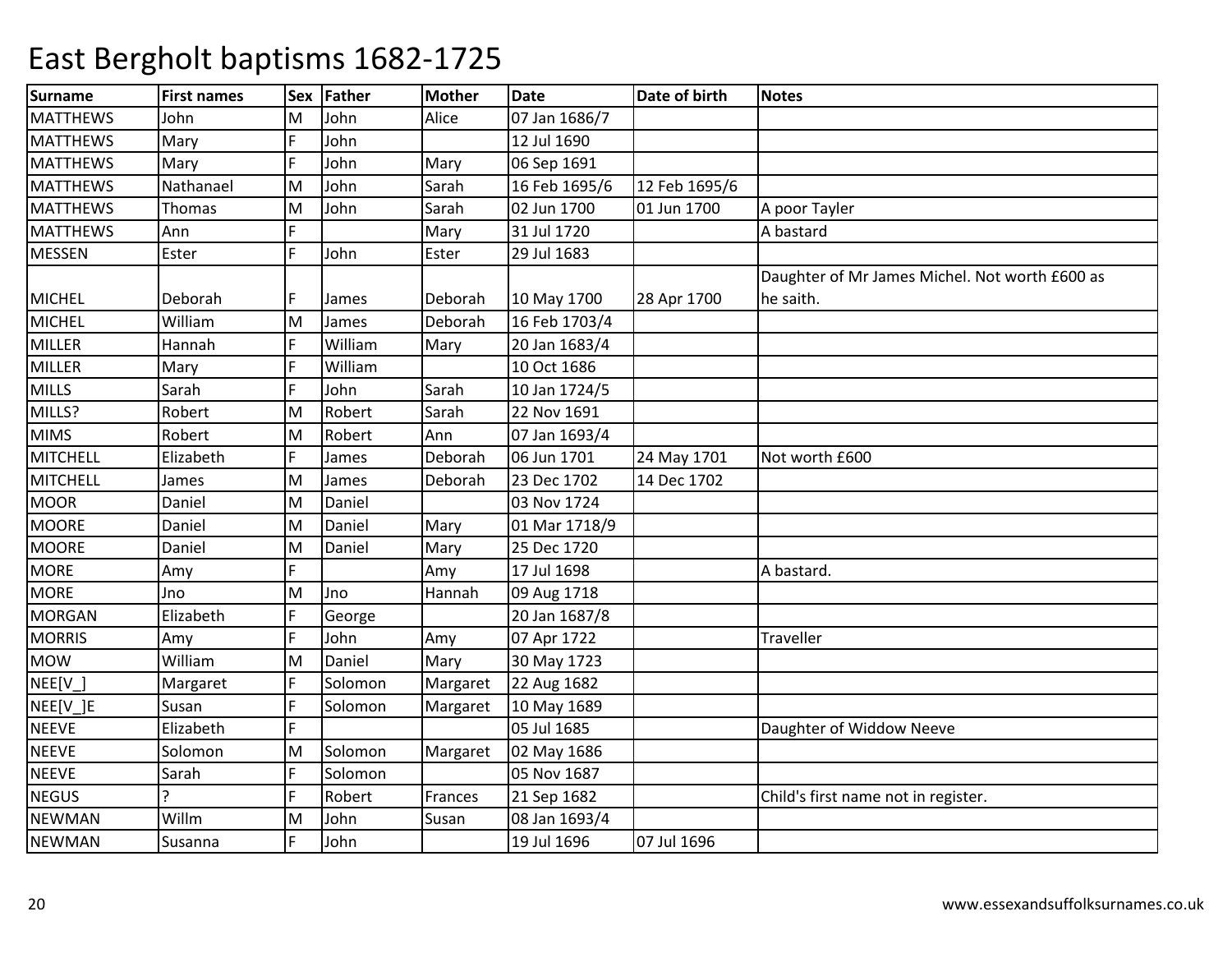| <b>Surname</b> | <b>First names</b> | <b>Sex</b> | Father  | <b>Mother</b> | <b>Date</b>   | Date of birth | <b>Notes</b>                  |
|----------------|--------------------|------------|---------|---------------|---------------|---------------|-------------------------------|
| <b>NEWMAN</b>  | <b>Thomas</b>      | M          | John    |               | 19 Mar 1698/9 |               | Labourer. Poor.               |
| <b>NEWMAN</b>  | John               | lм         | John    | Elizabeth     | 18 Aug 1700   | 07 Aug 1700   | A poor labourer               |
| <b>NEWMAN</b>  | Robert             | lм         | John    |               | 23 Mar 1700/1 | 21 Mar 1700/1 | A poor labourer               |
| <b>NEWMAN</b>  | Tamasin            | F          | John    |               | 28 Sep 1701   | 19 Sep 1701   | A poor labourer               |
| <b>NEWMAN</b>  | Elizabeth          |            | John    | Elizabeth     | 05 Apr 1702   |               | A poor labourer               |
| <b>NEWMAN</b>  | Mary               | F          | John    |               | 07 May 1704   |               | Labourer                      |
| <b>NEWMAN</b>  | Thomas             | M          | John    |               | 02 Apr 1705   |               | Labourer                      |
| <b>NEWMAN</b>  | Samuel             | lм         | John    |               | 24 Feb 1705/6 |               | Labourer                      |
| <b>NEWMAN</b>  | Elizabeth          | F          | John    |               | 20 Apr 1706   |               |                               |
| <b>NEWMAN</b>  | Elizabeth          |            | John    |               | 01 Jun 1707   |               |                               |
| <b>NEWMAN</b>  | <b>Thomas</b>      | M          | John    | Elizabeth     | 06 Jul 1708   |               |                               |
| <b>NEWMAN</b>  | Alice              | F          | Jon.    | Elizabeth     | 17 Sep 1710   |               |                               |
| <b>NEWMAN</b>  | Mary               | F          | Jon     | Elizabeth     | 20 Jan 1711/2 |               |                               |
| <b>NEWMAN</b>  | Martha             |            | Jno     | Elizabeth     | 31 May 1713   |               |                               |
| <b>NEWMAN</b>  | Mary               |            | Jno     | Susan         | 26 Oct 1714   |               |                               |
| <b>NEWMAN</b>  | Sarah              |            | John    | Sarah         | 23 Sep 1724   |               |                               |
| NEWMAN?        | Henry              | M          | Jon     |               | 28 May 1710   |               |                               |
| <b>NEWTON</b>  | Mary               | F          | Ambrose | Mary          | 27 Oct 1710   |               | Daughter of Mr Ambrose Newton |
| <b>NORRY</b>   | Elizabeth          | F          | Joseph  |               | 01 Jan 1683/4 |               |                               |
| OR[M_]AN       | Christian          | F          | Sam     | Christian     | 22 Nov 1724   |               |                               |
| <b>ORMAN</b>   | Ester              |            | Samuel  | Xtiana        | 26 Nov 1721   |               |                               |
| <b>ORMES</b>   | <b>Miles</b>       | M          | Edward  | Mary          | 15 Mar 1688/9 |               |                               |
| ORMOND         | Samuel             | lм         | Samuel  | Esther        | 14 Aug 1723   |               |                               |
| <b>ORMS</b>    | Mary               | F          | Edward  | Mary          | *Feb 1690/1   |               |                               |
| <b>ORMS</b>    | Miles              | M          | Edward  | Sarah         | 14 Mar 1696/7 | 11 Mar 1696/7 |                               |
| <b>ORMS</b>    | John               | M          | Edward  | Sarah         | 15 Jan 1698/9 | 08 Jan 1698/9 | Shoemaker                     |
| <b>ORTON</b>   | John               | M          | John    | Ann           | 18 Nov 1687   |               |                               |
| <b>ORTON</b>   | Ann                | F          | John    | Ann           | 31 May 1689   |               |                               |
| <b>ORTON</b>   | Elizabeth          | F          | John    |               | 07 Feb 1690/1 |               |                               |
| <b>ORTON</b>   | Thomas             | M          | John    | Ann           | 21 Dec 1692   |               |                               |
| <b>ORTON</b>   | John               | lм         | John    | Ann           | * Nov 1699    | 24 Oct 1699   | A poor cordwainer             |
| <b>ORVIS</b>   | Martha             | F          | Jno     | Martha        | 02 Aug 1719   |               |                               |
| ORVIS          | Elizabeth          | F          | Jno     | Elizabeth     | 30 Oct 1720   |               |                               |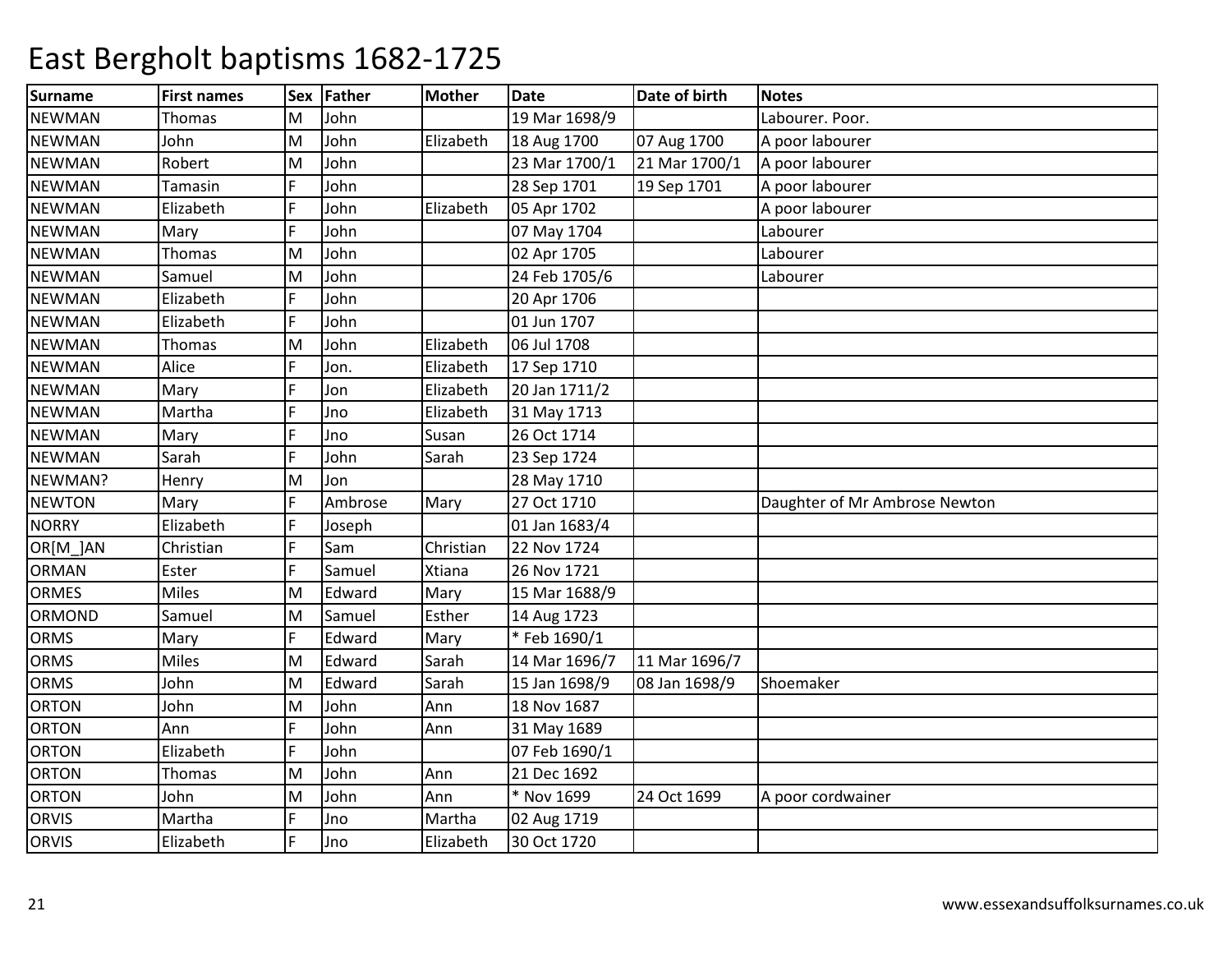| <b>Surname</b>   | <b>First names</b> | <b>Sex</b> | Father    | <b>Mother</b> | <b>Date</b>   | Date of birth | <b>Notes</b>                               |
|------------------|--------------------|------------|-----------|---------------|---------------|---------------|--------------------------------------------|
| PAFFE?           | Joseph             | M          | Jno       | Susan         | 06 Dec 1711   |               |                                            |
| PAGE             | Thomas             | lм         | John      | Sarah         | 26 Dec 1682   |               |                                            |
| PAGE             | George             | M          | John      | Sarah         | 21 Jan 1685/6 |               |                                            |
| PAGE             | John               | M          | John      | Susan         | 22 Apr 1698   | 22 Apr 1698   | Son of John Page junr.                     |
| PAGE             | William            | M          | John      | Susan         | 12 Sep 1699   | 12 Sep 1699   | Not worth in reall & personall Estate 600. |
| PAGE             | Susanna            | F.         | John      | Susan         | 07 Apr 1701   | 07 Apr 1701   | A *er                                      |
| PAGE             | George             | M          | John      | Susan         | 10 Jan 1702/3 | 07 Jan 1702/3 | Son of John Page junr.                     |
| PAGE             | Sarah              | F          | John      | Susan         | 08 Jan 1703/4 |               | Not worth £50 p an nor £600                |
| PAGE             | Thomas             | M          | John      | Susan         | 04 Dec 1707   |               | Son of John Page junr.                     |
| PAGE             | George             | M          | Jon       | Susan         | 11 Apr 1710   |               |                                            |
| PAGE             | Charls             | M          | Jno       | Susan         | 12 Sep 1714   |               |                                            |
| PAGE             | King               | M          | Jno       | Susan         | 01 Jul 1716   |               |                                            |
| PAIN             | John               | M          | John      |               | 07 Aug 1698   | 31 Jul 1698   | Labourer                                   |
| PAIN             | Mary               | F          | John      | Mary          | 14 Sep 1701   | 10 Sep 1701   | A poor labourer                            |
| PAIN             | Ann                | F.         | John      | Mary          | 07 Jan 1710/1 |               |                                            |
| PAIN             | Thomas             | M          | Jon.      | Mary          | 15 Mar 1712/3 |               |                                            |
| PAIN             | Susanna            | F          | Jno       | Mary          | 09 Mar 1717/8 |               |                                            |
| PAM              | William            | M          | John      | Mary          | 12 Mar 1703/4 |               | A poor labourer                            |
| PANI?            | Mary               | F.         | John      | Mary          | 08 May 1707   |               |                                            |
| <b>PARKER</b>    | Robert             | M          | Thomas    | Elizabeth     | 25 Mar 1713   |               |                                            |
| <b>PARKER</b>    | Sarah              | F          | Thomas    | Elizabeth     | 18 Jul 1716   |               |                                            |
| <b>PARKER</b>    | Philip             | M          | Thomas    | Elizabeth     | 23 Mar 1717/8 |               |                                            |
| <b>PARKER</b>    | Charls             | M          | Thomas    | Elizabeth     | 26 Apr 1719   |               |                                            |
| <b>PARKER</b>    | Ann                | F.         | Thomas    |               | 19 Apr 1724   |               |                                            |
| <b>PARKER</b>    | James              | M          | John      | Ann           | 04 Mar 1724/5 |               |                                            |
| <b>PARKIN</b>    | Elizabeth          | F          | Tho       |               | 09 Nov 1682   |               |                                            |
| <b>PARKINS</b>   | Amy                |            | Thomas    | Rachel        | 16 Oct 1693   |               |                                            |
| <b>PARKINS</b>   | Thomas             | M          | Thomas    |               | 19 Feb 1698/9 | 03 Feb 1698/9 | A labourer, very poor.                     |
| <b>PARTRIDGE</b> | Mary               | F          | Richard   |               | 02 Jun 1691   |               |                                            |
| PARTRIDGE        | Margaret           | F          | Nathanael | Margaret      | 01 Sep 1692   |               |                                            |
| <b>PARTRIDGE</b> | Elizabeth          |            | Richard   | Francis       | 01 Sep 1692   |               |                                            |
| <b>PARTRIDGE</b> | Smith              | M          | Robert    |               | 28 Feb 1693/4 |               | DoB: 10 Feb 1693/4                         |
| PARTRIDGE        | Susanna            | F          | Nathanael | Marga.        | 12 May 1695   |               |                                            |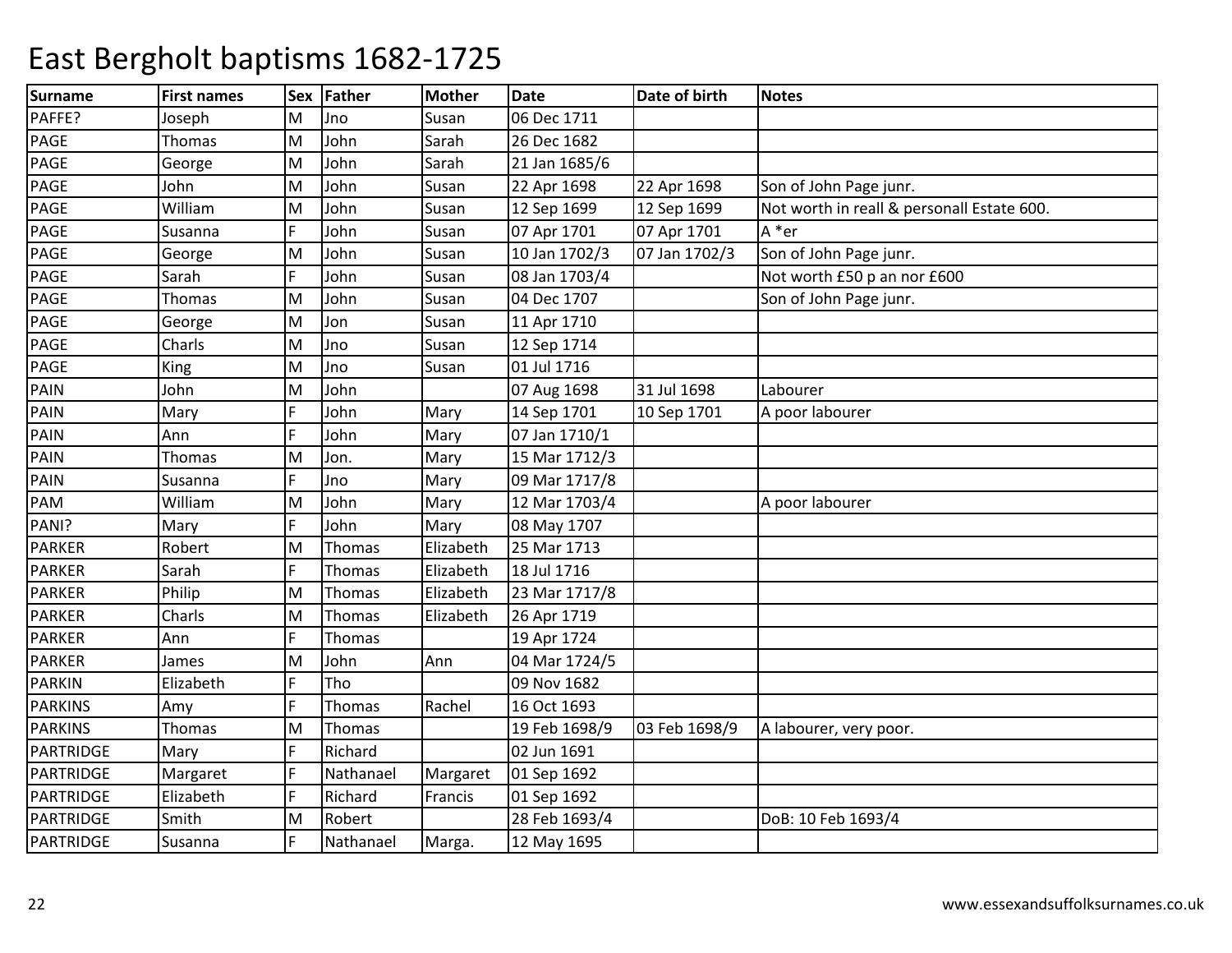| Surname          | <b>First names</b> | <b>Sex</b> | Father    | <b>Mother</b> | <b>Date</b>   | Date of birth | <b>Notes</b>                     |
|------------------|--------------------|------------|-----------|---------------|---------------|---------------|----------------------------------|
| <b>PARTRIDGE</b> | Thomas             | M          | Robert    | Mary          | 14 Jun 1695   | 11 Jun 1695   |                                  |
| <b>PARTRIDGE</b> | Mary               | F          | Robert    | Mercy         | 01 Jun 1696   | 28 May 1696   |                                  |
| PARTRIDGE        | Elizabeth          | F          | Nathanael | Margaret      | 30 Aug 1697   |               |                                  |
| PARTRIDGE        | <b>Thomas</b>      | M          | Dan       |               | 06 Apr 1701   | 29 Mar 1701   | Not worth £600                   |
| PARTRIDGE        | John               | M          | John      | Elizabeth     | 27 Jun 1701   | 01 Jun 1701   | Not worth £600                   |
| <b>PARTRIDGE</b> | John               | M          | Jonathan  | Elizabeth     | 22 Mar 1701/2 |               | A poor labourer                  |
| <b>PARTRIDGE</b> | Elizabeth          | F          | John      | Elizabeth     | 23 Dec 1703   |               | Not worth £50 p an nor £600      |
| PARTRIDGE        | Mary               | F          | Daniel    | Elizabeth     | 30 Nov 1705   |               |                                  |
| <b>PASKALL</b>   | <b>Thomas</b>      | M          | Thomas    | Sarah         | 20 Aug 1699   | 13 Aug 1699   | Abode: Bently. A poor blacksmith |
| <b>PATRIDGE</b>  | Mercy              | F          | John      | Elizabeth     | 23 Dec 1703   |               | Not worth £50 p an nor £600      |
| PE[C_]K          | Martha             | F          | John      | Elizabeth     | 07 Mar 1702/3 |               | A poor labourer                  |
| PEAKE            | Grace              | F          | John      | Ann           | 25 Mar 1683   |               |                                  |
| PEAKE            | John               | M          | John      |               | 29 Feb 1703/4 |               | A poor man                       |
| PEGG             | Edmond             | M          | Edmond    | Mary          | 15 Apr 1689   |               |                                  |
| PELHAM           | William            | lм         | Henry     |               | 20 Sep 1711   |               |                                  |
| <b>PENNOCK</b>   | William            | lм         | Zachary   | Grace         | 04 Jul 1703   | 27 Jun 1703   | A poor miller                    |
| <b>PERKINS</b>   | Thomas             | M          | Thomas    | Mary          | 12 Dec 1691   |               |                                  |
| <b>PERKINS</b>   | Thomasine          | F          | Thomas    | Rachel        | 19 May 1695   |               |                                  |
| <b>PERKINS</b>   | William            | M          | Thomas    | Rachel        | 27 Sep 1696   | 23 Sep 1696   |                                  |
| <b>PERKINS</b>   | John               | M          | Thomas    | Rachel        | 13 Jul 1701   | 26 May 1701   | A poor labourer                  |
| <b>PERKINS</b>   | Sarah              | F          |           | Judith        | 28 Mar 1706   |               | A bastard                        |
| PERRIMAN         | Willm              | M          | Peter     | Ruth          | 21 Sep 1684   |               |                                  |
| PERRIMAN         | <b>Thomas</b>      | lм         | Peter     | Ruth          | 28 Nov 1686   |               |                                  |
| PERRIMAN         | Richard            | M          | Peter     | $R^*$         | 23 Feb 1688/9 |               |                                  |
| PERRIMAN         | John               | M          | Peter     | Ruth          | 15 Mar 1695/6 |               |                                  |
| PERRIMAN         | John               | M          | Peter     | Ruth          | 21 Feb 1696/7 | 14 Feb 1696/7 |                                  |
| PERRIMAN         | Henry              | M          | Peter     | Ruth          | 08 Oct 1699   | 17 Sep 1699   | An alms man.                     |
| PERRIMAN         | <b>Thomas</b>      | lм         | Thomas    | Susan         | 05 Mar 1713/4 |               |                                  |
| PERRIMAN         | Susanna            | F          | Thomas    | Susana        | 28 Aug 1715   |               |                                  |
| PERRIMAN         | John               | M          | Thomas    | Susan         | 26 May 1717   |               |                                  |
| PERRIMAN         | Sarah              | F          | Thomas    | Susan         | 12 Oct 1718   |               |                                  |
| PERRIMAN         | Margret            | F          | Thomas    | Susan         | 29 Nov 1719   |               |                                  |
| PERRIMAN         | Elizabeth          | F          | Thomas    | Susan.        | 25 Feb 1721/2 |               |                                  |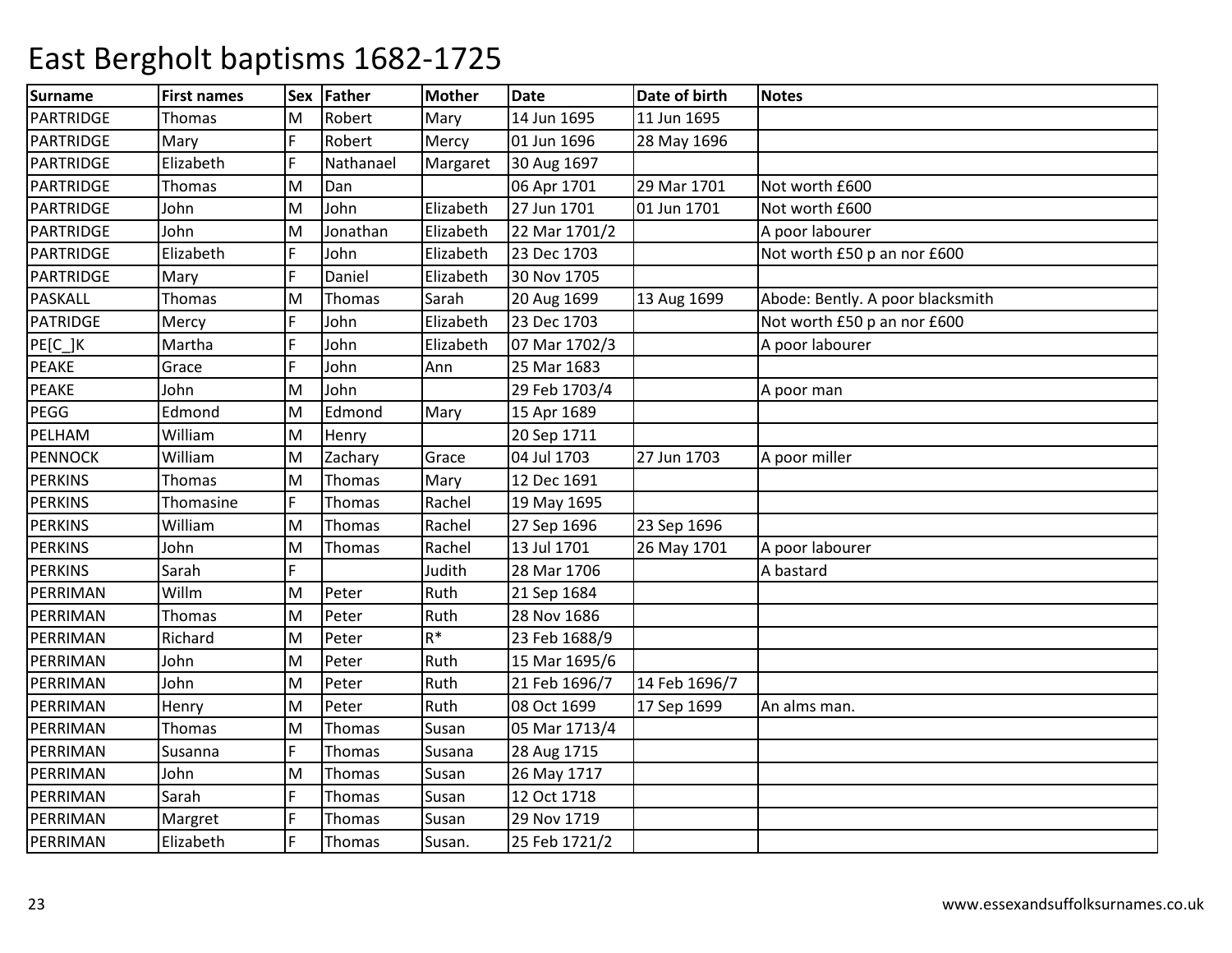| <b>Surname</b>    | <b>First names</b> | Sex | Father  | <b>Mother</b> | <b>Date</b>    | Date of birth | <b>Notes</b>                                                              |
|-------------------|--------------------|-----|---------|---------------|----------------|---------------|---------------------------------------------------------------------------|
| <b>PETTS</b>      | Samuel             | М   | lw.     | Elizabeth     | 18 Feb 1721/2  |               |                                                                           |
| PHILIPS           | Henry              | M   | Henry   |               | 20 Oct 1724    |               |                                                                           |
| PIDDINGTON        | William            | M   | Thomas  | Elizabeth     | 14 Apr 1687    |               |                                                                           |
| PIDDINGTON        | William            | M   | William | Mary          | 28 Apr 1717    |               |                                                                           |
| PIDDINGTON        | Mary               | F   | William | Mary          | 24 Mar 1718/9  |               |                                                                           |
| PIDDINGTON        | Elizabeth          | F   | Willm   | Mary          | 28 May 1721    |               |                                                                           |
| PIT               | Samuel             | M   | John    | Mary          | 20 Jan 1683/4  |               |                                                                           |
| PIT               | Robert             | M   | John    | Mary          | 21 May 1686    |               |                                                                           |
| PIT               | Sarah              | F   | John    | Mary          | 19 Apr 1688    |               |                                                                           |
| PIT               | William            | M   | William | Elizabeth     | 02 May 1714    |               |                                                                           |
| PIT               | William            | M   | William | Elizabeth     | 02 Oct 1715    |               |                                                                           |
| PIT               | Elizabeth          | F   | Robert  | Elizabeth     | 01 Jan 1717/8  |               |                                                                           |
| PIT               | Robert             | M   | Robert  | Elizabeth     | 15 Mar 1718/9  |               |                                                                           |
| PIT               | Mary               | F   | Robert  | Elizabeth     | 20 Nov 1720    |               |                                                                           |
| <b>PITT</b>       | John               | M   | Robert  | Elizabeth     | 15 Mar 1723/4  |               |                                                                           |
| <b>PLEDGE</b>     | John               | M   | Jno     | Elizabeth     | 08 Nov 1719    |               |                                                                           |
| PLUMLY            | Elizabeth          | F   | Robt    | Elizabeth     | 18 Jul 1725    |               |                                                                           |
| PO[DE]            | Ann                | F   | John    | Mary          | 13 Feb 1692/3  |               |                                                                           |
| <b>PODDINGTON</b> | John               | M   | Willm   | Mary          | 20 Mar 1724/5  |               |                                                                           |
| POOK?             | Ann                | F   | Jon.    |               | 21 Oct 1711    |               | Daughter of Jon junr.                                                     |
| <b>POSFORD</b>    | John               | M   | Jos.    | Elizabeth     | 27 Dec 1683    |               |                                                                           |
| <b>POTTER</b>     | William            | M   | William | Katherine     | 25 Dec 1690    |               | DoB: 18 Dec 1690                                                          |
| <b>POTTER</b>     | Wililam            | M   | William | Mary          | 14 Dec 1718    |               |                                                                           |
| <b>POTTER</b>     | William            | M   | William | Mary          | 06 Mar 1719/20 |               |                                                                           |
| <b>POWEL</b>      | John               | М   |         | Martha        | 01 May 1698    | 22 Apr 1698   | Son of Martha Powel, widdow, a Bastard by Arthur<br>Green, a married man. |
| <b>PRATT</b>      | Judith             | F   | Thomas  | Judith        | 10 Jun 1707    |               |                                                                           |
| PRATT[S_]         | Hannah             | F   | John    | Hannah        | 21 Aug 1723    |               |                                                                           |
| <b>PRESTON</b>    | Robert             | M   | Robert  |               | 30 Oct 1697    | 21 Oct 1697   |                                                                           |
| <b>PRESTON</b>    | Grace              | F   | Robert  |               | 06 Apr 1701    | 06 Apr 1701   | Not worth £600                                                            |
| <b>PRESTON</b>    | Ann                | F   | Robert  |               | 15 Mar 1701/2  | 08 Mar 1701/2 |                                                                           |
| PRESTON           | Thomas             | M   | Robert  |               | 27 Feb 1702/3  |               | An alehouse keeper                                                        |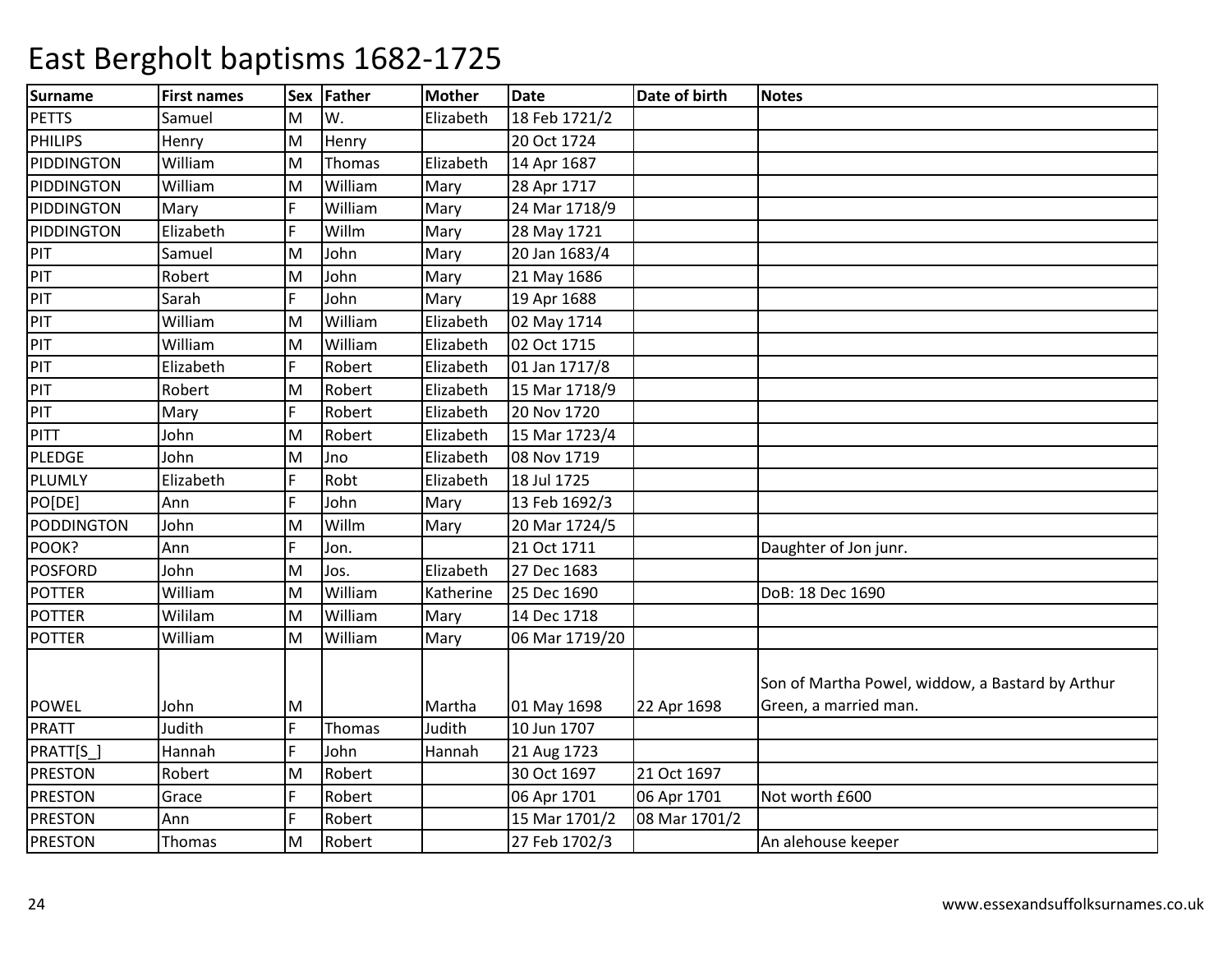| <b>Surname</b>    | <b>First names</b> |   | Sex Father | <b>Mother</b> | <b>Date</b>   | Date of birth | Notes                                                |
|-------------------|--------------------|---|------------|---------------|---------------|---------------|------------------------------------------------------|
|                   |                    |   |            |               |               |               | A poor man. Date of baptism not given. It says       |
|                   |                    |   |            |               |               |               | 'Born 18", then crossed out. Appears between May and |
| <b>PRESTON</b>    | Thomas             | M | Robert     |               |               | * * 1704      | July baptisms.                                       |
| <b>PRESTON</b>    | John               | M | Robert     |               | 27 May 1705   |               | An alehouse keeper                                   |
| <b>PRESTON</b>    | Daniel             | M | Robert     | Sarah         | 06 Dec 1708   |               |                                                      |
| <b>PRIOR</b>      | Adam               | M | Edmond     | Mary          | 07 Jan 1682/3 |               |                                                      |
| <b>PRIOR</b>      | Mary               | F | Edward     | Mary          | 18 Jan 1684/5 |               |                                                      |
| <b>RAND</b>       | Anne               | E | Joseph     | Mary          | 21 Feb 1721/2 |               |                                                      |
| REDGRAVE          | John               | M | John       | Mary          | 13 Apr 1707   |               |                                                      |
| <b>REDGRAVE</b>   | Mary               | F | John       | Mary          | 25 Sep 1709   |               |                                                      |
| REDGRAVE          | Matthew            | M | Jon        | Mary          | 13 Jan 1711/2 |               |                                                      |
| REDGRAVE          | Ann                | F | John       | Mary          | 07 Aug 1715   |               |                                                      |
| <b>REDGRAVE</b>   | Lydia              | F | Jno        | Mary          | 19 Apr 1719   |               |                                                      |
| REDGRAVE          | Thomas             | M | John       | Mary          | 24 Jun 1722   |               |                                                      |
| REDGRAVE          | Jonathan           | M | John       | Mary          | 21 Jun 1725   |               |                                                      |
| <b>RENNOLDS</b>   | Mary               | F | Abraham    | Mary          | 11 Feb 1682/3 |               |                                                      |
| <b>RENNOLDS</b>   | Sarah              | F | Abraham    | Mary          | 25 Dec 1687   |               |                                                      |
| <b>RENNOLDS</b>   | Sarah              | E |            | Mary          | 13 Feb 1687/8 |               | A bastard                                            |
| <b>RENNOLDS</b>   | Abraham            | M | Abraham    |               | 09 Sep 1700   | 09 Sep 1700   | Thatcher                                             |
| <b>RENNOLDS</b>   | Daniel             | M | William    | Grace         | 26 Feb 1703/4 |               | Taylor                                               |
| <b>RENNOLDS</b>   | William            | M | William    | Grace         | 26 Apr 1705   |               | Taylor                                               |
| <b>RENNOLDS</b>   | John               | M | William    |               | 28 Jan 1705/6 |               | Taylor                                               |
| <b>RENNOLDS</b>   | William            | M | William    | Grace         | 23 Jun 1719   |               |                                                      |
| <b>RENOLDS</b>    | Grace              | F | William    | Grace         | 02 Jan 1714/5 |               |                                                      |
| <b>REYNOLDS</b>   | Sarah              | F | Abraham    |               | 13 Jan 1724/5 |               |                                                      |
| <b>RICHARDSON</b> | Robert             | M | Robert     |               | 31 Mar 1706   |               | A compter                                            |
| RIDDLESDEN        | Elizabeth          | F | William    | Ann           | 21 Mar 1682/3 |               |                                                      |
| RIDDLESDEN        | Mary               | E | William    |               | 11 May 1684   |               |                                                      |
| RIDDLESDEN        |                    | F | James      |               |               | 04 May 1700   | A poor blacksmith. Child's name not given.           |
| <b>ROBERT</b>     | Samuel             | M | Edmond     | Prudence      | 02 Jul 1710   |               |                                                      |
| <b>ROBERTS</b>    | Edmond             | M | Edmond     |               | 24 Oct 1708   |               |                                                      |
| <b>ROBERTS</b>    | Jon                | M | Edmund     |               | 21 Oct 1711   |               |                                                      |
| <b>ROBERTS</b>    | Jane               | F | Edmd       |               | 28 Aug 1713   |               |                                                      |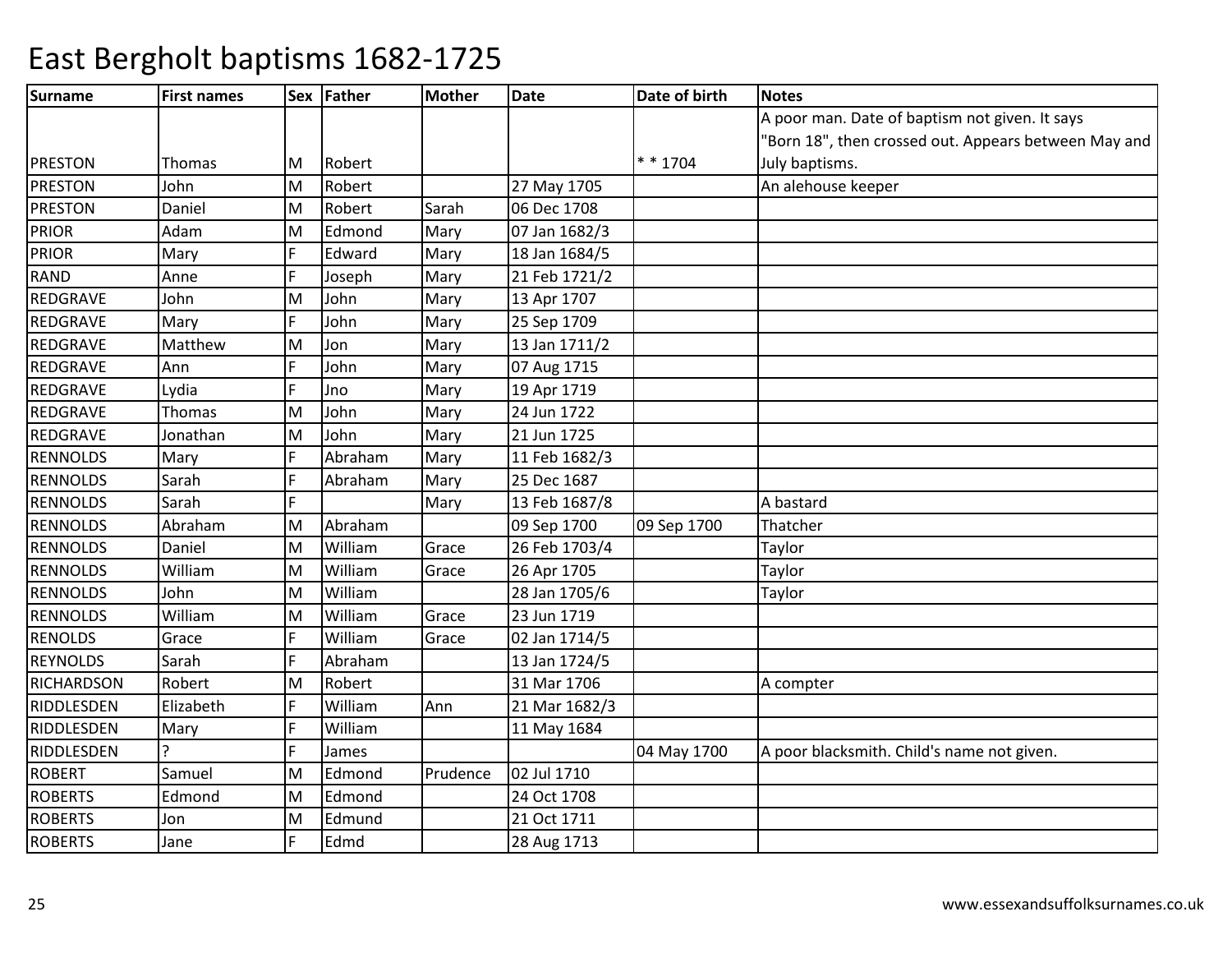| <b>Surname</b> | <b>First names</b> | lSex | Father  | <b>Mother</b> | <b>Date</b>    | Date of birth | Notes                                               |
|----------------|--------------------|------|---------|---------------|----------------|---------------|-----------------------------------------------------|
| <b>ROE</b>     | 7                  |      | William |               |                | * Sep 1698    | Grocer. Birth, not baptism.                         |
|                |                    |      |         |               |                |               | Not worth £50 per ann nor 600. Child's name not     |
| <b>ROE</b>     |                    |      | William |               |                | 11 Feb 1701/2 | given.                                              |
| <b>ROE</b>     | ς                  | M    | William |               |                | 14 Dec 1704   | Not worth £600. Child's name not given.             |
| <b>ROND</b>    | Thomas             | M    | Robert  | Elizabeth     | 14 Nov 1697    | 11 Nov 1697   |                                                     |
| <b>ROND</b>    | Joseph             | M    | Robert  | Elizabeth     | 23 Jul 1699    | 22 Jul 1699   | Not worth in reall & personall Estate 600.          |
| <b>ROND</b>    | Elizabeth          | F    | Robert  | Elizabeth     | 25 Nov 1700    |               | Not worth £600                                      |
| <b>ROND</b>    | Samuel             | M    | Robert  |               | 02 May 1704    |               | A poor man                                          |
| <b>ROND</b>    | Mary               | F    | Robert  |               | 10 Nov 1706    |               |                                                     |
| <b>ROND</b>    | Sarah              | E    | Robert  |               | 31 Oct 1708    |               |                                                     |
| <b>ROND</b>    | Sarah              | F    | Joseph  |               | 29 Jan 1709/10 |               |                                                     |
| <b>ROND</b>    | Martha             | Е    | Joseph  |               | 16 Dec 1711    |               |                                                     |
| <b>ROND</b>    | Martha             | F    | Robert  | Elizabeth     | 03 Mar 1711/2  | 17 Jan 1710/1 |                                                     |
| <b>ROND</b>    | Katharine          | F    | Joseph  |               | 03 Jan 1713/4  |               |                                                     |
| <b>ROND</b>    | Eliza              |      | Joseph  | Mary          | 08 Dec 1715    |               |                                                     |
| <b>ROND</b>    | John               | M    | Joseph  | Mary          | 11 Feb 1718/9  |               |                                                     |
| ROND?          | Thomas             | M    | Robert  |               | 22 Nov 1702    | 22 Oct 1702   | Not worth £600                                      |
| <b>RONDS</b>   | Ann                | F.   | Joseph  | Mary          | 28 Oct 1708    |               |                                                     |
| <b>SALLOES</b> | ς                  |      | Willm   |               |                | 22 Jan 1695/6 | Birth, not a baptism. "A child of Willm Salloes."   |
| SALLOES        | <sub>?</sub>       |      | William |               |                | 16 Apr 1697   | Birth, not baptism. Child's name and sex not given. |
| <b>SALLOES</b> | ?                  |      | William |               | 25 Mar 1700    |               | Child's first name not given.                       |
| <b>SALLOES</b> | 2                  | M    | William |               |                | 25 Jul 1701   | A poor maulster                                     |
| SALLOES        | $\mathbf{c}$       | M    | William |               |                | 23 Aug 1702   | A poor labourer. Child's name not given.            |
| SAWYER         | Sarah              | F    | George  | Sarah         | 11 Aug 1712    |               |                                                     |
| SAWYER         | George             | M    | George  | Sarah         | 21 Mar 1713/4  |               |                                                     |
| SAWYER         | Thomas             | M    | Thomas  | Sarah         | 31 May 1714    |               |                                                     |
| SAWYER         | Sarah              | F    | Thomas  | Sarah         | 21 Aug 1715    |               |                                                     |
| SAWYER         | John               | M    | George  | Sarah         | 04 Sep 1715    |               |                                                     |
| SAWYER         | William            | lм   | Thomas  | Sarah         | 14 Mar 1716/7  |               |                                                     |
| SAWYER         | Joseph             | M    | George  | Sarah         | 26 Jun 1717    |               |                                                     |
| SAWYER         | Mary               | F    | Thomas  | Sarah         | 26 Nov 1718    |               |                                                     |
| SAWYER         | Ann                | F    | George  | Sarah         | 31 Dec 1719    |               |                                                     |
| <b>SAWYER</b>  | Joseph             | lм   | George  | Sarah         | 26 Nov 1721    |               |                                                     |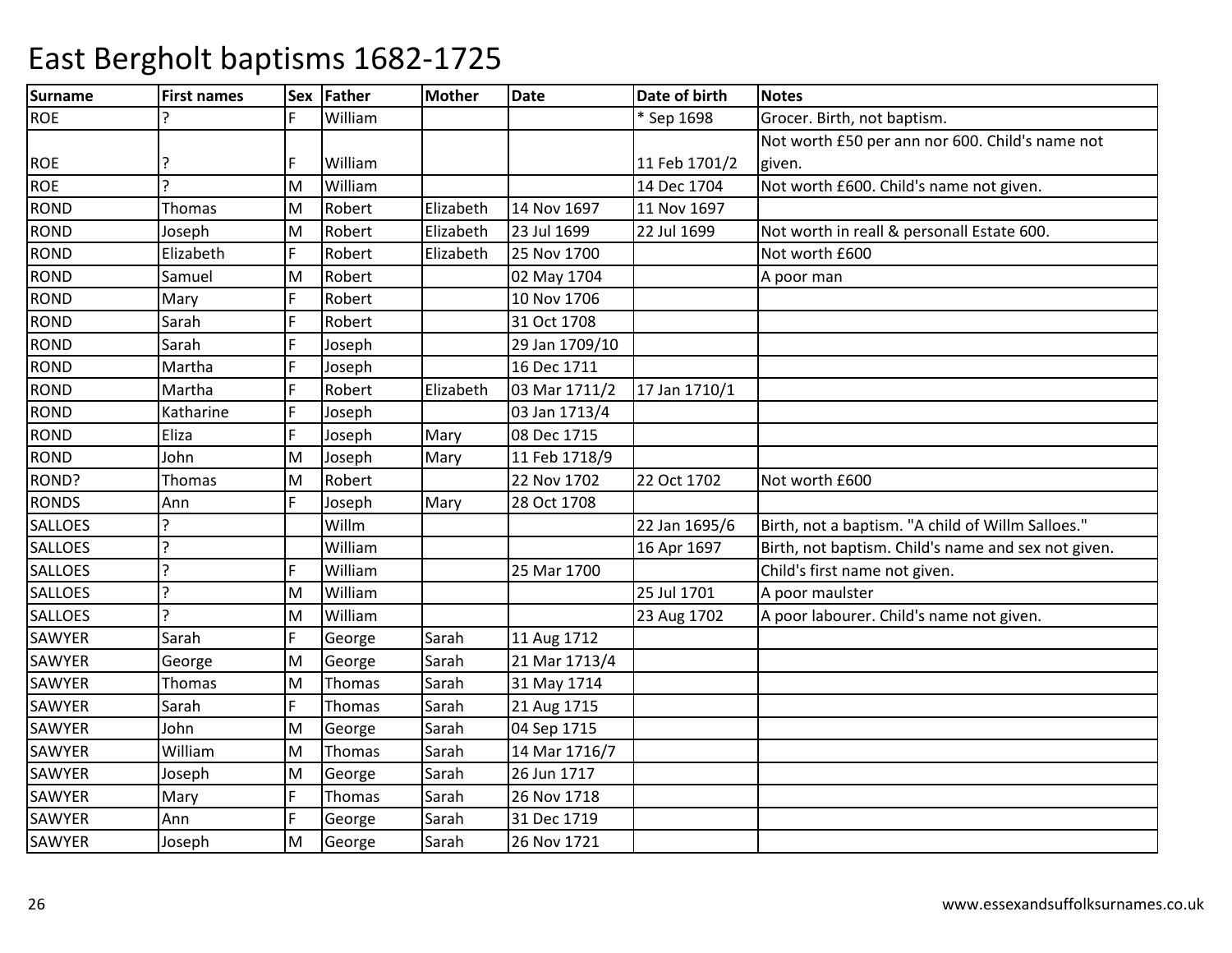| <b>Surname</b>   | <b>First names</b> | <b>Sex</b> | Father  | <b>Mother</b> | <b>Date</b>    | Date of birth  | <b>Notes</b>                                           |
|------------------|--------------------|------------|---------|---------------|----------------|----------------|--------------------------------------------------------|
| <b>SCARF</b>     | John               | м          | Thomas  | Ann           | 19 Apr 1700    |                |                                                        |
| <b>SCARFE</b>    | Thomas             | M          | Thomas  | Ann           | 24 Aug 1698    |                | Yeoman                                                 |
| <b>SCARFE</b>    | Ann                | Ē          | Thomas  | Ann           | 01 Jan 1701/2  | 13 Dec 1701    | Not worth 600 nor £50 per ann.                         |
| <b>SCARFE</b>    | Sarah              |            | Thomas  |               | 13 May 1704    |                | A poor man                                             |
| <b>SCARFE</b>    | Mary               |            | Thomas  | Ann           | 07 Aug 1716    |                | About 8 years of age                                   |
| <b>SCRIVENER</b> | John               | M          | John    | Margaret      | 16 Mar 1706/7  |                |                                                        |
| <b>SHAW</b>      | Elizabeth          | F          | Gabriel |               | 03 Mar 1704/5  | 12 Feb 1704/5  |                                                        |
| <b>SHERMAN</b>   | Mary               | Ë          | Thomas  |               | 15 Mar 1683/4  |                |                                                        |
| <b>SIMMONDS</b>  | Robert             | M          | Robert  | Mary          | 05 Nov 1715    |                |                                                        |
| <b>SIMONS</b>    | John               | M          | John    | Mary          | 29 May 1723    |                |                                                        |
| <b>SKINNER</b>   | Susanna            |            | Robert  | Sarah         | 10 Aug 1682    |                |                                                        |
| <b>SKINNER</b>   | Frances            | F          | Robert  | Sarah         | 17 Mar 1685/6  |                |                                                        |
| <b>SKINNER</b>   | John               | M          | Robert  | Sarah         | 28 Sep 1687    |                |                                                        |
| <b>SKINNER</b>   | Ann                |            | Stephen | Elizabeth     | 20 Dec 1688    |                | daugher of Elizabeth Skinner, wid & Stephen,<br>posth. |
| <b>SMITH</b>     | Mary               | F          | Josias  |               | 25 Dec 1682    |                |                                                        |
| <b>SMITH</b>     | Elizabeth          |            | Josias  |               | 07 Dec 1684    |                |                                                        |
| <b>SMITH</b>     | Mary               | E          | Josias  | Mary          | 25 Sep 1687    |                |                                                        |
| <b>SMITH</b>     | John               | M          | Josias  | Mary          | 20 Jan 1689/90 |                |                                                        |
| <b>SMITH</b>     | Thomas             | M          | Josias  |               | 25 Jul 1691    |                |                                                        |
| SNELING          | William            | M          | John    |               | 10 Feb 1686/7  |                |                                                        |
| <b>SPARK</b>     | Mary               |            | Beamont | Mary          | 05 Mar 1695/6  | 05 Mar 1695/6  |                                                        |
| SPARLING         | Thomas             | M          | Robert  | Elizabeth     | 07 Jan 1711/2  |                |                                                        |
| SPARROW          | Thomas             | M          | Timothy |               | 25 Oct 1683    |                |                                                        |
| SPARROW          | Susan              | F          | Timothy |               | 29 Mar 1685    |                |                                                        |
| SPARROW          |                    | M          | Timothy |               | 03 Feb 1688/9  |                | Child's first name not given in register.              |
| SPENSER          | Joseph             | M          | Joseph  | Susan         | 25 Apr 1708    |                |                                                        |
| <b>STARLET</b>   | Margaret           | Ë          | Isaac   | Margaret      | 26 Apr 1682    |                |                                                        |
| <b>STEEL</b>     | Clement            | M          | Francis | Clemens       | 14 Mar 1702/3  | 10 Mar 1702/3  | A labourer                                             |
| <b>STEEL</b>     | Francis            |            | Francis | Clemens       | 16 Dec 1711    |                |                                                        |
| <b>STEPHENS</b>  | Sarah              |            | Samuel  | Sarah         | 22 Aug 1697    | 20 Aug 1697    |                                                        |
| <b>STEPHENS</b>  | Samuel             | M          | Samuel  | Sarah         | 22 Jan 1699/00 | 22 Jan 1699/00 | A poor labourer                                        |
| <b>STEPHENS</b>  | Mary               | Ë          | Samuel  |               | 01 Jul 1705    |                | A poor labourer                                        |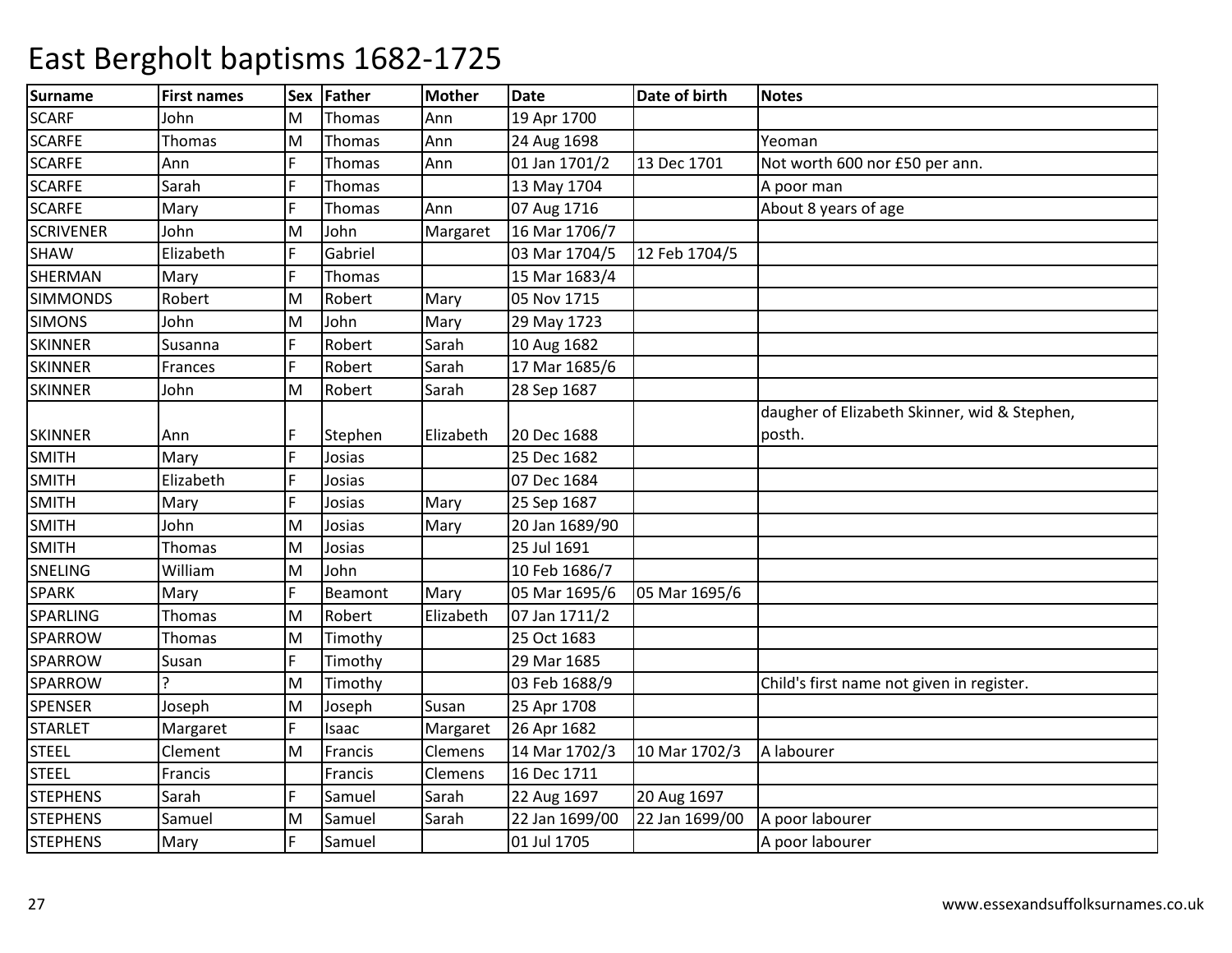| <b>Surname</b>  | <b>First names</b> | <b>Sex</b> | Father   | <b>Mother</b> | <b>Date</b>   | Date of birth | <b>Notes</b>                         |
|-----------------|--------------------|------------|----------|---------------|---------------|---------------|--------------------------------------|
| <b>STEPHENS</b> | Hannah             |            | Samuel   |               | 29 Feb 1707/8 |               |                                      |
| <b>STEPHENS</b> | Martha             |            | Samuel   |               | 14 Apr 1709   |               |                                      |
| <b>STEPHENS</b> | Hannah             |            | Sam      |               | 28 Sep 1711   |               | A twin                               |
| <b>STEPHENS</b> | Susan              |            | Sam      |               | 28 Sep 1711   |               | A twin                               |
| <b>STEPHENS</b> | Samuel             | M          | Samuel   |               | 01 Mar 1712/3 |               |                                      |
| <b>STEPHENS</b> | Thomas             | M          |          | Sarah         | 27 Aug 1721   |               | A bastard                            |
| <b>STEVENS</b>  | Elizabeth          | F          | Samuel   |               | 09 Mar 1700/1 | 04 Mar 1700/1 | A poor labourer                      |
| <b>STEVENS</b>  | John               | M          | Samuel   |               | 28 Feb 1702/3 |               | A poor labourer                      |
| <b>STORY</b>    | William            | M          | William  | Elizabeth     | 04 Jul 1708   |               |                                      |
| <b>STORY</b>    | Edward             | M          | Benjamin | Ann           | 22 Jul 1711   |               |                                      |
| <b>STORY</b>    | Benjamin           | M          | Benjamin | Ellen         | 16 Jun 1717   |               |                                      |
| <b>STORY</b>    | Ellen              | F          | Benjamin | Ellen         | 05 Oct 1718   |               |                                      |
| <b>STORY</b>    | Benjamin           | M          | Ben.     | Eleanor       | 26 Mar 1722   |               |                                      |
| <b>STORY</b>    | Hannah             |            | Ben.     | Hannah        | 23 Jul 1723   |               |                                      |
| <b>STOW</b>     | John               | M          | John     | Susan         | 02 Nov 1719   |               |                                      |
| <b>STOW</b>     | John               | M          | John     | Susan         | 30 Sep 1724   |               |                                      |
| <b>STREET</b>   | Sarah              |            | Daniel   | Sarah         | 31 Jan 1692/3 |               |                                      |
| <b>STREET</b>   | Susanna            | Ē          | Daniel   | Sarah         | 12 May 1695   |               |                                      |
| <b>STREET</b>   | Mary               |            | Daniel   | Sarah         | 15 Mar 1695/6 |               |                                      |
| <b>STREET</b>   | Daniel             | M          | Daniel   |               | 07 May 1699   | 04 May 1699   | Almsman                              |
| <b>STREET</b>   |                    | M          | Daniel   |               |               | 06 Sep 1702   | An alms man. Child's name not given. |
| <b>STUDD</b>    | Mary               |            | Samuel   | Rose          | 04 Dec 1715   |               |                                      |
| <b>STUDD</b>    | Dorothy            | Ē          | Samuel   | Sarah         | 25 May 1717   |               |                                      |
| <b>SYMMOND</b>  | Mary               | E          | Jo       | Mary          | 05 Nov 1712   |               |                                      |
| <b>SYMMONDS</b> | Charles            | M          | Jno      | Mary          | 28 Dec 1721   |               |                                      |
| <b>SYMMONS</b>  | Jeremy             | F          | John     | Mary          | 07 Jan 1718/9 |               |                                      |
| <b>SYMONDS</b>  | John               | M          | John     |               | 14 Feb 1685/6 |               |                                      |
| <b>SYMONDS</b>  | John               | M          | Jo.      |               | 26 Dec 1709   |               |                                      |
| <b>SYMONS</b>   | John               | M          | John     |               | $* * 1706$    |               | Date crossed out.                    |
| <b>SYMONS</b>   | John               | M          | John     | Mary          | 19 May 1708   |               |                                      |
| <b>SYMONS</b>   | Thomas             | M          | Jon      | Mary          | 30 Jun 1712   |               |                                      |
| <b>SYMONS</b>   | Mary               | F          | John     | Mary          | 08 Jan 1715/6 |               |                                      |
| <b>SYMONS</b>   | George             | M          | Jno      | Mary          | 04 Aug 1717   |               |                                      |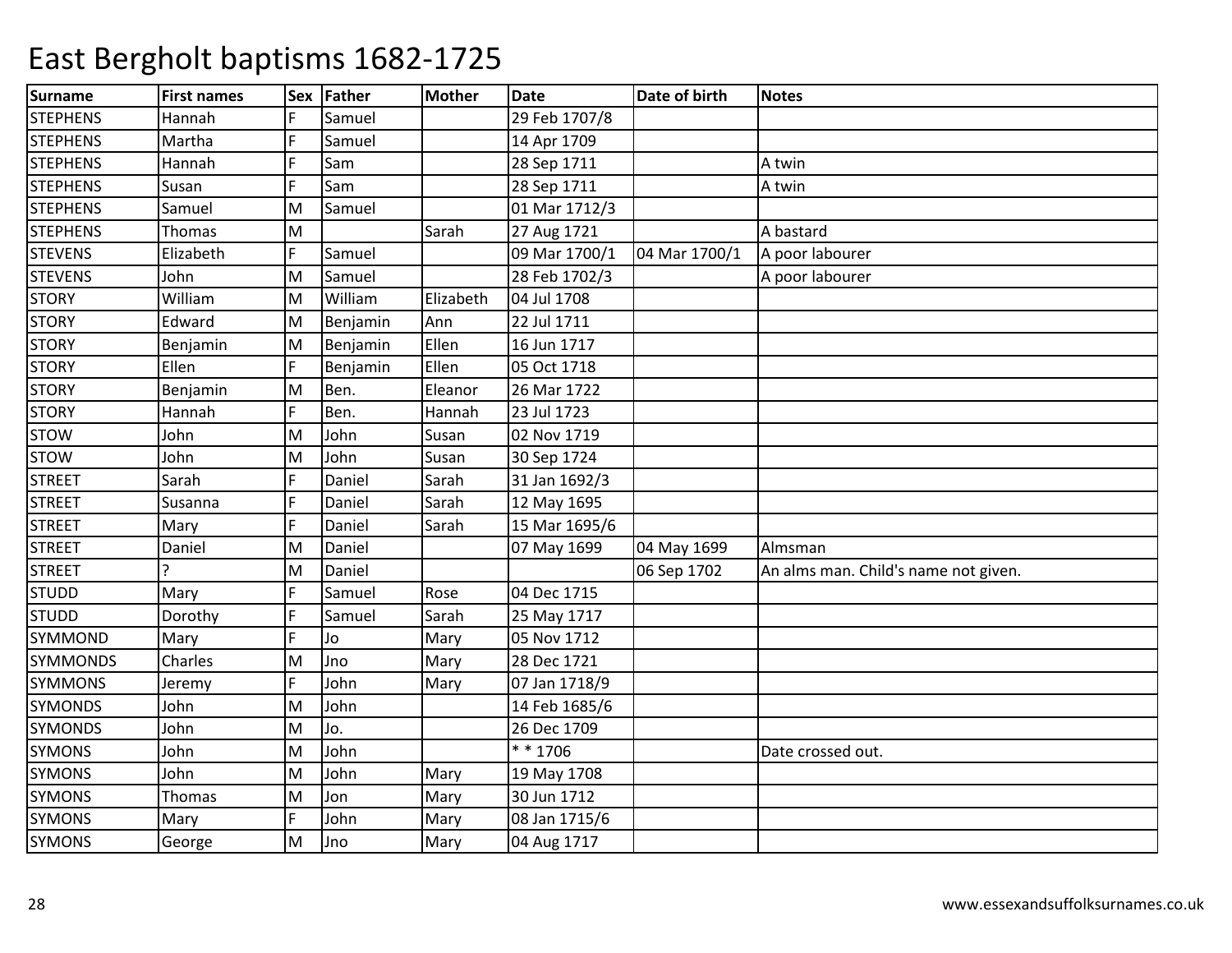| <b>Surname</b>   | <b>First names</b> |   | Sex Father | <b>Mother</b> | <b>Date</b>   | Date of birth | <b>Notes</b>                   |
|------------------|--------------------|---|------------|---------------|---------------|---------------|--------------------------------|
| <b>TAYLOR</b>    | Martha             |   | Thomas     | Rebeccah      | 20 Apr 1684   |               |                                |
| <b>TAYLOR</b>    | Elizabeth          | F | Willm      | Elizabeth     | 30 Aug 1685   |               |                                |
| <b>TAYLOR</b>    | Tamasin            |   | Willm      |               | 30 Oct 1687   |               |                                |
| <b>TAYLOR</b>    | Elizabeth          |   | Willm      | Eliz.         | 06 Nov 1687   |               |                                |
| <b>TAYLOR</b>    | William            | M | William    | Elizabeth     | 21 Jul 1689   |               |                                |
| <b>TAYLOR</b>    | Thomas             | м | Thomas     | Elizabeth     | 31 Jan 1691/2 |               |                                |
| <b>TAYLOR</b>    | Mary               | E |            | Rebeccha      | 09 Mar 1704/5 |               | A bastard                      |
| <b>TAYLOR</b>    | Thomas             | M | Thomas     | Hannah        | 25 Mar 1716   |               |                                |
| <b>TAYLOR</b>    | Elizabeth          | F | Thomas     | Hannah        | 06 Jul 1718   |               |                                |
| <b>THIRTEEN</b>  | Frances            |   | Robert     | Frances       | 15 Oct 1682   |               |                                |
| <b>THOMSON</b>   | Ruben              | M | John       | Mary          | 10 Mar 1686/7 |               |                                |
| <b>THORN</b>     | Henry              | M | Henry      |               | 25 Sep 1709   |               |                                |
| <b>THORN</b>     | Hannah             | Ē | Henry      | Hannah        | 25 May 1712   |               |                                |
| <b>THORN</b>     | Mary               |   | Henry      | Hannah        | 01 Dec 1714   |               |                                |
| <b>THORNTON</b>  | Susanna            |   | Jno        | Elizabeth     | 22 Jul 1720   |               | Abode: Woodbridge.             |
| <b>TILER</b>     | Sarah              |   | Richard    | Sarah         | 29 Oct 1682   |               |                                |
| <b>TILLOT</b>    | Frances            |   | John       | Mary          | 06 Sep 1684   |               |                                |
| <b>TILLOT</b>    | Anna               | Ē | John       | Mary          | 11 Mar 1685/6 |               |                                |
| <b>TOMLINSON</b> | Thomas             | M | Thomas     | Hannah        | 03 Apr 1691   |               |                                |
| <b>TOMLINSON</b> | Daniel             | M | Thomas     | Hannah        | 10 Jun 1694   |               |                                |
| <b>TOWNEL</b>    | Mary               |   | William    | Elisabeth     | 22 Aug 1703   |               | A poor malster                 |
| <b>TRACY</b>     | John               | M | John       |               | 30 Oct 1687   |               |                                |
| <b>TRACY</b>     | Alice              | Ē | John       | Ann           | 06 Oct 1688   |               |                                |
| <b>TRACY</b>     | Mary               | E | Jo.        |               | 15 Jan 1692/3 |               | Bast. Of Jo. Tracy & Amy Lingo |
| <b>TRACY</b>     | Ann                |   | John       | Amy           | 24 Jun 1694   |               |                                |
| <b>TRACY</b>     | Amy                |   | John       |               | 31 Jan 1696/7 | 18 Jan 1696/7 |                                |
| <b>TRACY</b>     | Sarah              |   | John       | Amy           |               | 08 Dec 1700   | A poor labourer                |
| <b>TREDGIT</b>   | Robert             | M | Robert     |               | 10 Aug 1697   | 09 Aug 1697   |                                |
| <b>TREDGIT</b>   | Sarah              | Ē | Robert     |               | 22 Mar 1701/2 |               | A poor shoemaker               |
| <b>TREDGIT</b>   | John               | M | Robert     | Sarah         | 15 Mar 1704/5 |               | Shoemaker                      |
| <b>TREDGIT</b>   | Elizabeth          | F | Robert     |               | 07 Jun 1710   |               |                                |
| <b>TREDGIT</b>   | John               |   | Robert     |               | 24 Mar 1712/3 |               | A twin                         |
| <b>TREDGIT</b>   | Martha             |   | Robert     |               | 24 Mar 1712/3 |               | A twin                         |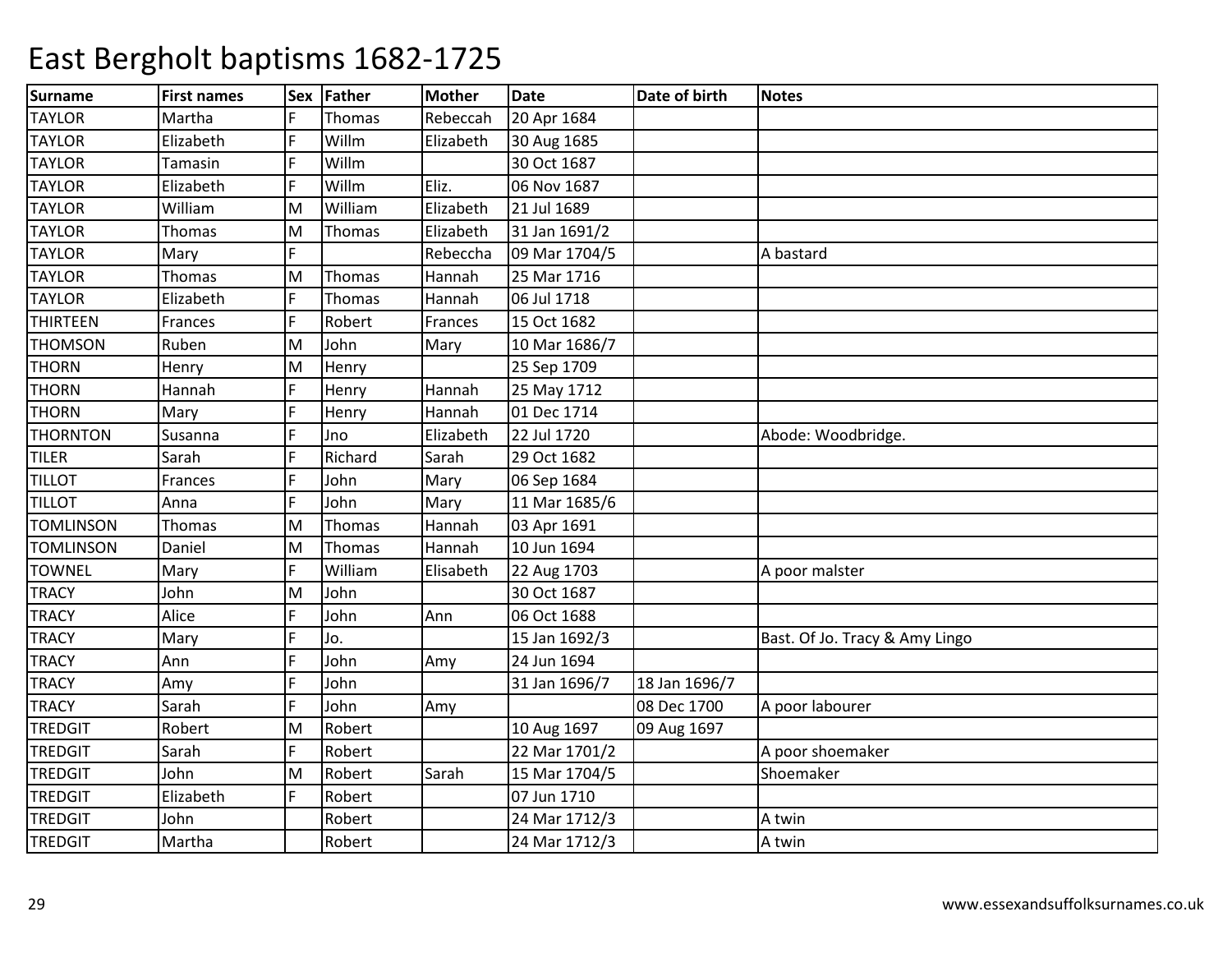| Surname            | <b>First names</b> | <b>Sex</b> | Father  | <b>Mother</b> | <b>Date</b>   | Date of birth | <b>Notes</b>                                       |
|--------------------|--------------------|------------|---------|---------------|---------------|---------------|----------------------------------------------------|
| <b>TREDGIT</b>     | William            | М          | Robert  | Sarah         | 07 Aug 1715   |               |                                                    |
| <b>TREDGIT</b>     | James              | M          | Robert  |               | 28 Jun 1718   |               |                                                    |
| <b>TRENHAM</b>     | John               | M          | James   |               | 18 Aug 1683   |               |                                                    |
| <b>TRENHAM</b>     | Abraham            | M          | William |               | 22 Aug 1683   |               |                                                    |
| <b>TRENHAM</b>     | James              | M          | James   |               | 15 Nov 1685   |               |                                                    |
| <b>TRENHAM</b>     | James              | M          | James   |               | 22 Apr 1688   |               |                                                    |
| <b>TRENHAM</b>     | John               | M          | Thomas  |               | 24 Oct 1708   |               |                                                    |
|                    |                    |            |         |               |               |               | Misspelling of "William" entered as it appears in  |
| <b>TRENHAM</b>     | Willilliam         | М          | Thomas  | Mary          | 20 Jan 1711/2 |               | the register.                                      |
| <b>TRENHAM</b>     | Mary               |            | Thomas  | Mary          | 25 Mar 1716   |               |                                                    |
| <b>TRENHAM</b>     | James              | M          | Thomas  | Mary          | 23 Jun 1719   |               |                                                    |
| <b>TRENHAM</b>     | Mary               | F          | Tho     | Mary          | 13 May 1722   |               |                                                    |
| <b>TREPAS</b>      | Nathanael          | M          | Jno     | Martha        | 02 Feb 1718/9 |               |                                                    |
| <b>TREPAS</b>      | Mary               | E          | John    | Martha        | 27 Apr 1720   |               |                                                    |
| <b>TREPASS</b>     | Ann                |            | John    | Ann           | 26 Feb 1722/3 |               |                                                    |
| <b>TRUELOVE</b>    | Mary               | F          | John    |               | 01 Jan 1695/6 | 25 Dec 1695   |                                                    |
| <b>TRULOVE</b>     | Mary               | F          | John    |               | 27 Dec 1694   |               |                                                    |
| <b>TRULOVE</b>     | John               | M          | John    |               | 07 Jan 1696/7 | 07 Jan 1696/7 |                                                    |
| <b>TRULOVE</b>     | John               | M          | John    |               | 03 Nov 1699   | 27 Oct 1699   | Yeoman. Not worth in reall & personall Estate 600. |
| <b>TRULOVE</b>     | Samuel             | M          | John    |               | 05 Aug 1705   |               | Not worth 600 nor 50.                              |
| <b>TRULOVE</b>     | William            | M          | John    |               | 25 Jun 1706   |               |                                                    |
| <b>TURNER</b>      | Abraham            | M          | Abraham | Susan         | 04 Nov 1724   |               |                                                    |
| <b>TURNER</b>      | Henry              | M          | Abraham | Susan         | 24 Feb 1725/6 |               |                                                    |
| <b>TURTLE</b>      | Martha             | F          | Robert  | Marth.        | 29 Mar 1684   |               |                                                    |
| <b>TURTLE</b>      | James              | M          |         | Jane          | 10 Feb 1686/7 |               | <b>Bastard</b>                                     |
| <b>TURTLE</b>      | Robert             | M          | Robert  | Martha        | 04 Mar 1686/7 |               |                                                    |
| <b>TURTLE</b>      | Ambrose            | M          | Robert  | Martha        | 15 Nov 1689   |               |                                                    |
| <b>TURTLE</b>      | Mary               | F          | Robert  |               | 16 Aug 1691   |               |                                                    |
| VIN <sup>*</sup> E | Mary               | F          | Richard | Mary          | 16 Mar 1688/9 |               |                                                    |
| VIN[C_]E?          | William            | M          | William |               | 30 Jan 1683/4 |               |                                                    |
| <b>WALLARD</b>     | Hannah             | F          | William | Susan         | 15 Aug 1704   |               | Blacksmith                                         |
| <b>WARNER</b>      | Hannah             | F          | Robert  | Susan         | 08 Mar 1684/5 |               |                                                    |
| <b>WARNER</b>      | Symon              | M          | Robert  | Susan         | 25 Sep 1687   |               |                                                    |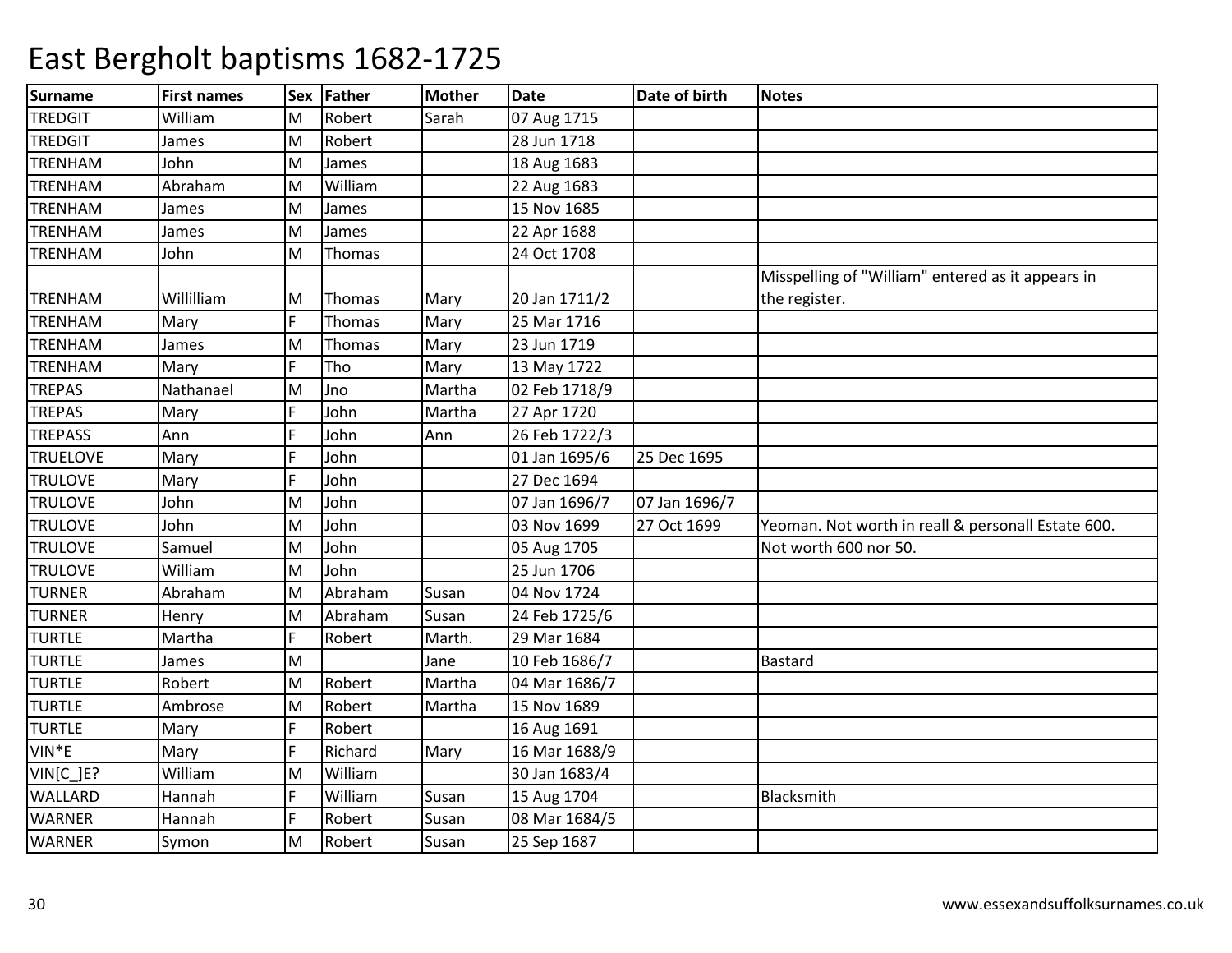| <b>Surname</b>  | <b>First names</b> | <b>Sex</b> | Father  | <b>Mother</b> | <b>Date</b>    | Date of birth | Notes                              |
|-----------------|--------------------|------------|---------|---------------|----------------|---------------|------------------------------------|
| <b>WARNER</b>   | John               | М          | Robert  | Anna          | 01 Nov 1696    | 01 Nov 1696   |                                    |
| <b>WARNR</b>    | Susanna            |            | Robert  |               | 04 Jun 1682    |               |                                    |
| <b>WATT</b>     | Sarah              |            | James   |               | 02 Apr 1710    |               |                                    |
| <b>WATTS</b>    | Sarah              |            | James   | Sarah         | 24 Dec 1682    |               |                                    |
| <b>WATTS</b>    | James              | M          | James   |               | 23 Nov 1684    |               |                                    |
| <b>WATTS</b>    | Mary               | F          | James   | Mary          | 28 Sep 1705    |               | A comptr.                          |
| <b>WATTS</b>    | James              | M          | James   | Mary          | 11 Jan 1706/7  |               |                                    |
| <b>WATTS</b>    | Benjamin           | M          | James   | Mary          | 22 Aug 1708    |               |                                    |
| <b>WATTS</b>    | Ann                |            | James   | Mary          | 26 Nov 1714    |               |                                    |
| <b>WATTS</b>    | Elizabeth          |            | James   | Mary          | 14 May 1717    |               |                                    |
| <b>WATTS</b>    | John               | M          | James   | Mary          | 06 Jan 1718/9  |               |                                    |
| <b>WATTS</b>    | Susannah           |            | James   | Susannah      | 21 Sep 1722    |               |                                    |
| <b>WATTS</b>    | Susan              |            | James   | Susan         | 01 Nov 1724    |               |                                    |
| <b>WATTS</b>    | William            | M          | James   | Elizabeth     | 24 Feb 1725/6  |               |                                    |
| WEB             | John               | M          | John    | Susan         | 29 Sep 1700    | 25 Sep 1700   | Abode: Brantham. A poor husbandman |
| <b>WEBB</b>     | Susan              | F          | John    | Susan         | 23 Dec 1702    | 09 Dec 1702   | A poor labourer                    |
| <b>WEBB</b>     | Samuel             | M          | John    |               | 05 Apr 1707    |               |                                    |
| <b>WEST</b>     | John               | M          | John    | Ann           | 18 May 1682    |               |                                    |
| <b>WEST</b>     | Mary               |            | Matthew |               | 29 Jul 1683    |               |                                    |
| <b>WEST</b>     | William            | M          | John    | Ann           | 04 Feb 1684/5  |               |                                    |
| <b>WEST</b>     | John               | M          | John    | Ann           | 06 Feb 1686/7  |               |                                    |
| <b>WEST</b>     | Mary               |            | John    | Ann           | 14 Apr 1689    |               |                                    |
| <b>WEST</b>     | John               | M          | Matthew |               | 12 Jan 1689/90 |               |                                    |
| <b>WEST</b>     | Elizabeth          |            | Matthew |               | 27 Feb 1697/8  |               |                                    |
| <b>WEST</b>     | Matthew            | M          | Matthew |               | 06 Nov 1699    | 28 Oct 1699   | A poor blacksmith                  |
| <b>WEST</b>     | Mary               | F          | Matthew |               | 12 Mar 1700/1  | 05 Mar 1700/1 | A poor smith                       |
| <b>WEST</b>     | Susan              |            | Thomas  | Margery       | 29 Apr 1704    |               |                                    |
| <b>WEST</b>     | Hannah             | F.         | Matthew | Judith        | 23 Aug 1706    | 09 Jul 1706   |                                    |
| <b>WEST</b>     | Thomas             | M          | Matthew | Judith        | 30 Oct 1709    |               |                                    |
| <b>WEST</b>     | John               | M          | John    |               | 18 Nov 1724    |               |                                    |
| <b>WHITING</b>  | Robert             | M          | John    |               | 09 Apr 1704    | 19 Mar 1703/4 |                                    |
| <b>WHITLOW</b>  | Elizabeth          | F          | Thomas  | Frances       | 26 Feb 1711/2  |               |                                    |
| <b>WHITMORE</b> | Nathanael          | lм         | John    |               | 03 May 1696    |               |                                    |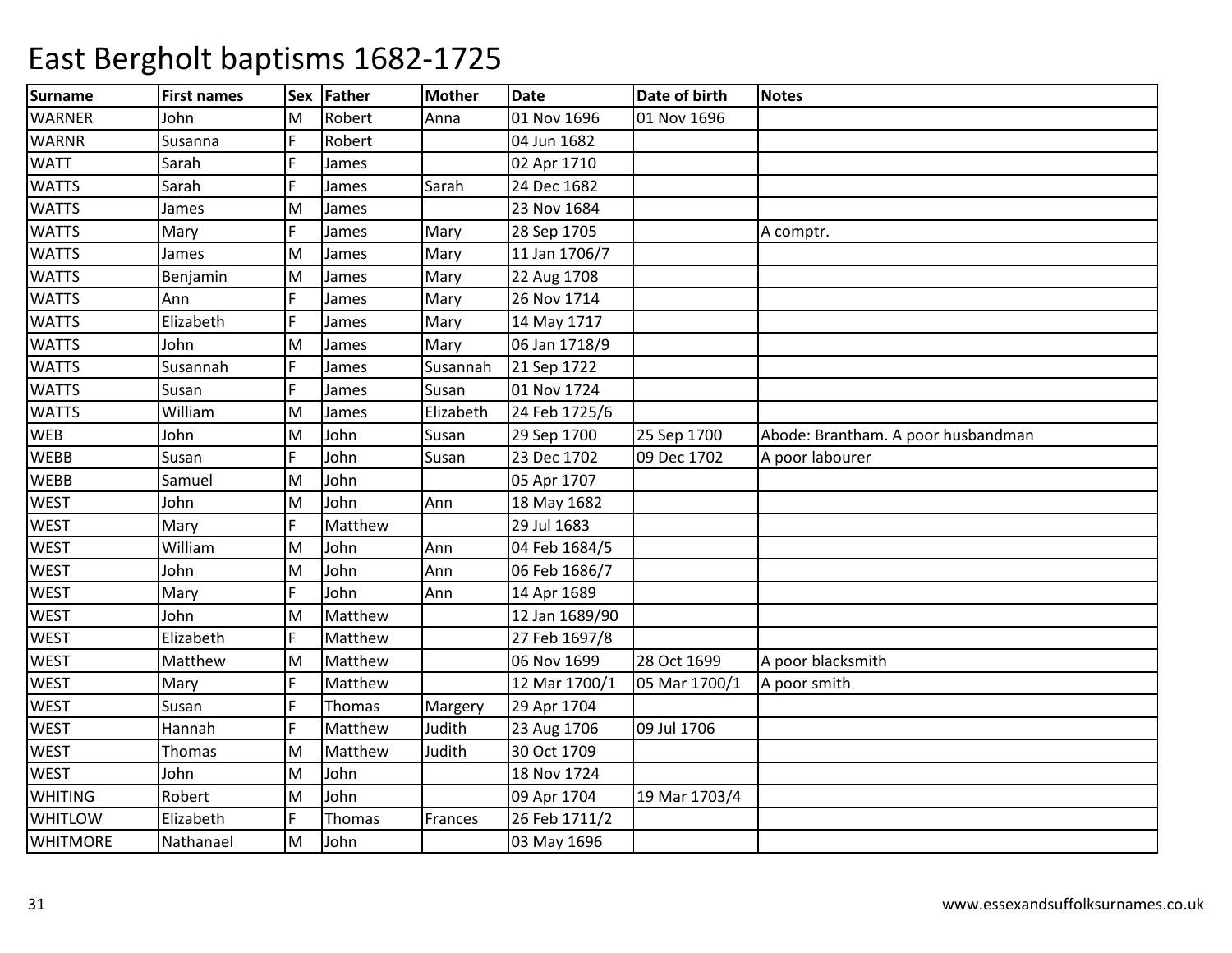| <b>Surname</b>   | <b>First names</b> | <b>Sex</b> | Father      | <b>Mother</b>   | <b>Date</b>   | Date of birth | <b>Notes</b>                                       |
|------------------|--------------------|------------|-------------|-----------------|---------------|---------------|----------------------------------------------------|
| <b>WHITMORE</b>  | Susanna            |            | John        |                 | 03 Apr 1698   |               | Miller                                             |
| <b>WHITMORE</b>  | William            | M          | John        |                 | 09 Jul 1699   | 07 Jul 1699   | Miller. Not worth in reall & personall Estate 600. |
| <b>WHITMORE?</b> | Judith             | E          | John        |                 | * Jul 1701    |               | Not worth £50                                      |
| <b>WIAT</b>      | John               | M          | Henry       |                 | 19 Aug 1688   |               |                                                    |
| <b>WILKINSON</b> | Henry              | M          | Henry       | Bennit          | 17 May 1685   |               |                                                    |
| <b>WILSHIRE</b>  | John               | M          | John        | Katharine       | 02 Jul 1704   |               | Joiner                                             |
| <b>WILSHIRE</b>  | Susan              | E          | John        | Katharine       | 17 Aug 1707   |               |                                                    |
| <b>WILSHIRE</b>  | Mary               |            | Jno         | Katharine       | 15 Apr 1716   |               |                                                    |
| <b>WINDSOR</b>   | Matthew            | M          | Matthew     | Eliz.           | 07 Jan 1684/5 |               |                                                    |
| <b>WINDSOR</b>   | Elizabeth          |            | Matthew     | Elizab.         | 19 Dec 1686   |               |                                                    |
| <b>WINDSOR</b>   | Mary               |            | Matthew     | Elizabeth       | 31 Jan 1691/2 |               |                                                    |
| <b>WINDSOR</b>   | Christopher        | M          | Matthew     | Elizabeth       | 13 Sep 1693   |               |                                                    |
| <b>WINDSOR</b>   | Mary               |            | Matthew     | Elizab.         | 23 Jun 1695   | 20 Jun 1695   |                                                    |
| <b>WINDSOR</b>   | Tamasin            |            | Christopher | Tamasin         | 08 Apr 1719   |               |                                                    |
| <b>WINDSOR</b>   | Elizabeth          |            | Xtopher     | Thomasin        | 12 Oct 1721   |               |                                                    |
| <b>WINDSOR</b>   | Christopher        | Μ          | Christopher | Thomasin        | 11 Oct 1725   |               |                                                    |
| <b>WINSOR</b>    | John               | M          | Matthew     | Elizabeth       | 22 Apr 1683   |               |                                                    |
| <b>WITHERS</b>   | Mary               | E          | John        | Elizabeth       | 02 Aug 1724   |               |                                                    |
| <b>WITHERS</b>   | John               | M          | John        | <b>Bridgett</b> | 28 Nov 1725   |               |                                                    |
| <b>WOOD</b>      | Thomas             | M          | Willm       |                 | 02 Aug 1685   |               |                                                    |
| <b>WOOD</b>      | James              | M          | Robert      | Ann             | 14 Nov 1717   |               |                                                    |
| <b>WOODCARD</b>  | Samuel             | M          | Samuel      | Ann             | 12 May 1699   | 09 May 1699   | A poor labourer                                    |
| <b>WOODGAT</b>   | Daniel             | M          | William     |                 | 14 Oct 1683   |               |                                                    |
| <b>WOODGATE</b>  | William            | Μ          | Robert      | Mary            | 21 Jun 1683   |               |                                                    |
| <b>WOODGATE</b>  | Martha             |            | Robert      |                 | 06 Jan 1685/6 |               |                                                    |
| <b>WOODGATE</b>  | Elizabeth          |            | Robert      |                 | 19 Aug 1688   |               |                                                    |
| <b>WOODGATE</b>  | Thomas             | M          | Robert      |                 | 06 Jul 1690   |               |                                                    |
| <b>WOODS</b>     | William            | M          | Robt        | Ann             | 16 May 1723   |               |                                                    |
| <b>WOOLLARD</b>  | Samuel             | Μ          | Samuel      |                 | 03 Apr 1698   |               | Labourer                                           |
| <b>WOOLLARD</b>  | Thomas             | M          | Samuel      |                 | 04 Jan 1702/3 |               |                                                    |
| <b>WOOLLARD</b>  | William            | M          | Samuel      |                 | 06 Feb 1703/4 |               | A poor labourer                                    |
| <b>WOOLLARD</b>  | Sarah              |            | Samuel      | Sarah           | 15 Dec 1706   |               |                                                    |
| <b>WOOLLARD</b>  | Elizabeth          | F          | Samuel      |                 | 31 Oct 1708   |               |                                                    |